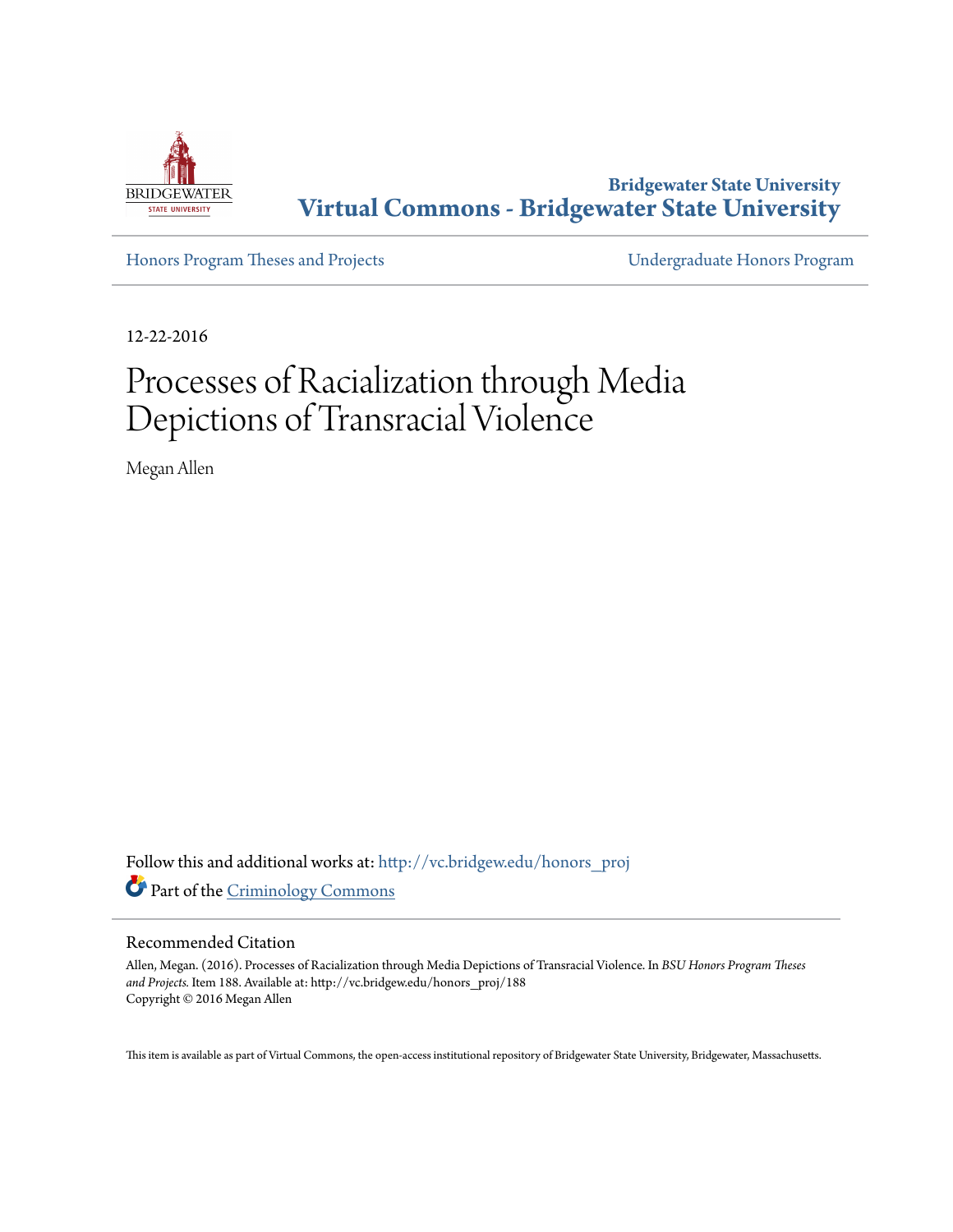Processes of Racialization Through Media Depictions of Transracial Violence

Megan Allen

Submitted in Partial Completion of the Requirements for Commonwealth Honors in Criminal Justice

Bridgewater State University

December 22, 2016

Dr. Wendy Wright, Thesis Mentor Dr. Jo-Ann Della-Giustina, Committee Member Dr. Jamie Huff, Committee Member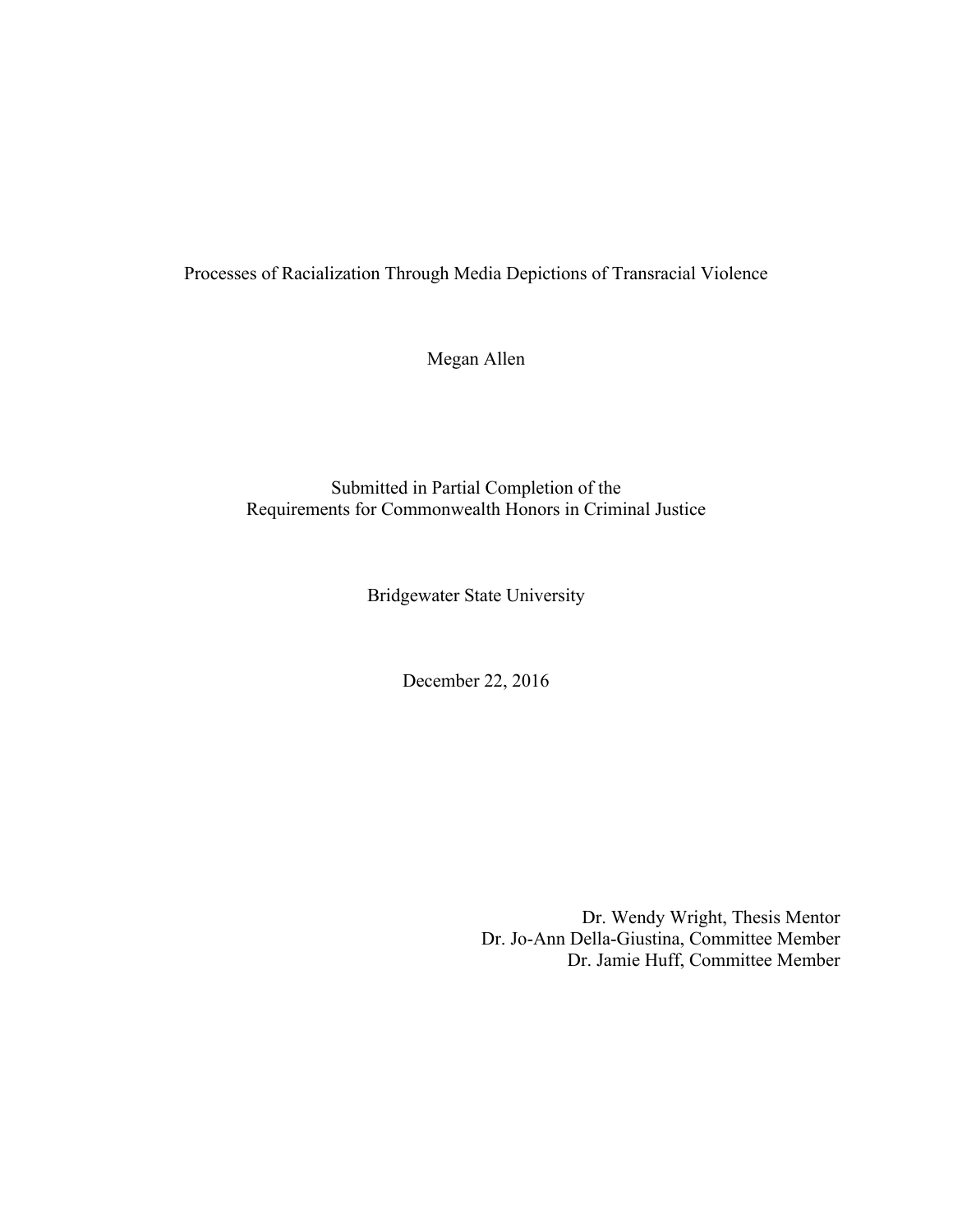# **Contents**

- Chapter 1: Abstract, Introduction, Layout & Methodologies
- Chapter 2: Literature Review & Theoretical Orientation
- Chapter 3: Media Content Analysis
- Chapter 4: Interviews
- Chapter 5: Summary, Discussion & Conclusions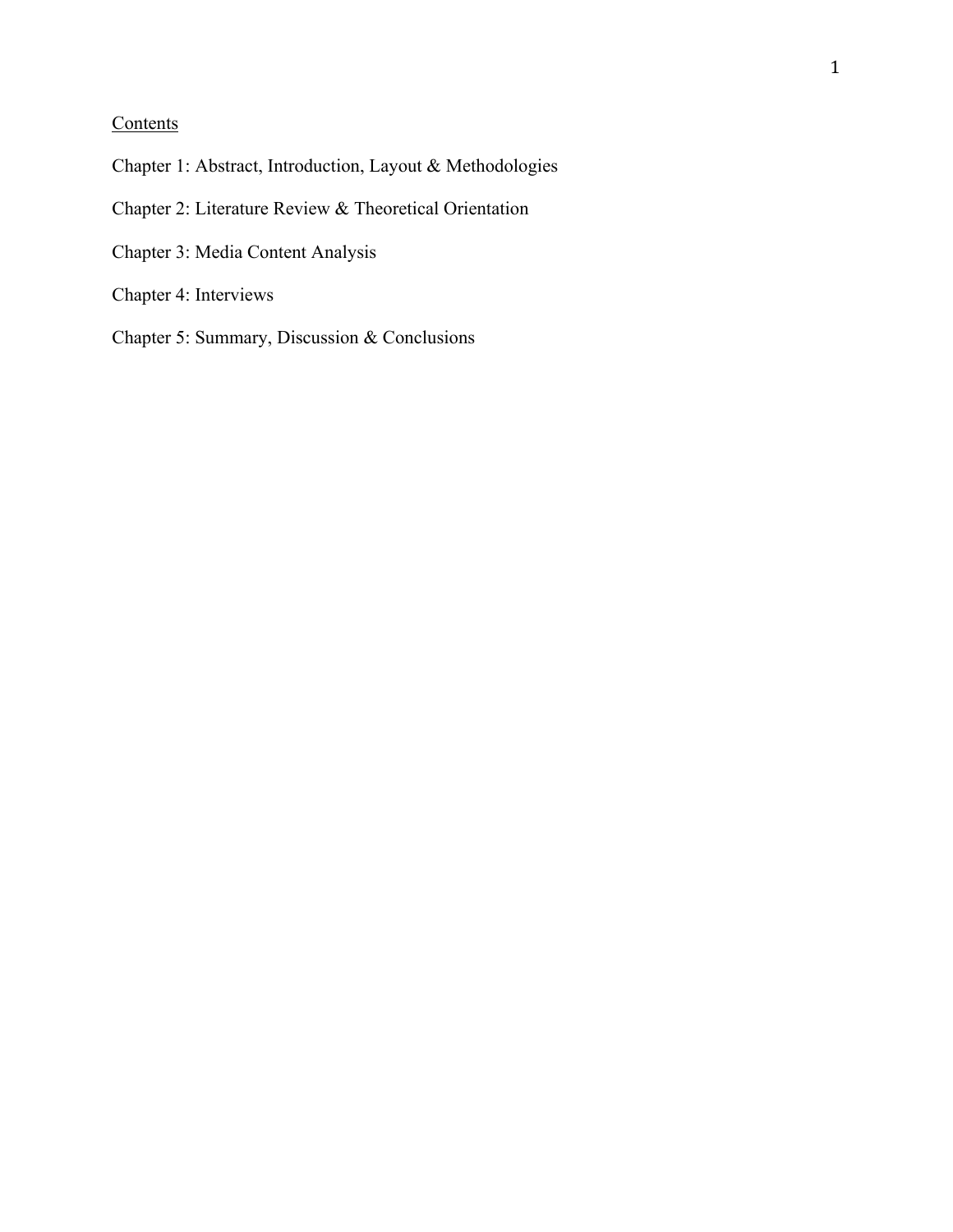# **Abstract**

In this honors thesis, I explore the process of racialization in media coverage of Whiteon-Black violent events (both crimes and incidents not recognized by the legal system as crimes) using a critical race theory framework. Recent years have seen a series of killings of and assaults on African American people that have become newsworthy, as they have been seen, often controversially, as unjustified. The controversy has largely broken down on racial and political lines, with minority Americans and the left seeing these incidents as evidence and example of ongoing racial inequality, with whites and the right, in particular right-wing whites, denying that race is a relevant category. By using critical race theory's understanding of race and racism as active social processes, I trace the assumptions, politics, and social consequences of media coverage across conservative, centrist, and left media outlets. The shooting and killing of Michael Brown, an unarmed black teenager from Ferguson, MO., by white police officer Darren Wilson and the coverage of the event were examined as a case study. Over 300 articles and videos from national, regional, and local media outlets covering the incident were compiled and analyzed based on their content. Additionally, interviews were conducted with students of the Bridgewater State University's Criminal Justice department to assess their perceptions of the incident and how those perceptions may have been influenced by exposure to specific media coverage.

From the content analysis (chapter 3) I conclude that the media did in fact racialize the shooting of Michael Brown and fueled racial tensions by creating two distinct narratives of events through the use of racialized language and frames. From the interviews conducted and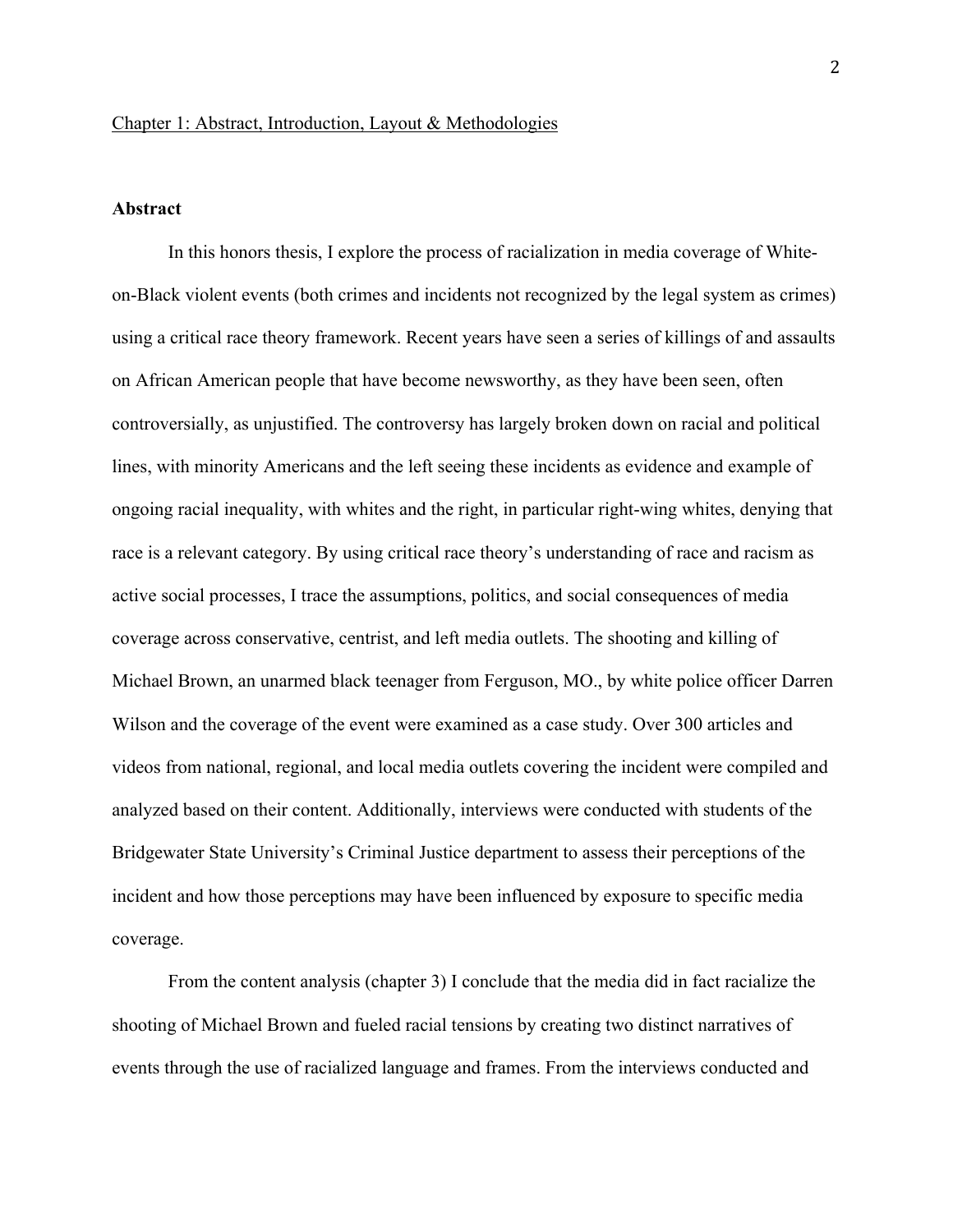reviewed in chapter 4, I further conclude that the perceptions formed by my peers, based on their exposure to media coverage of the event, can be understood as racialized when examined through Eduardo Bonilla-Silva's four racial frames.

# **Introduction**

Communicative technology has forever changed the way the public receives their news. Media outlets are continuously producing and sharing knowledge through platforms that are largely accessible to nearly every citizen of the United States. Individuals now have a wide range of options as to which platform they chose to receive their news from. Along this spectrum of politically and socially diverse media outlets emerges differentiating narratives of individual subjects. That is, in a fragmented market, different organizations are going to focus on different aspects, and use different frames of analysis in assessing the same real-world event.

Further, diverse media outlets hold significant social power as a result of the relationship between public perception, public policy agenda setting, and policymaking. Media outlets sometimes use this social power to impart certain messages, which can be implicit or otherwise subtle. For the subtler messaging, it is important to examine media stories and frames with a special lens. Critical race theory is one such lens through which intersections of power, framing and perceptions can be examined. Critical race theory views racism as a fundamental presence engrained in nearly every social and formal institution in the United States whether we chose to believe it or not (Bonilla-Silva, 2014).

Recent years have seen the media following incidents of police-on-civilian violence, specifically ones where the target of police attention, white police officers in particular, is an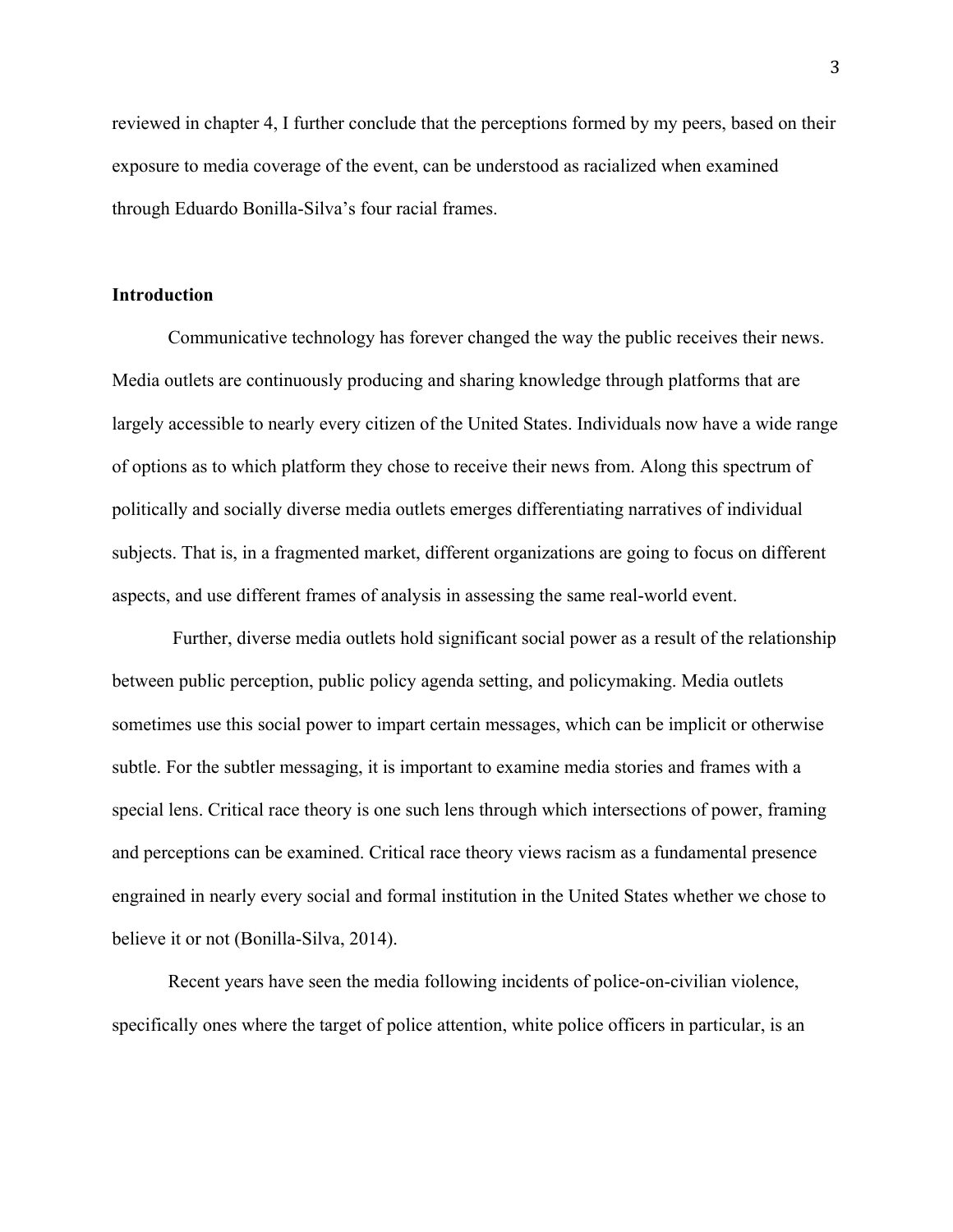African American male. Incidents such as these, and the presentation of these incidents to the public have fueled racial tensions and contributed to the rise in social unrest.

One of the more significant incidents explored by the media and the public was the shooting and killing of Michael Brown on August 9, 2014 in Ferguson, MO by (now former) police officer Darren Wilson. In the wake of Brown's death, not only was there extensive coverage of the incident, the parties involved, and the communities affected; but also of the subsequent protests, riots, and calls for change that resulted. The reactions to the death of Michael Brown and the perceptions of how well justice was administered has polarized the public and has seemingly pinned minorities and authority figures against each other along political lines.

This thesis seeks to analyze public attitudes, media, and racial frames in the overall discourse surrounding the death of Michael Brown and other racially fueled incidents. Central to this research is the determination of what form racism takes in contemporary society, how it is perpetuated, and what role it plays in the public attitudes towards diversity, policing, and justice. In contributing to a broader goal of identifying racism's role in society today, a primary goal of this research project is to understand the ways that racial frames in the media form narratives and how those narratives function in the minds of the public. This understanding is a crucial step toward linking perspectives on police violence and race to media frames.

#### **Methodologies**

This is a mixed-method research study. Two distinct methodologies were used in this thesis to examine separate samples of data, both of which will be discussed at length in later chapters. The first set of data examined was a database of articles and videos compiled from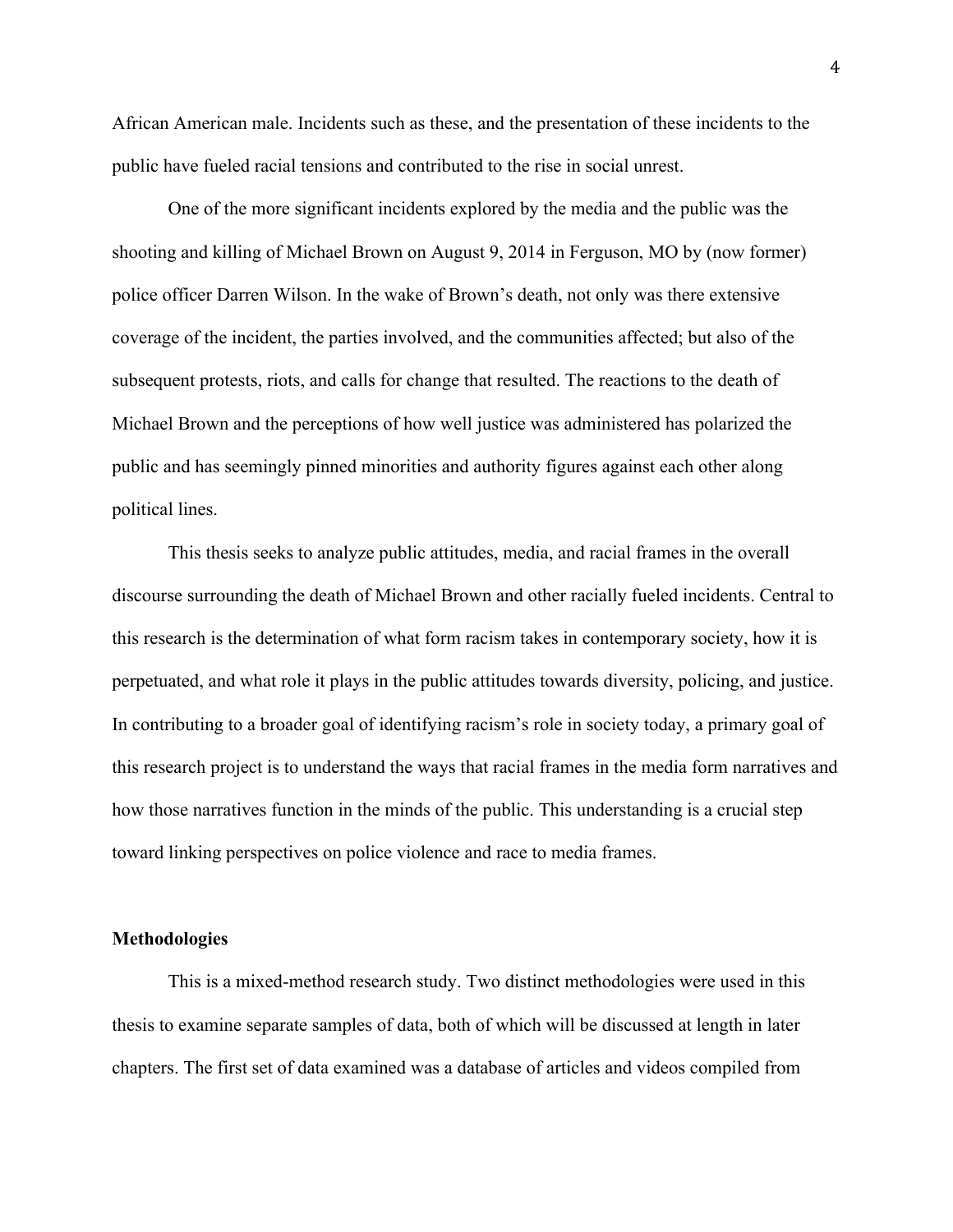national, regional, and local media outlets as well as from the popular video sharing website, YouTube. Due to time limitations, only web media was collected and reviewed. Each article and video was pulled from media websites using the same three phrases; "Michael Brown," "Ferguson MO," and "Darren Wilson." The articles that corresponded with these search phrases were added to a spreadsheet including their URL and a brief description of the overall coverage and tone of the article.

The second set of data came from interviews with Bridgewater State University students. Data was collected through one-on-one interviews by the student investigator. The interviews were audio recorded and then transcribed for further analysis. The questions asked of the research subjects sought to identify individual perceptions of the killing of Michael Brown, social unrest in Ferguson MO, and police violence. Both elements of this study assess qualitative data. The intention behind using these mixed methodologies was to present data on the use and impact of media framing on a large and small scale. The examination of media content reveals what information is largely being viewed by the general public of the United States, while the interviews reveal how the information was processed by the BSU community.

#### **Structure of the Thesis**

This thesis is broken down into chapters. This first chapter introduces the project, and gives overview of some of the main ideas, themes, and questions. Chapter 2 is a literature review; background will be provided on Critical race theory, Media Framing, Race in the Media, and Police Violence & Opinions. Chapter 3 consists of a media content analysis on the coverage of Michael Brown's killing and the subsequent unrest in Ferguson, MO. The following chapter contains a separate study consisting of interviews with students of Bridgewater State University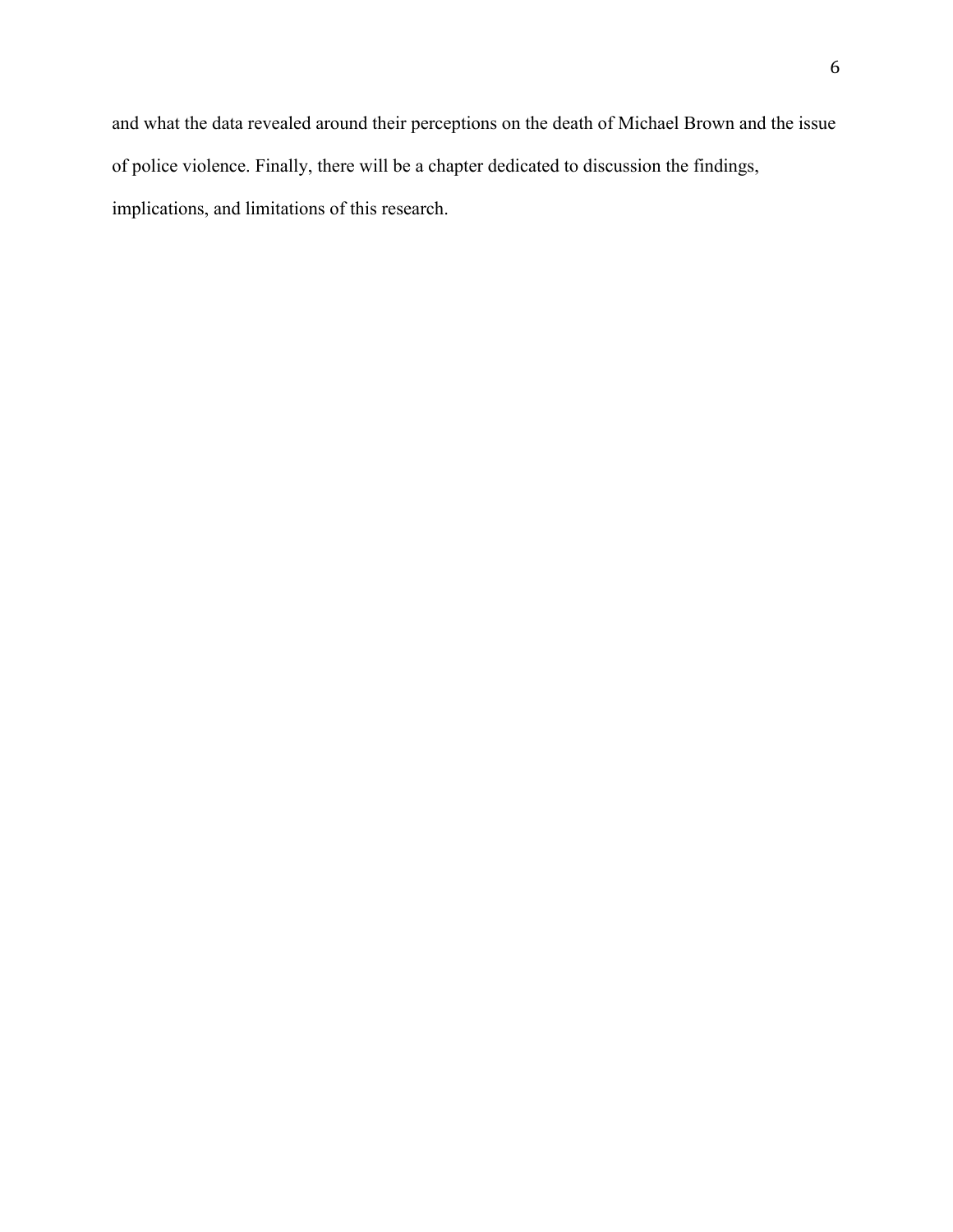#### Chapter 2: Literature Review

This literature review chapters will proceed in two parts. The first provides an overview of critical race theory, an analytic framework that is used in this thesis to assess the media output in chapter three, and the qualitative data produced through interviews in chapter four, as well as provide a foundation for final analysis in chapter five. The second part of this chapter proceeds as a more traditional review of the state of the scholarship on the issues related to the content of this study, including: Media Framing, Race in the Media, and Police Violence & Public Opinions.

# **Critical Race Theory**

Critical race theory is a framework, a movement, and an academic discipline which maintains that society is at all levels divided along racial lines (Delgado, 2012). Critical race theory is considered to have begun with the works of law school professor Derrick Bell in the 1970's. Bell sought to examine the intersections between power, race, and the law. Since Bell, critical race theory (CRT) has been used to examine similar intersections of race and power throughout history, education, the media, and in other political, social, and economic realms (Delgado, 2012). In this thesis CRT is used as a frame of analysis, its themes are used to understand both media and interview content.

Critical race theory was born from a need to further explain and acknowledge persistent racism in society. Even today, over 150 years after the signing of the Emancipation Proclamation, racial minorities continue to remain disadvantaged compared to whites in nearly every area of social life. According to a study by social scientist Dr. Eduardo Bonilla-Silva,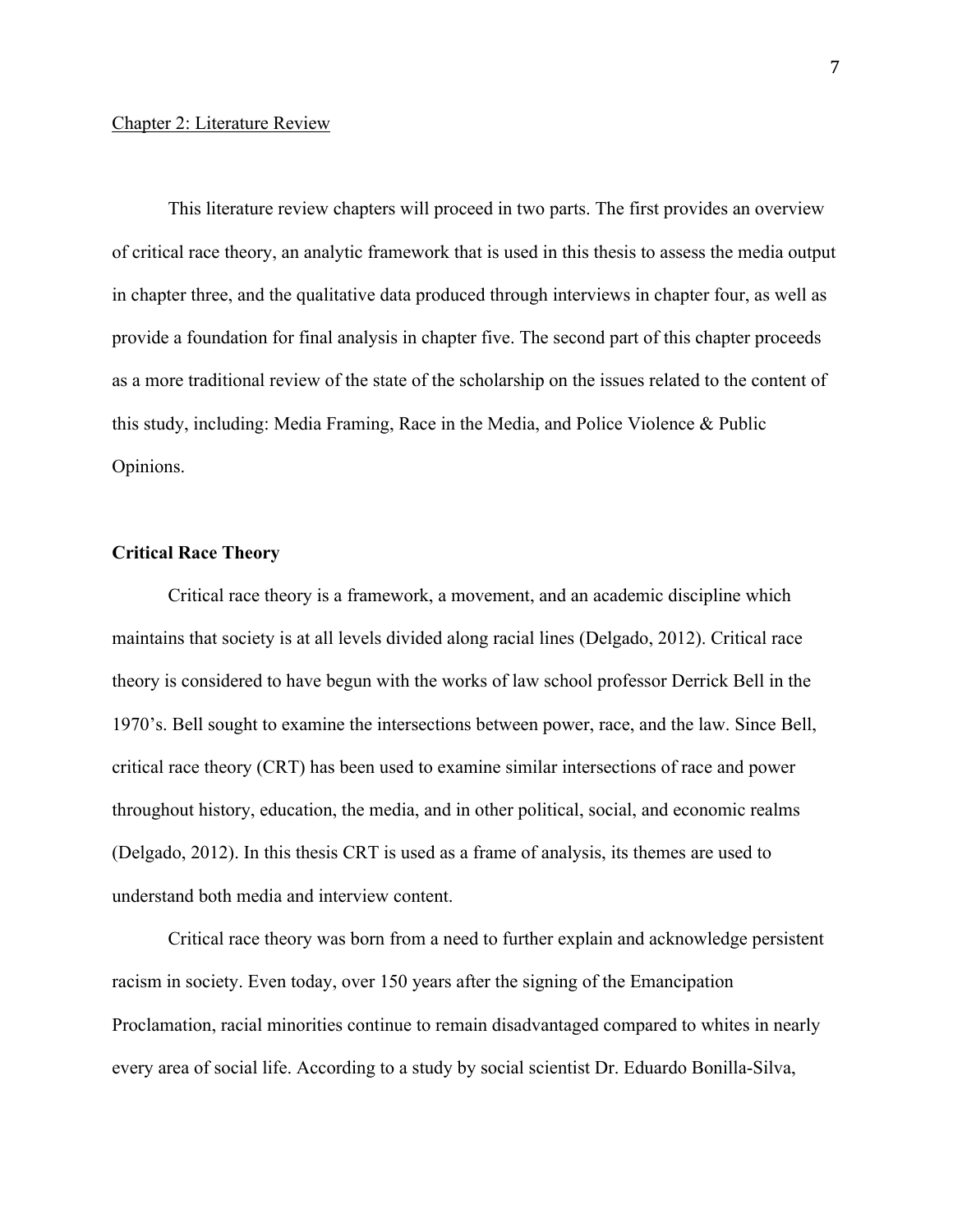"[blacks] are more likely to be poor than whites, earn about 40% less than whites, and have about an eighth of the net worth of whites" (Bonilla-Silva, 2014). Additionally, studies have shown that people of color are more likely to receive an inferior education compared to whites, and will have less access to the housing market. Within the realm of the criminal justice system, people of color are consistently overrepresented at all levels including arrests, convictions, incarcerations, and executions (Bonilla-Silva, 2014). These alarming disparities, among many others, beg for an explanation. While some may still deny racism exists in our post-civil rights society, critical race theorists contend that racism not only still exists, but is a permanent fixture in the structure of our government and society (Delgado, 2012).

As a broad field of study, numerous scholars have identified varying approaches to applying critical race theory. In one of his books, *Critical Race Theory: An Introduction,* Richard Delgado loosely outlines 6 tenets of critical race theory. The first is *ordinariness,* which essentially states that racism is difficult to cure or address (Delgado, 2012). By this he means to say that colorblind or "formal" conceptions of equality can remedy only the most blatant forms of racism. The second tenet he refers to as *material determinism*. This element establishes that because large segments of the population are white or privileged, there is little incentive on their part to eradicate systematic racism purely out of self-interest (Delgado, 2012). The third tenet Delgado refers to as *social construction,* which holds that race and racism are products of social thought and relations. Race is not a result of biological or genetic coding, but rather social categories created out of manipulation and convenience (Delgado, 2012).

The fourth tenet outlined is *differential racialization,* which argues that a dominant society racializes minority groups at different times in response to shifting needs (Delgado, 2012). This would explain both slavery as resource for free labor and more recently the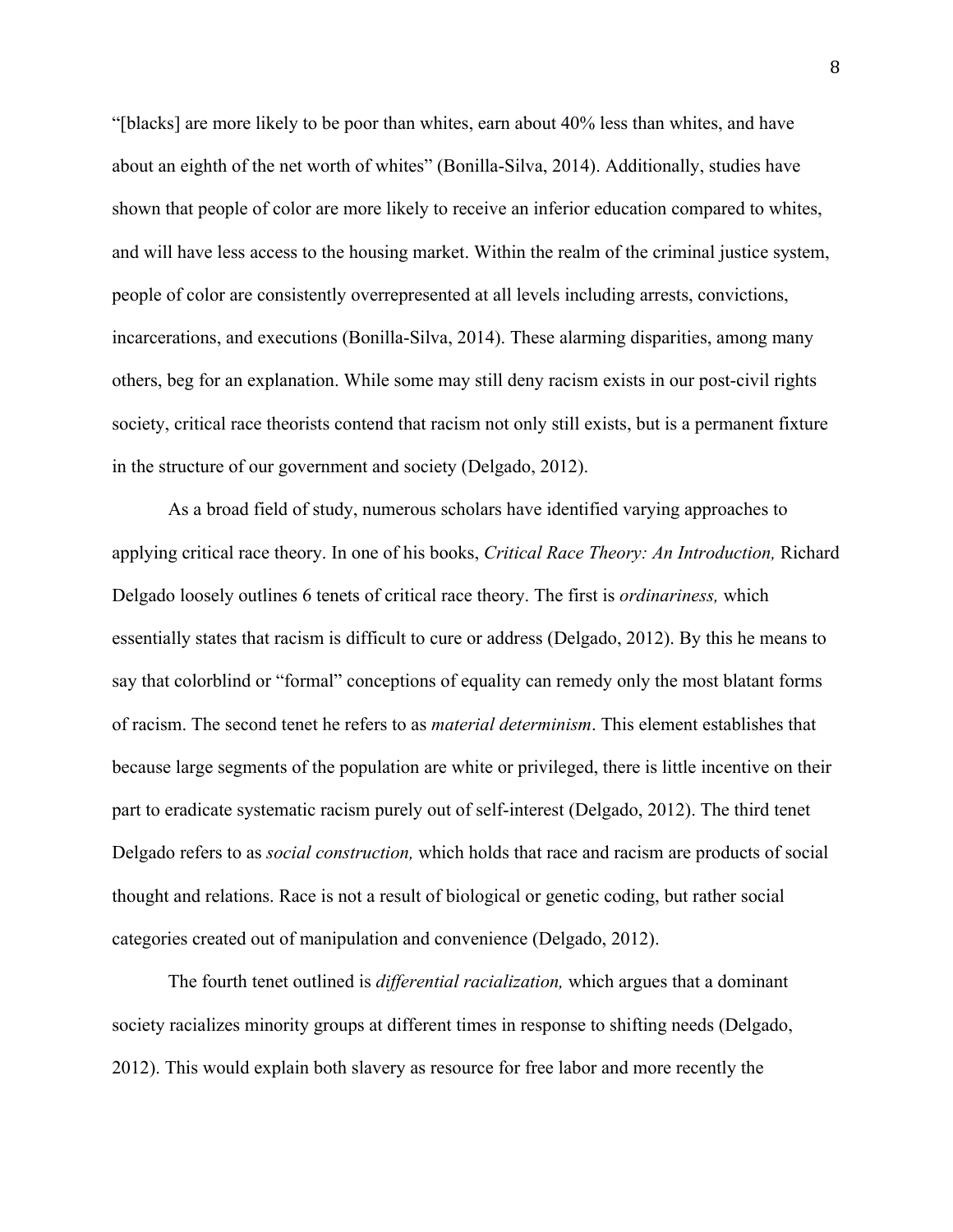stereotype and abuse of Mexican labor for agricultural advances. A fifth tenet refers to *intersectionality* and *anti-essentialism* as a way of explaining that no person has a single unitary identity. Instead, Delgado makes the argument that because individuals possess multiple backgrounds and characteristics, everyone has overlapping identities and loyalties (Delgado, 2012). For example, an African American may share their heritage with other African Americans, but that individual may also be Muslim, homosexual, or possess any number of combinations of identities. The final tenet outlined describes a *unique voice of color*. Though it slightly contradicts the previously mentioned tenet, this ideal asserts that experience with racism and oppression means a right to "legal storytelling." In this way, Delgado argues that minority status brings with it a competence unparalleled by whites to race and racism (Delgado, 2012). This competence to which he speaks can be explained as a deep understanding of racism and racialized situations based on history, culture, perspective, and experience.

Another approach to using critical race theory as a tool of analysis was outlined by DeCuir and Dixson in an article published in the journal *Educational Researcher* (2004)*.* In their article, they present critical race theory as a framework comprised of 5 tenets central to its own definition. The first tenet of this approach is called *counter storytelling*, which speaks to the legitimization of racial and subordinate experiences of marginalized groups. Counter storytelling aims to cast doubt on the validity of accepted premises of race by the oppressors (DeCuir, 2004). This tenet is followed by *permanence of racism*, which holds that racism controls political, social, and economic realms. This tenet is central to critical race theory as it highlights racism as an inherent part of American civilization, privileging whites over minorities (DeCuir, 2004). The third tenet presented by DeCuir and Dixson is *whiteness as a property*. This tenet very simply describes whiteness as being a property of interest, something that allows the possessor a right to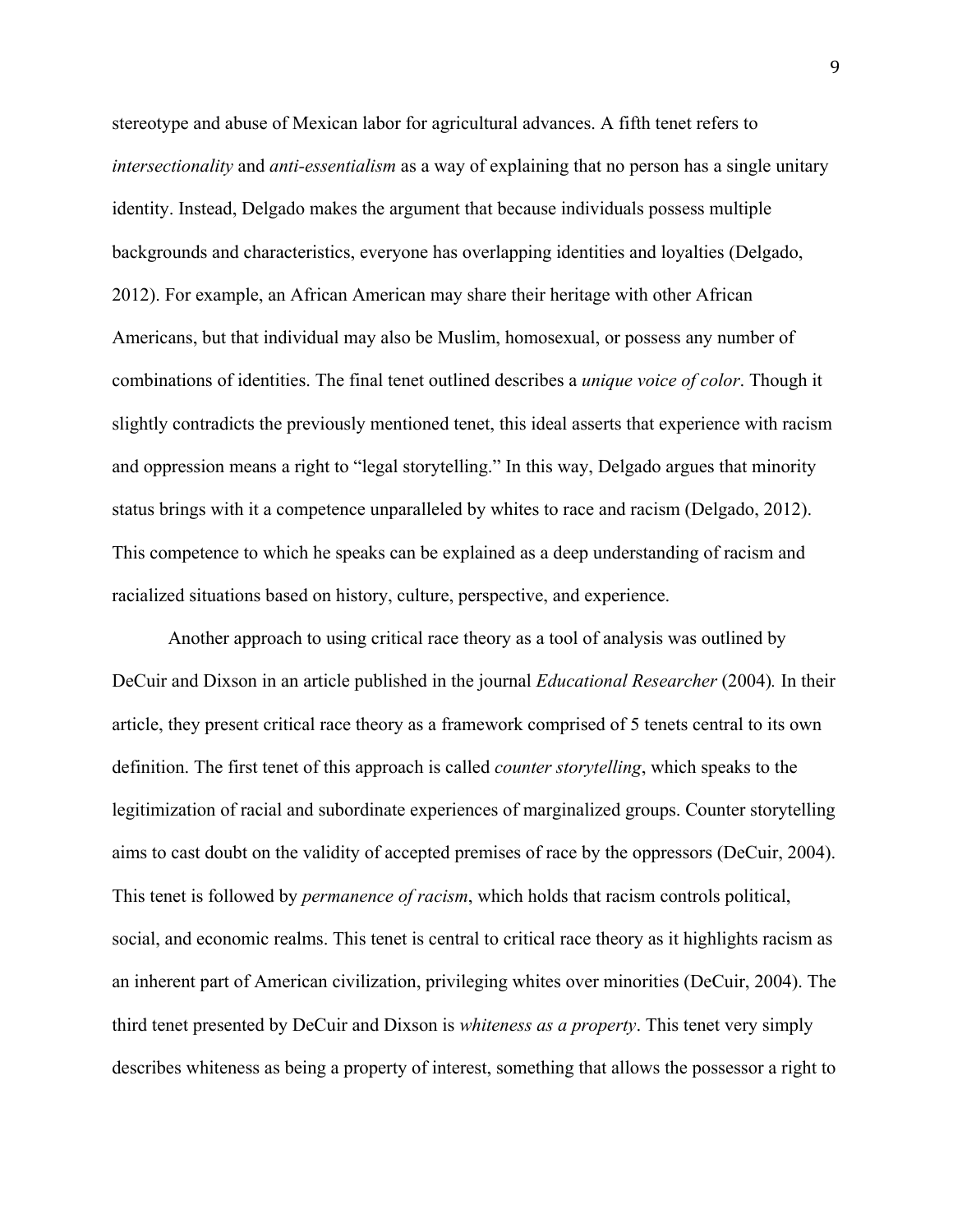use and enjoy it while using it as a tool to disposition and exclude those who do not possess it (DeCuir, 2004). The fourth tenet is similar to Delgado's material determinism but is here referred to as *interest convergence.* This tenet acknowledges that legislation, largely produced by the interests of the dominant race, protects the interests and benefits that race (DeCuir, 2004). The final tenet proposed by DeCuir and Dixson is the *critique of liberalism*. This area of critical race theory shares notions with liberal legal ideologies which include the notion of colorblindness, the neutrality of the law, and incremental change. Together, these concepts tie to make the argument that colorblindness acts as a mechanism that allows people to ignore racist policies which perpetuate social inequality (DeCuir, 2004).

Critical race theory and its multiple frameworks take many forms but in all, critical race theory asserts that America is, in many ways, permanently racist to its core. Consequently, the legal, political, economic, and social structures are not only racist, but are actively involved in perpetuating racism (DeCuir, 2004). Critical race theory seeks then not only to highlight the ways in which the law fails to be neutral but also possible explanations and remedies.

For the purposes of this thesis, critical race theory will be used primarily as a tool to analyze media frames. While CRT is often concerned with broader subjects such as the law and history of the United States, it will be used here to magnify the intentions behind selective coverage, verbiage and deliberate framing techniques as used by the media.

#### **Media Framing**

A crucial component to understanding racism as an active force in formal and informal institutions is to recognize the use of framing. We have established that through the lens of critical race theory, institutions such as schools, the criminal justice system, and the media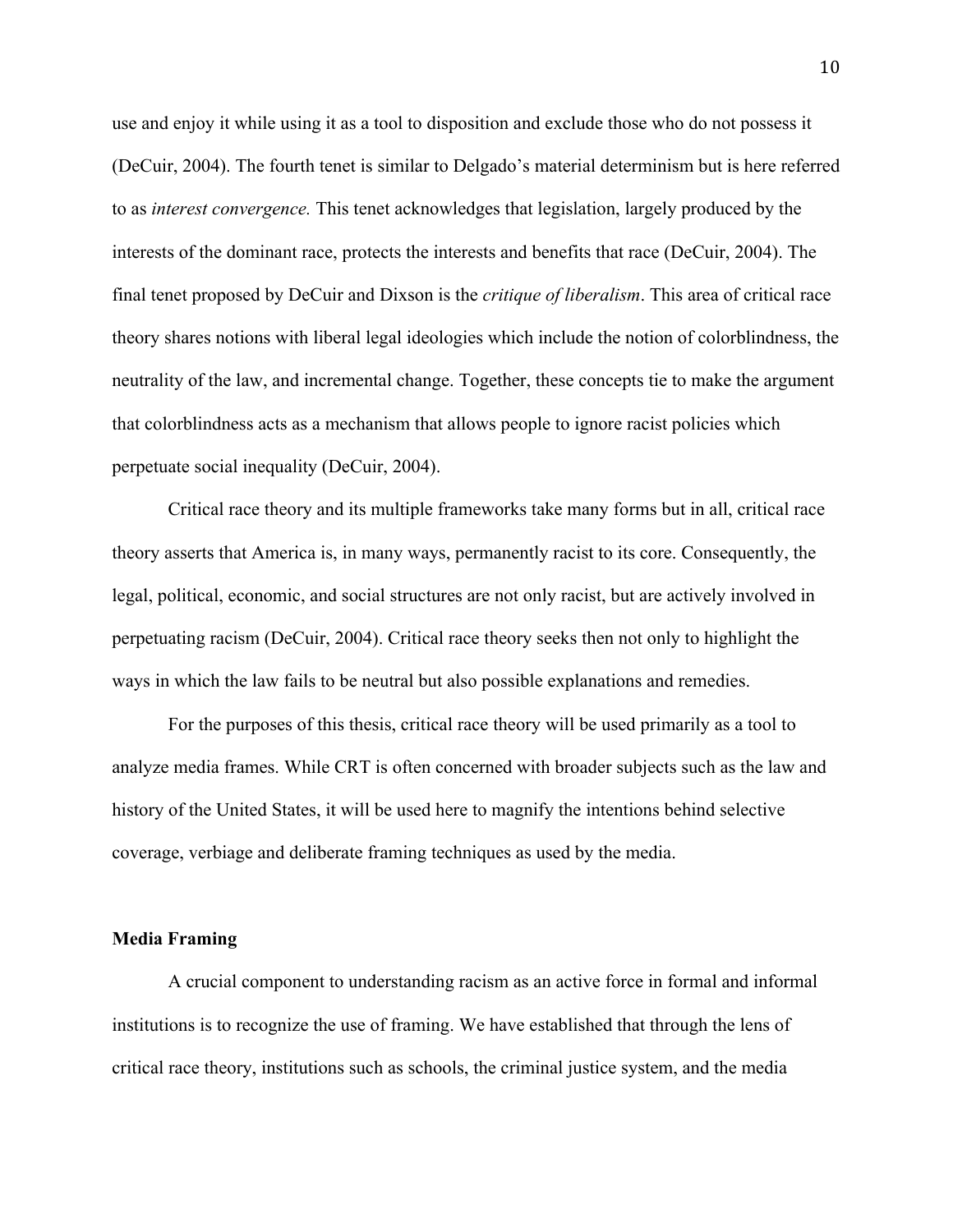contribute to systematic racism by maintaining and supporting racial inequality. We also know that through positions of power, knowledge is easily created. Framing therefore is the vehicle through which knowledge may be transformed into a deliberate message. Not only does the framing of a particular situation allow the viewer to interpret or *mis*interpret reality, it also drives the formation of opinions and beliefs.

In regards to systematic racism and understanding any dominant racial ideology, social scientist Dr. Eduardo Bonilla-Silva developed four central frames largely used by U.S. society to both perpetuate racial inequality while denying it all together. The four frames of this "colorblind racism" are *abstract liberalism, naturalization, cultural racism,* and *minimization of racism* (Bonilla-Silva, 2014). Through the use of these frames, Bonilla-Silva makes the argument that central elements of liberalism have been rearticulated in post-civil rights America to rationalize racially unfair situations (Bonilla-Silva, 2014).

The frame of *abstract liberalism* involves using ideas associated with political liberalism (equal opportunity) and economic liberalism (choice, individualism) in an abstract manner to explain racial matters (Bonilla-Silva, 2014). The use of abstract liberalism allows the dominant race to avoid tackling real race-related issues like the underrepresentation of minorities in highpaying occupations by standing behind phrases and practices such as "equal opportunity". Rather than acknowledge historically and culturally significant reasons why minorities receive less pay and achieve lower net worth's than whites, whites stand behind abstract liberal ideals. It is beneficial to explain these disparities in a way that allows them to avoid blame. By making claims that minority shortcomings result from a lack of effort or drive on their own behalf, whites avoid self-blame and the responsibility of identifying or rectifying the structural racism.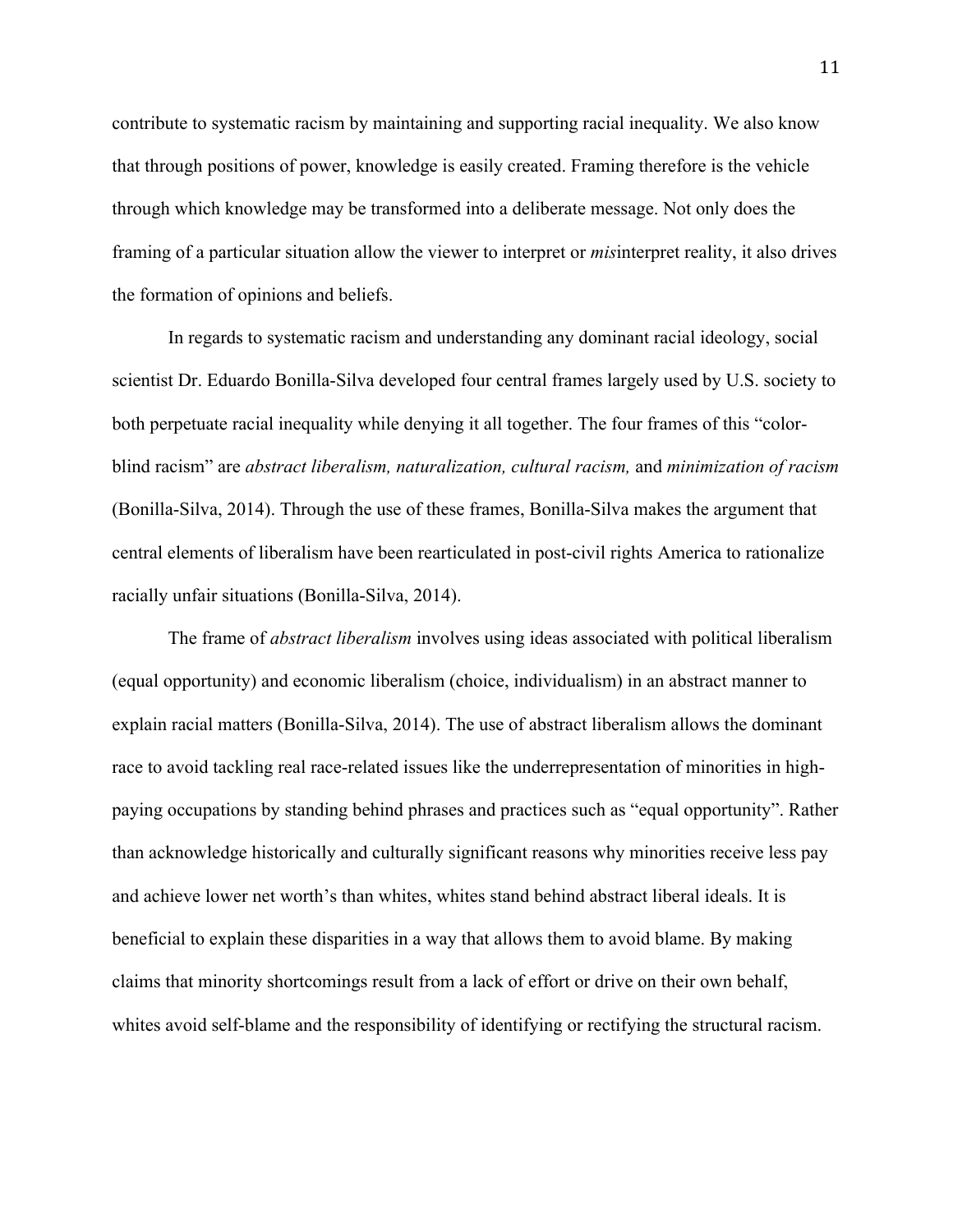*Naturalization* is a frame that operates off the assumption that racial phenomena can be explained by suggesting they are natural occurrences (Bonilla-Silva, 2014). An example of this would be regarding the formation of racially homogenous neighborhoods as "natural" or based purely out of preference. In reality the segregation of neighborhoods has significantly more to do with structural racism within the housing and real estate markets than it does with any "normal" gravitation". This method of rationalizing what appears to be natural occurrences is one way of masking the underlying racism that exists in reality.

*Cultural Racism* relies on heavily on culturally based arguments to explain the socioeconomic standing of minorities (Bonilla-Silva, 2014). This frame utilizes stereotypes and assumptions of races to justify disproportionate social standing while protecting white superiority. This frame may seem to be the most blatant method of maintaining racial inequality however it can easily be presented in passive, seemingly harmless way. For example, making the argument that "black people are always late" allows others to rely on this as an explanation for why they don't receive job opportunities at the same rate as whites. Not only does this reinforce negative perceptions of African Americans in society, but also prevents further examination of racism.

*Minimization of racism,* the final frame discussed by Bonilla-Silva, suggests that discrimination is no longer a central factor affecting minorities' life chances. This frame, more so than any other, seeks to disregard racism as an existing issue in society. This frame allows the public at large to feed into the delusion that since blatant discrimination no longer exists, that racism too does not exist. Through this frame, whites and members of a higher socioeconomic status flip the use of excuses around on the minorities (Bonilla-Silva, 2014). Minimization is used primarily when a minority experiences a form of attack or rejection based on their race and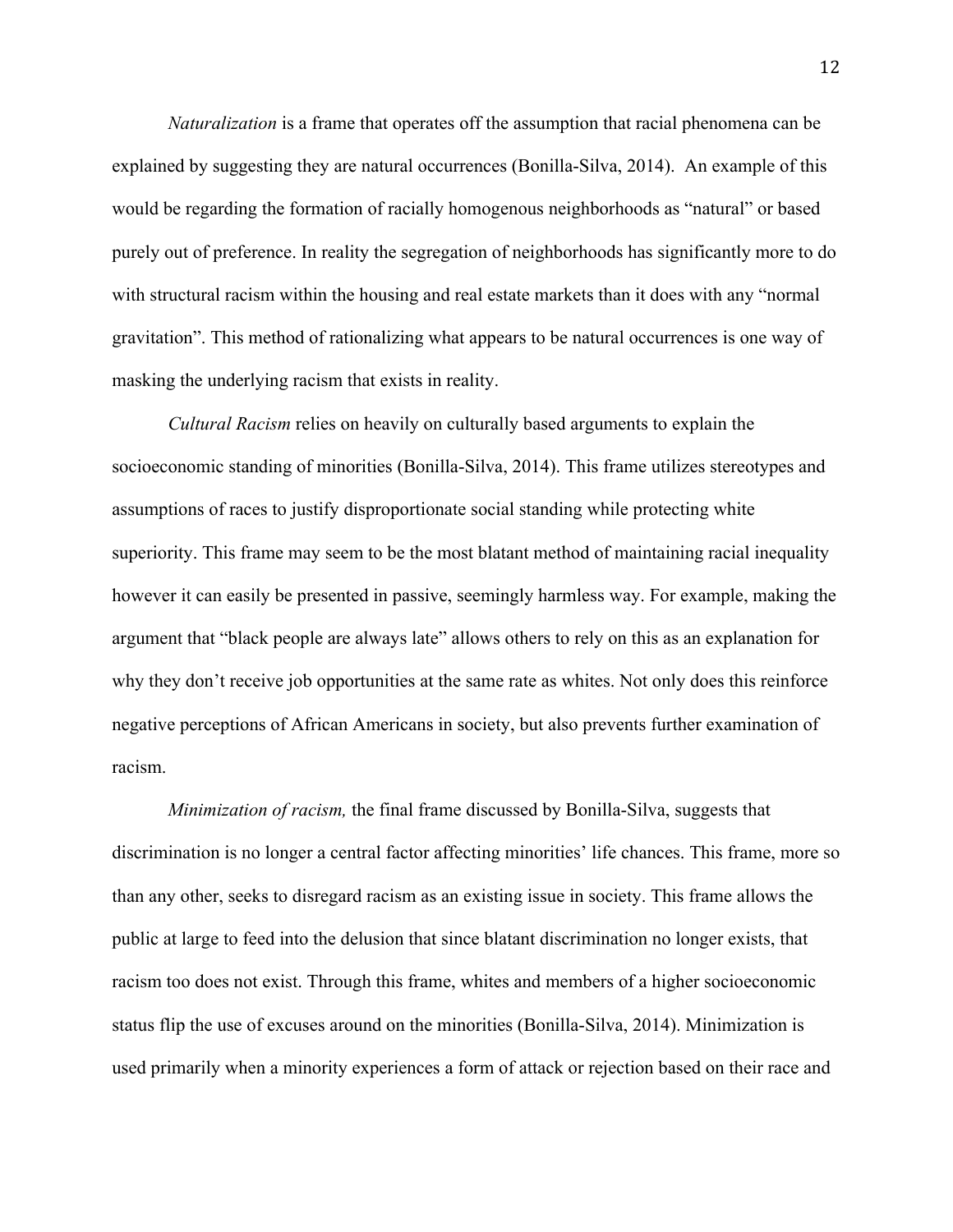they chose to speak out about it. Rather than accept the fact that discrimination transpired, whites will minimalize the damages and claim that the minority is "using race as an excuse" to achieve some ulterior motive. Through this frame, the infamous "race card" is perceived to be played, and whites are more easily able to disregard the claims of racism.

The powerful explanations used by whites not only allow them to justify and ignore racism, but also maintain whiteness as a privilege. The ties that can be drawn between critical race theory and framing are best understood when examined through an institutionalized system which uses its powers to covertly support color-blind racism. As one of the most influential producers of knowledge and news, the media is fit for such an examination.

## *Crime Coverage in the Media*

As previously mentioned, the increasing availability of technology has made accessing news as simple as turning on one's television. Prior to the broadcasting of news, the only sources of crime news were in print. By broadcasting news, media outlets are able to communicate with the masses on a more personal level. For many households, watching the news, specifically crime news, has become part of a daily routine (Bing III, 2010). From broadcasts to cable to the Internet, the accessibility of news and crime investigations changed how up to date and involved Americans could be. As crime has become an intrinsic part of modern media coverage (one study found that crime can account for up to 50% of news coverage) it is important first to examine why there is such a focus on crime from media outlets before the content can be assessed (Schildkraut, 2012). One study conducted in 2010 aimed to analyze the media's distortion of homicides in Baltimore.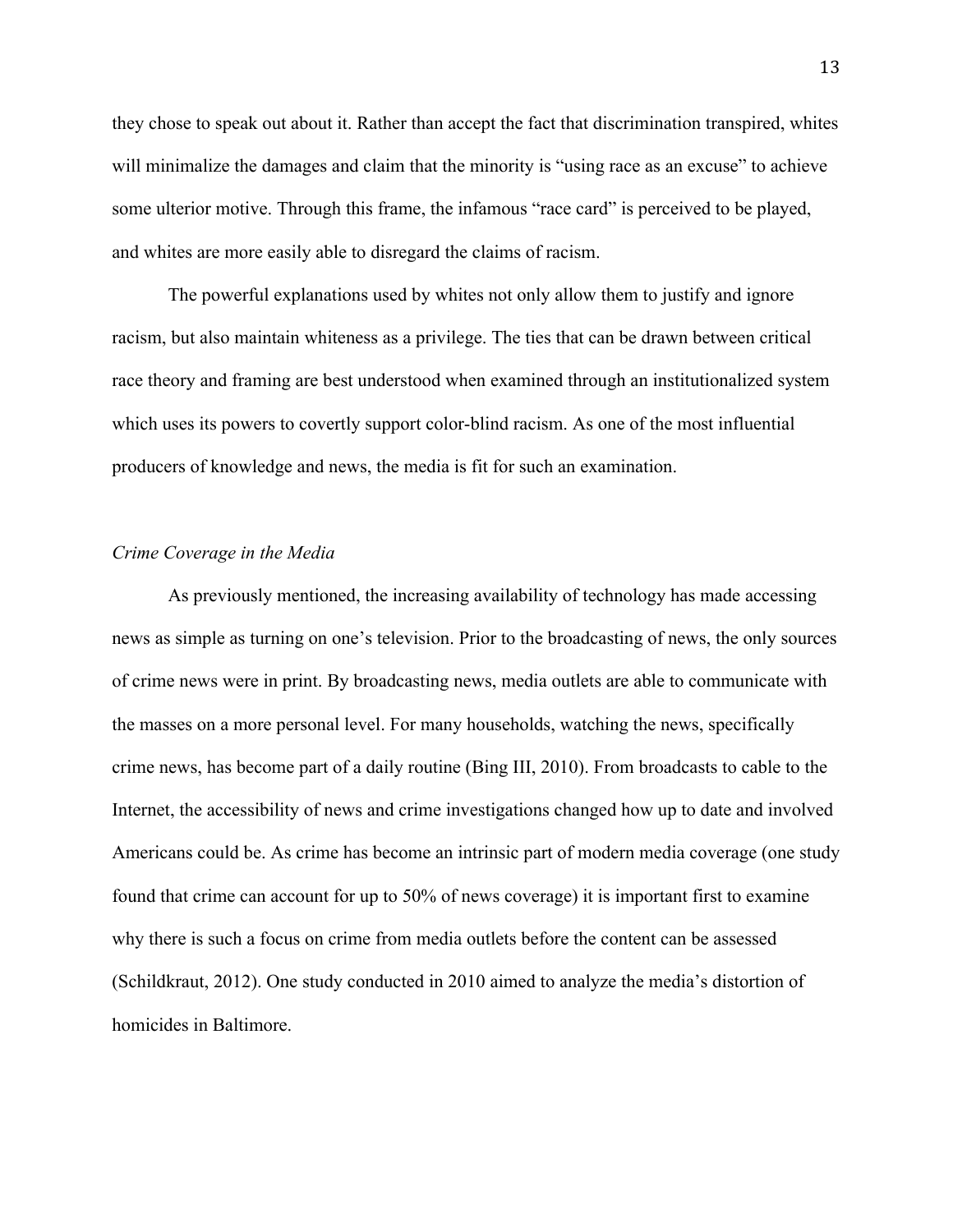Researchers Jaclyn Schildkraut and Amy Donley identified three main reasons why the media would place such special attention on crime. First, the majority of the public's general understanding of crime comes from the media, making it continually important for the media to produce more cases of crime. In fact, it has been reported that mass media accounts for 95% of the general public's source for information on crime (Schildkraut, 2012). This supports the widely held misconception that crime is interracial, due to the overwhelming focus by the media of "black on white" or "white on black" crime. The overall prevalence of crime depicted by the media has less to do with actual statistics and more to do with what makes for a good story. Violent crimes tend to take up more than 40% of crime stories despite the fact that they are the least common (Schildkraut, 2012). In this way the media holds the power to create the public's knowledge or understanding of crime.

Secondly, the media has the power to use crime reporting as a tool for swaying public opinion since it is so closely relied upon. Not only does public interest propel the selection of news stories, but it also possesses the power to influence policy decisions (Schildkraut, 2012). As an example inspired by Richard Wright's work on the impact of media and public perception on sex crime policy: if ABC news produces a story on a child who became a victim of sexual assault by a stranger, the public's reaction will be both predictable as well as uninformed. Not only has the news station succeeded in capturing the attention of the public with a rare incident of a sex crime, but they will have framed it in a way that will lead the public to demand a swift response from the criminal justice system so these "prevalent" crimes can be prevented in the future. The demand will most likely be met by local legislators writing up a bill that does little in the way of responding to the central issues of sex crimes. Instead the bill will focus on creating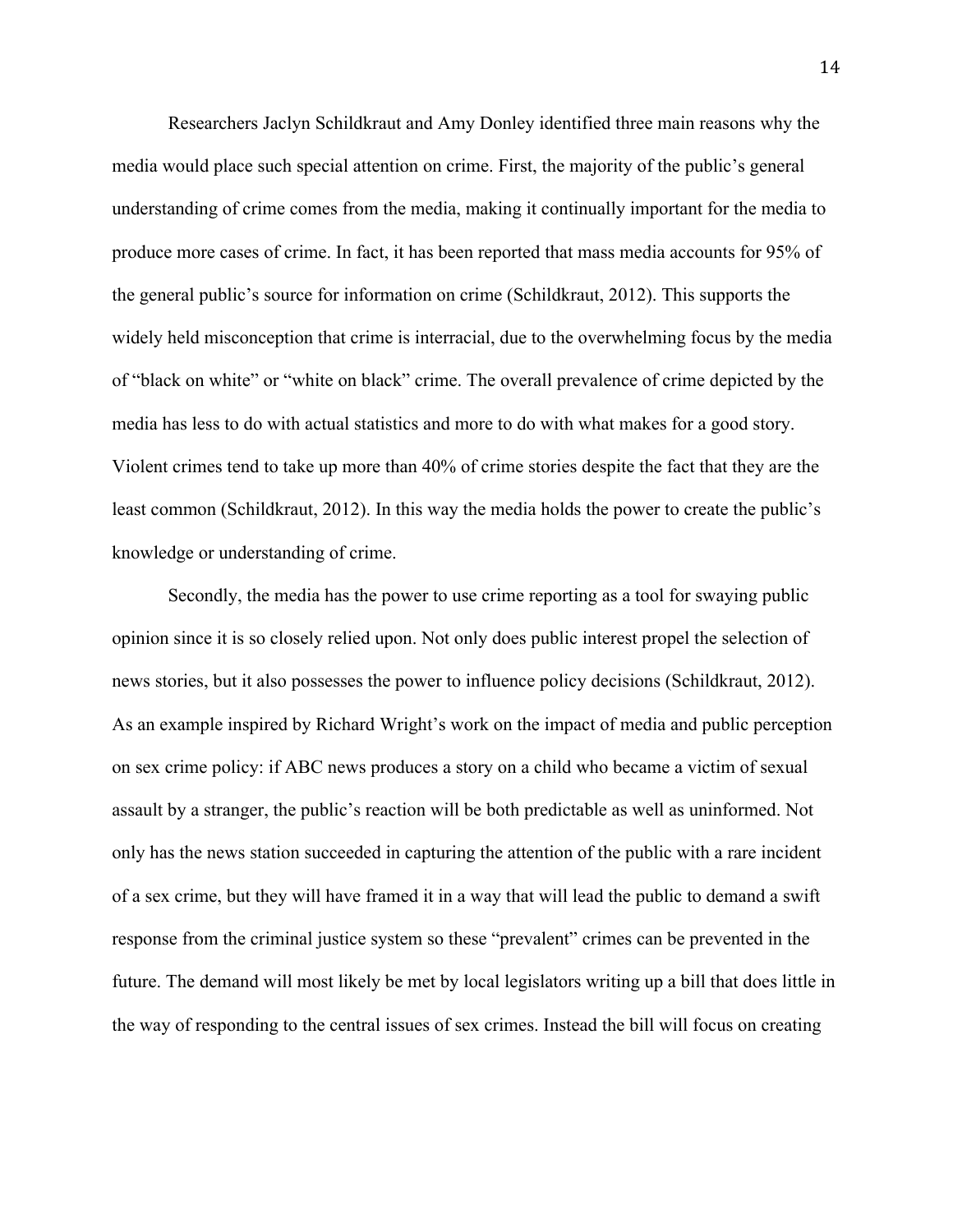harsher penalties for unlikely offenders and due to the lack of attention paid to empirical data on sex crimes, will be unsuccessful in actually preventing crime (Wright, 2015).

Finally, the media is able to create an unbalanced understanding of crime by presenting "a world of crime and justice that is not found in reality" (Schildkraut, 2012). Past research has found that victims' race and gender statuses shape crime news story decision-making (Gruenewald, 2013). As previously mentioned mass media accounts of crime drive misconceptions about the prevalence, and nature of crime as it occurs within communities across the United States. By allowing victim's and offender's characteristics to drive newsworthiness not only makes the selection process arbitrary, but it also supports racial stereotypes and racial tensions in the United States.

From this research and literature we are able to identify: (1) that beliefs, understandings, and perspectives on events and realities can be influenced based on the information and how that information is being presented. (2) That there are distinct frames, on large and small scales, which can be used to perpetuate racial injustices by ignoring significant historical disparities, minimizing responsibility, and reinforcing inaccurate stereotypes.

# **Race & Media**

Beyond the public getting inaccurate information about crime, the information is often also racialized. Scholars have examined a range of ways that news media output skews public understanding of race in the United States-both in general and as related to criminal justice. Scholars have further identified numerous motivations for the media to selectively portray African Americans as offenders more often than as victims. In fact, one study by Gruenewald et al (2013) found that racial-ethnic minorities are more likely to appear as crime suspects than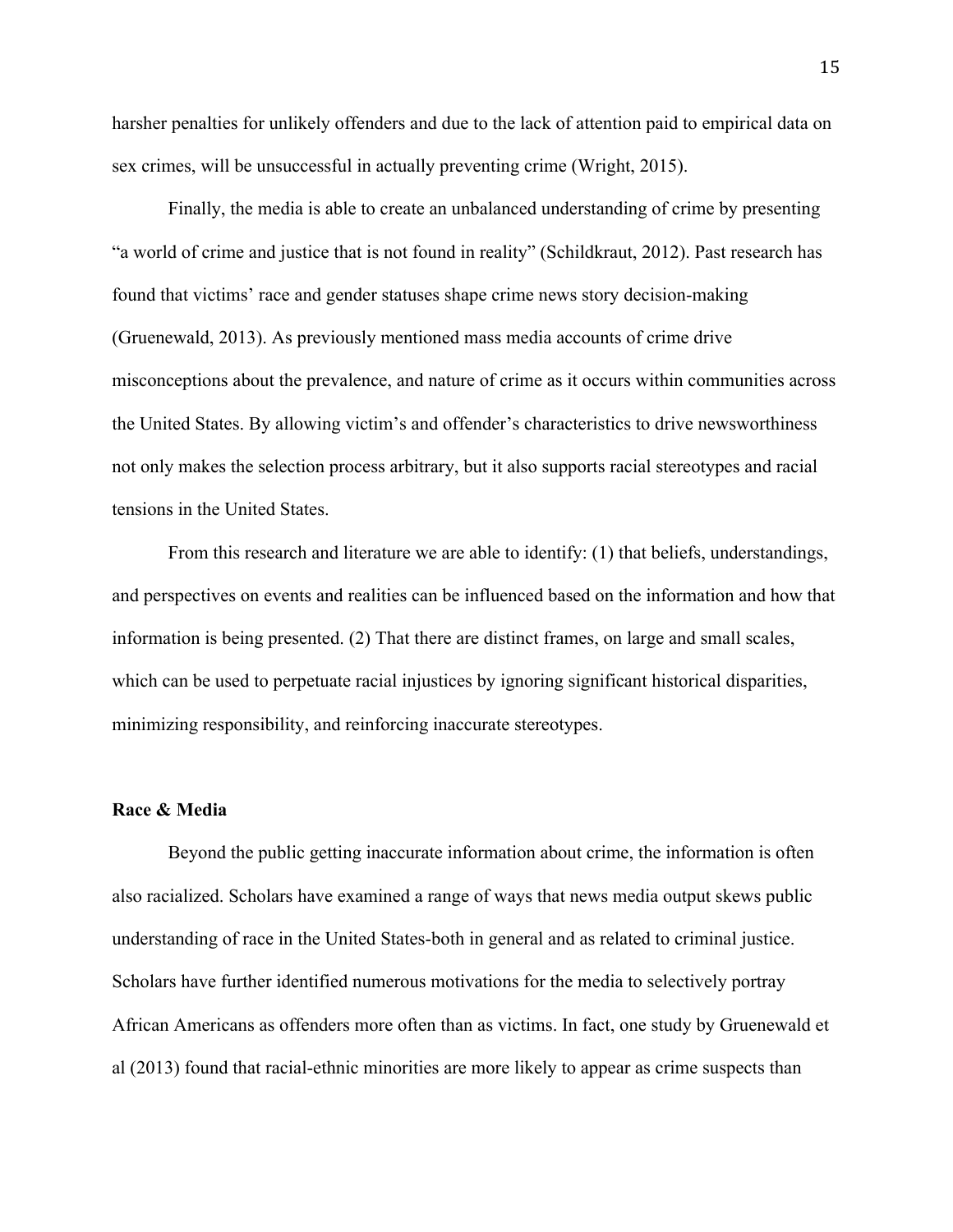victims, and that black crime participants are more likely linked to violence and danger in television nightly news compared to whites (Gruenewald, 2013). There is a general lack of information about successful African Americans whose contributions to society are great (Bing III, 2010). The distorted image of African Americans taints the view of black culture and fuels misinformation and racial tensions. This negative frame of African Americans falls in line with Bonilla-Silva's argument that whites have developed powerful explanations which have ultimately become justifications for contemporary racial inequality that exculpate them from any responsibility for the status of people of color (Bonilla-Silva, 2014). Whites easily rationalize African American's perceived lack of successes as a product of market dynamics, naturally occurring phenomena, or their "cultural limitations" (Bonilla-Silva, 2014).

#### *Racialized Media Coverage*

Framing is an important aspect of news coverage because it transforms information into knowledge. Frames are a negotiated product of the competing interests and biases of journalists, government officials, and other political actors (Cook, 1998). These frames are deliberately used to influence or sway public perceptions and understandings of events. While the more obvious speculation for the media sensationalizing and twisting stories may be to gain and retain viewers, scholars of critical race theory see these framing practices as intentionally racist. Through the lens of critical race theory, it is possible to identify some of those interests and biases as systemic racism. Analyzing the content of news media requires careful and close examination.

A prominent example of identifiable racism in the media came from the coverage of the tragic devastation that resulted from Hurricane Katrina in 2005. The framing of the white survivors differed greatly from that of their black counterparts. Much of the coverage focused on the damage caused by the storm and ways survivors sought relief. During this time both white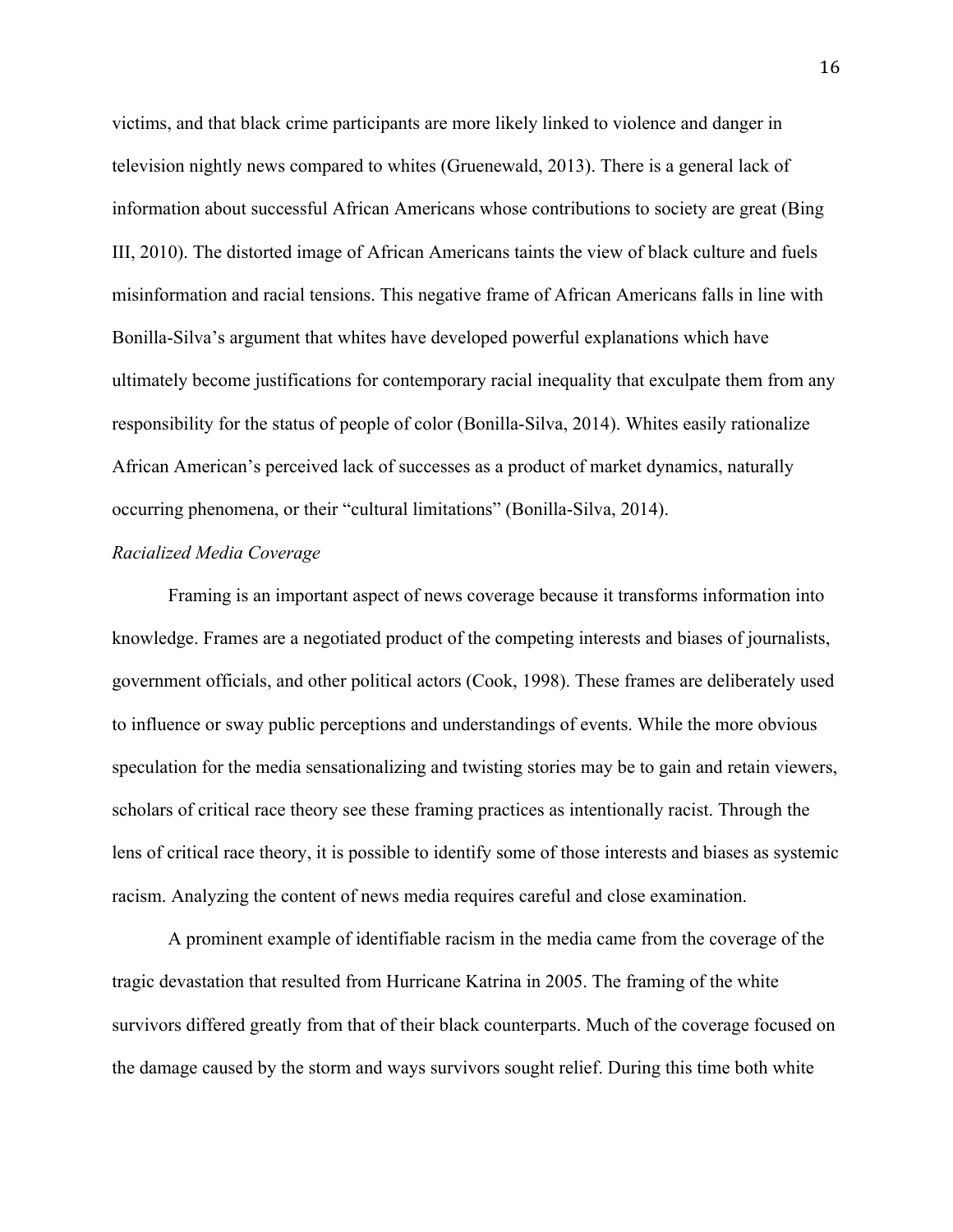and black survivors were exploring destroyed stores in search for medical supplies and food. Media coverage displayed clear discrimination by showing more white victims in a positive light by coupling their images with captions such as "Two residents wade through chest-deep water after *finding* bread and soda from a local grocery store." In the other images, African Americans are shown in nearly the exact same situation but the caption reads "A young man walks through chest deep flood water after *looting* a grocery store in New Orleans" (Haider-Markel, 2007). Critical race theory allows us to identify this frame as *cultural racism*. We label the behavior of seeking and taking life-saving supplies as *looting* because we identify African Americans as thieves and rely on this false stereotype as a means of explaining their behavior while separating them from whites engaging in the same activities.

Another study examined CNN broadcasts and found that the network broadcast video clips of looting exclusively of African Americans. The news reporting on the crime and violence was later found to be erroneous and exaggerated although it was easily accepted by viewers (Voorhees, 2007). From a critical race theory perspective, this reflects the use of cultural understandings of race to interpret events (Warren, 2012). Assumptions that link violence and lawlessness to African Americans were reinforced by the repeating images.

The criminalization of the African American evacuees was not the only notable racial undertone found in media coverage of the hurricane. Another study examined media coverage and found that news coverage often engaged in blaming the victims, criticizing the African American residents' failure to evacuate prior to the storm (Warren, 2012). This argument neutralizes other reasons for why the residents were unable to evacuate –lack of resources being a significant reason for why many were unable to evacuate- and instead clings to the notion that they were unable to evacuate due to their "lacking of rationality" or their "inability to act in their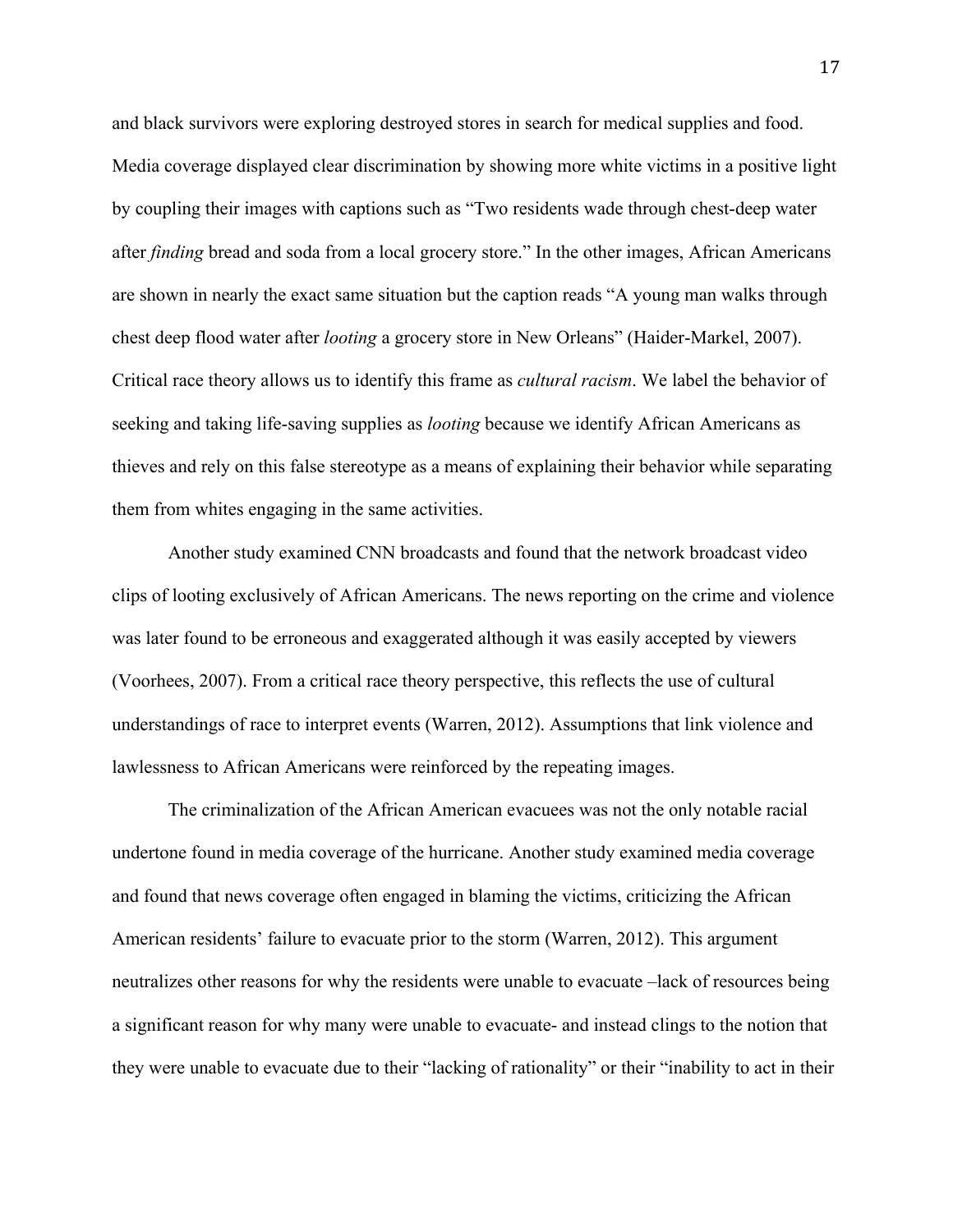own best interest" (Warren, 2012). Here we see Bonilla-Silva's *Naturalization* frame taking effect, where whites avoid responsibility for racial phenomena by suggesting that the victims were to blame for their "natural" response (Bonilla-Silva, 2014).

Several studies were also conducted in the wake of Katrina, which examined how police and military specifically responded to both the incident and to the media coverage. There were heightened levels of both police and military presence in New Orleans after the storm. One study found that the Department of Defense and other governmental agencies relied heavily on media coverage to inform them of conditions in order to determine proper responses to incidences (Fjord, 2007). The same study found there was a focus on maintaining social order over humanitarian aid. Implications of the coverage included reduced empathy for evacuees and reinforced prejudices and negative stereotyping of African Americans (Warren, 2012). Much like DeCuir outlined in the 5 tenets of her critical race framework, permanence of racism is preserved through supporting prejudices and stereotypes (DeCuir, 2004). While the coverage of Katrina is well-examined by scholars, there is also no reason to think that Katrina coverage is qualitatively different from coverage of other major events. Thus, these kinds of issues may also appear in coverage of cases like that of the killing of Michael Brown and the events that followed.

Another area of race examined in the media apart from violence is the prevalence and support of interracial couples in television, film, and other forms of new media. One study used critical race theory as a framework to examine media representations of interracial couples. Researcher Catherine Luther begins her research by stating, "Mainstream mass media can be viewed as cultural narratives that are playing critical roles in maintaining myths and taboos associated with intimate relations between Blacks and Whites" (Luther, 2013). Through this statement she reinforces the power media possesses in influencing cultural understandings of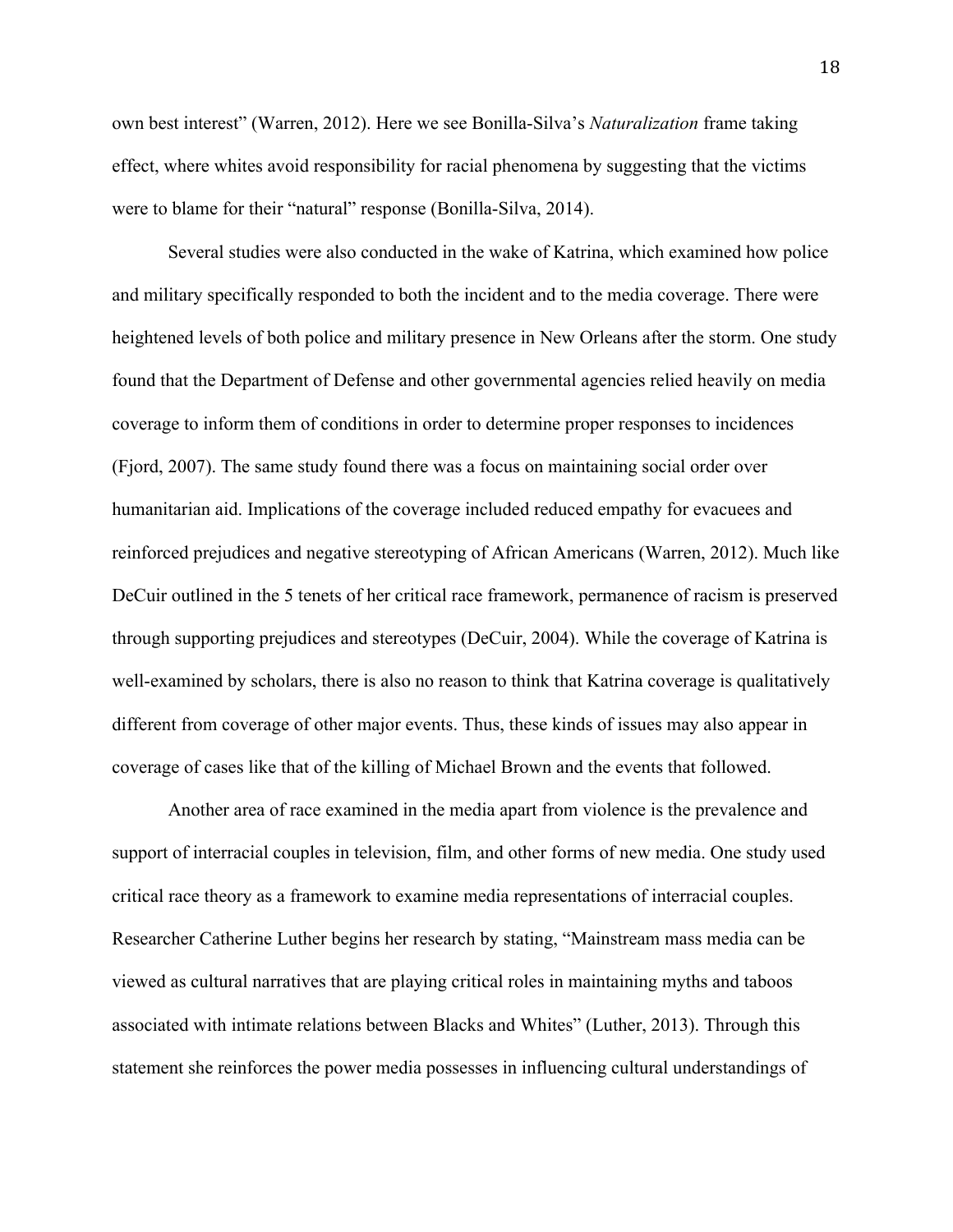race and racism. Through content and discourse analyses, Luther examined the microstructural elements of media segments by selection of words, quotes and metaphors. Through these methods, the texts became a major source of evidence for grounding claims about social structures, relations and processes (Luther, 2013).

Many of the findings that resulted from Luther's research were consistent with critical race theory. In one content analysis of 40 U.S. films that included interracial couples, 100% of the white couples were successful while only 38% of the interracial couples were successful. From her overall examination of multiple forms of media, one of her main conclusions reached was that interracial relationships tend to either be made invisible in entertainment media, or if presented, tend to be shown as problematic and unnatural. In other cases, interracial relationships were portrayed as dysfunctional or dangerous (Luther, 2013). In another examination of past shows that centered on interracial couples revealed that the pairs seldom materialized, or the shows themselves were all together cancelled despite positive reviews (Luther, 2013). Again we see *Naturalization* used to explain away the lack of successful interracial couples. Although this could be viewed as racist, the overwhelming representation of successful same-race couples as opposed to interracial couples is overcome by suggesting that these preferences are almost biologically driven and typical of all groups of society (Bonilla-Silva, 2014).

Critical race theory reveals a number of realities about the findings that Luther and her colleagues reached. The presentation of interracial relations in mass media forms a powerful framework through which the public understands race and the effects of racism on a daily basis. The images of failed or awkward interracial couples contribute to the maintenance of racerelated subordination. Not only did the media's portrayal of the couples stigmatize interracial relations, but also reflected an inability of whites to see blacks as emotional or social equals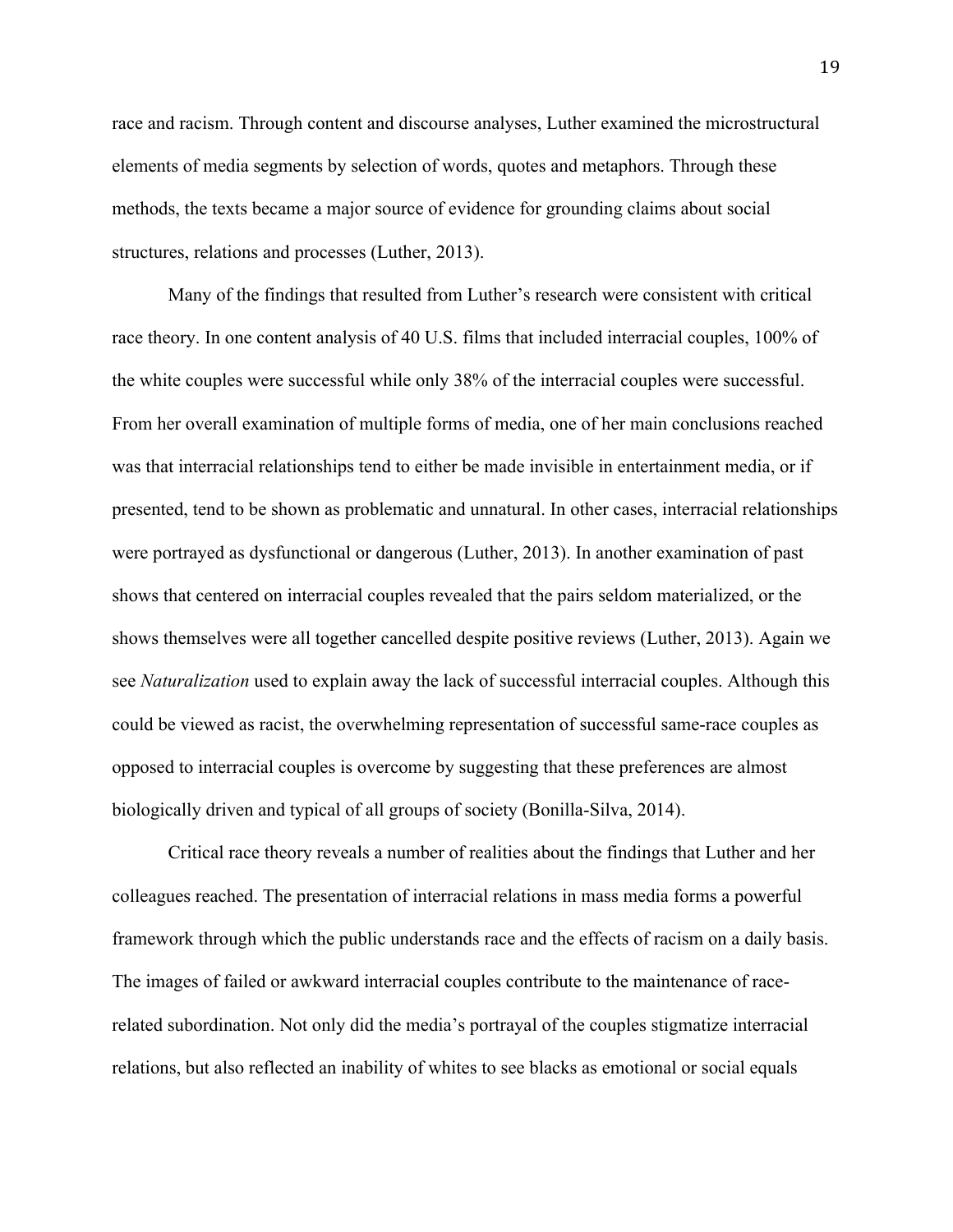(Luther, 2013). Through the social construction of race, we continue to view blacks and whites as different beings with unequal capacity. Critical race theory can thus be seen as an analytic frame with broad utility – applicable to news, entertainment, etc. For these reasons, CRT proved to be an appropriate paradigm with which the news and interview data could be assessed.

### **Police Violence & Public Opinion**

Having control over framing situations gives the media the power to put any given situation in perspective for the general public by sticking to only one narrative of the events. Some scholars speculate that this is to maintain discriminatory mindsets and practices to keep white social and economic privilege intact (Stabile, 2006). This argument also asserts that these narratives support racist stereotypes, and construct scenarios where white fear and anti-black violence are justified. "Mass media representations of black and white criminals and black and white victims gave new life to forms of institutionalized racism and reinvigorated an array of racist narrative practices that had lain dormant for a decade" (Stabile, 2006). Other scholars argue that it is an effort to support a racialized caste system in the United States that not only equates racial minorities with poverty, but also discriminates against them as a result (Alexander, 2011)

Racial tensions in the criminal justice system are largely denied by law enforcement but the clear overrepresentation of African Americans throughout the criminal justice system argues otherwise. Despite representing only 13% of the total population of the United States, in 2010 African Americans made up 37% of jail populations. In 2009, African Americans represented 30% of those on probation, and 37% of those on parole. Finally, in 2010 blacks represented over 53% of all citywide arrests, where whites represented only 44% (Gabbidon, 2013).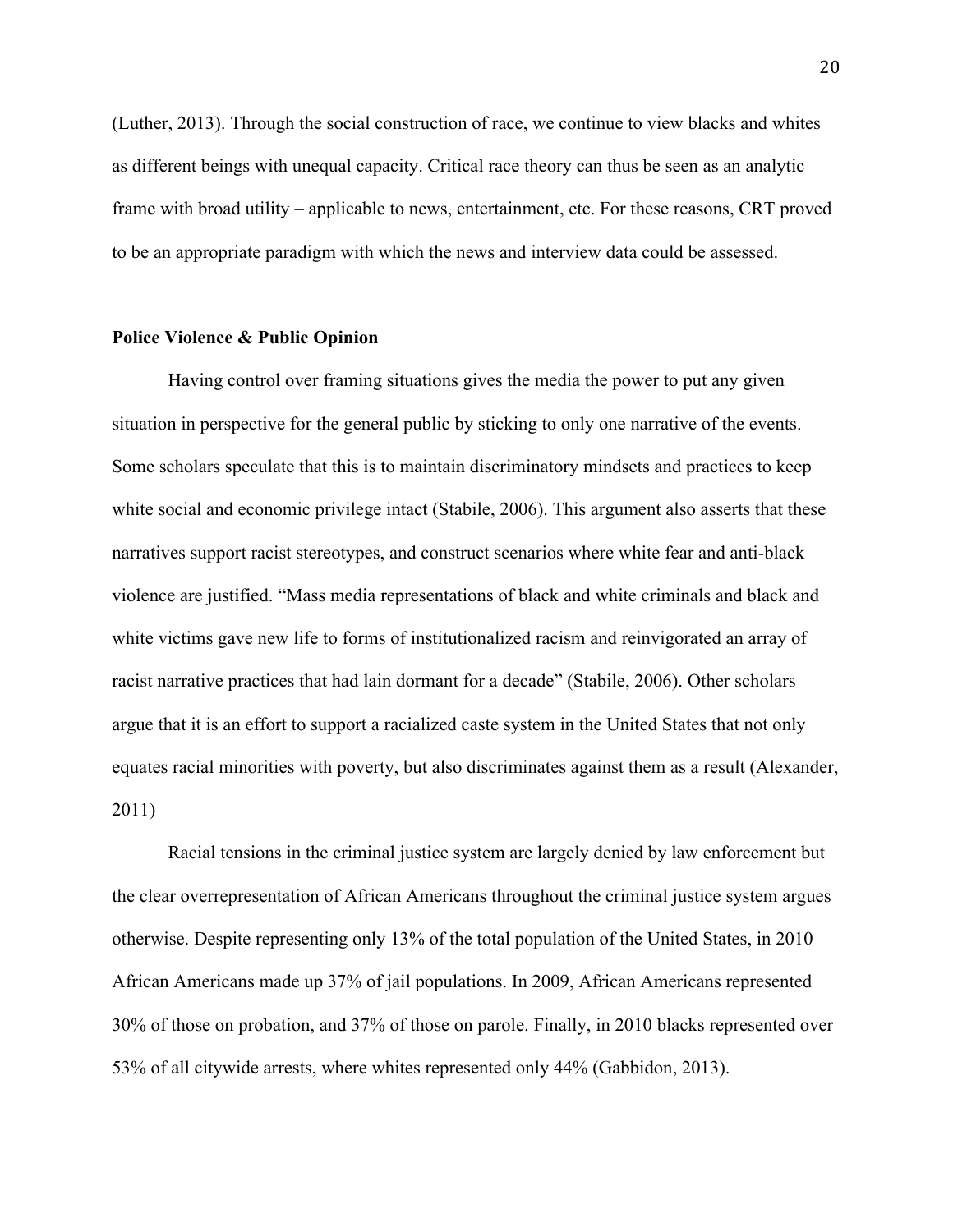These statistics and racial tension create a general distrust between African American citizens and police officers. According to the NAACP statistics, 1 in 6 African American men have been incarcerated as of 2001. If current trends continue, 1 in 3 African American males born today can expect to spend time in prison during his lifetime (NAACP, 2015). Between 2002 and 2011 overall confidence and satisfaction with the police across the country was gauged and recorded based on demographic information. On a scale on 0-100% (100 being completely confident and satisfied) whites reported a range of 60-70% confident, while blacks reported a range of 22-49%. As part of the same survey, individuals who claimed an annual income of \$20,000 or less reported confidence between 43-60%, while those making \$75,000 or more ranged between 65-72% (Gabbidon, 2013). This disparity in perceived reliability of law enforcement is indicative of differential treatment within any given community based on race or socioeconomic status.

From 2003 to 2009 the Bureau of Justice Statistics reported a total of 4,813 arrest-related deaths, 1 in 6 of which (2,931) were classified as homicide by law enforcement personnel (The Department of Justice, 2011). Of those homicides, 42% of victims were white and 32% of victims were black or African American. Thirty-two percent is a high representation considering whites comprise 75% of the total population of the United States where African Americans make up less than 13% (The Department of Justice, 2011). This occurrence of police related homicides and police brutality in general has been rising slightly over the past 20 years (Gabbidon, 2013).

#### **Putting the Pieces Together**

#### *From the literature, we have learned:*

• Critical Race Theory teaches us how to observe racism in society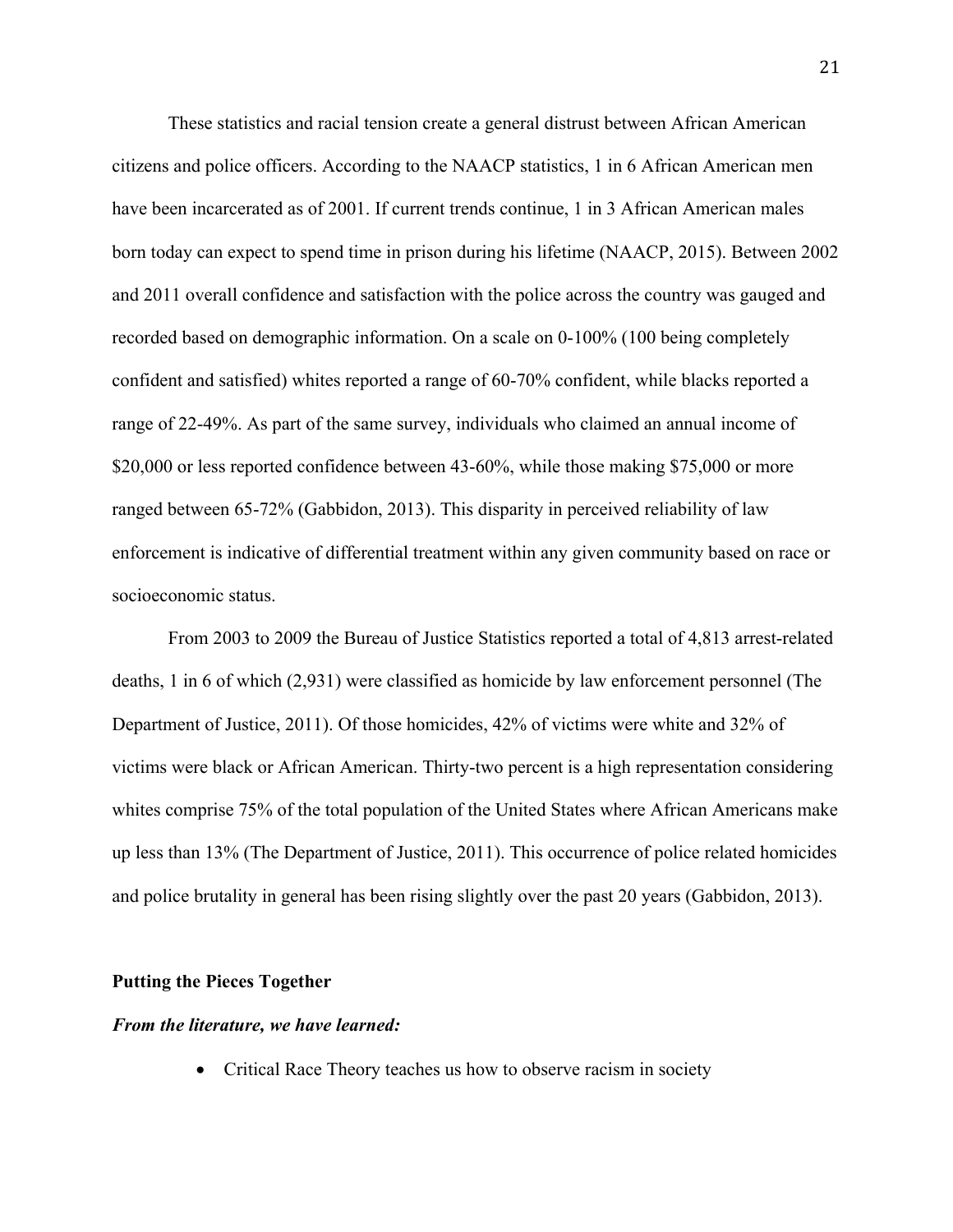- o Critical race theory is a framework, a movement, and an academic discipline which maintains that society is at all levels divided along racial lines
- o Delgado (2012) outlines 6 tenants to CRT:
	- Ordinariness
	- Material Determinism
	- Social Construction
	- Differential Racialization
	- Intersectionality/Anti-Essentialism
	- Unique Voice of Color
- o The legal, political, economic, and social structures in the United States are not only racist, but are actively involved in perpetuating racism
- Critical race theory helps us understand what's happening in the media
	- o Framing therefore is the vehicle through which knowledge may be transformed into a deliberate message
	- o Bonilla-Silva (2014) outlines 4 frames used to ignore and perpetuate racism:
		- Abstract Liberalism
		- § Naturalization
		- Cultural Racism
		- Minimization of Race
	- o Schildkraut et al (2012) tells us: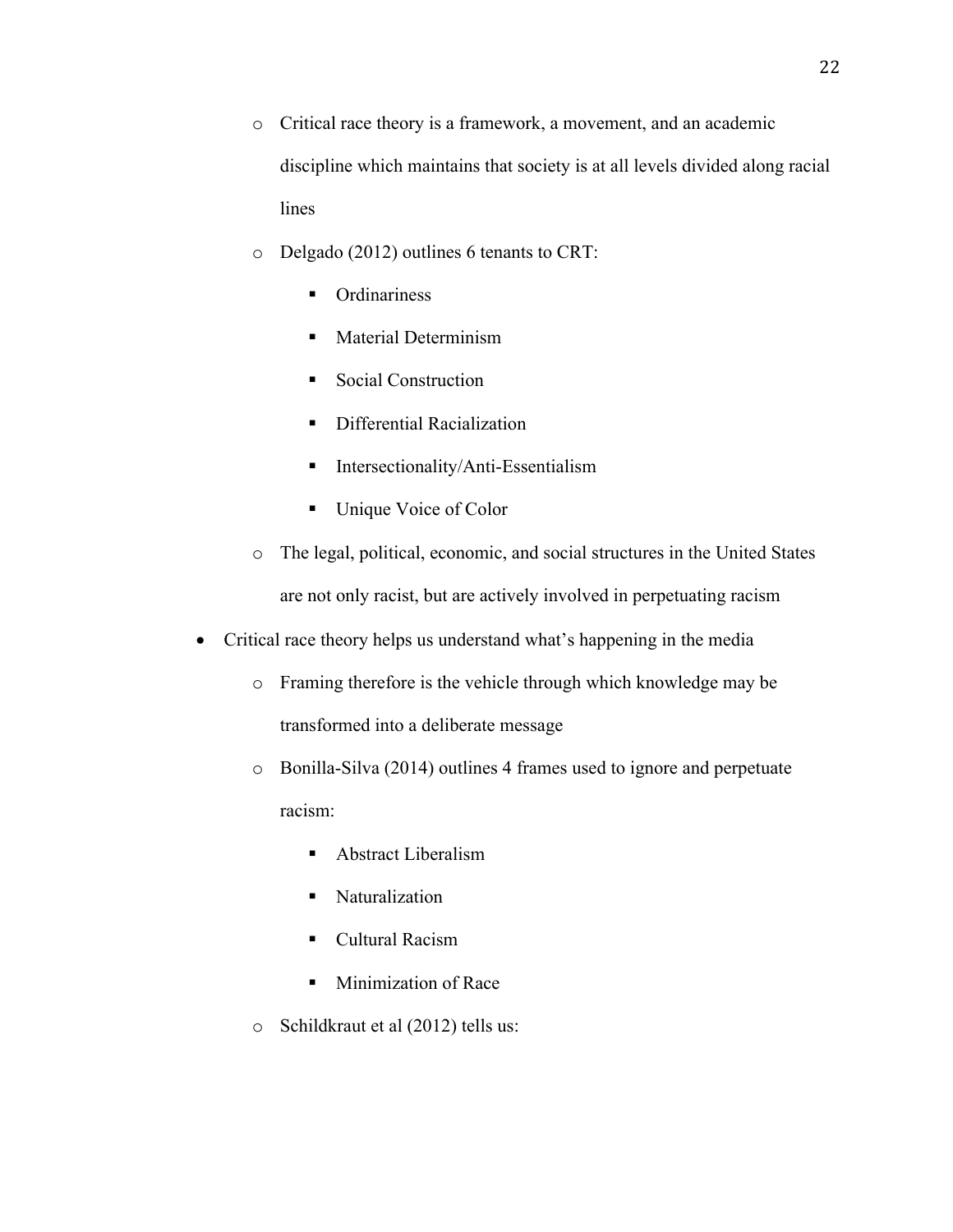- The majority of the public's general understanding of crime comes from the media, making it continually important for the media to produce more cases of crime
- The media has the power to use crime reporting as a tool for swaying public opinion since it is so closely relied upon
- The media is able to create an unbalanced understanding of crime by presenting a world of crime and justice that is not found in reality
- o Other studies examined indicate:
	- African Americans are more likely to be depicted as suspects/offenders than they are as victims by the media
	- African Americans are disproportionately represented throughout the criminal justice system, from arrests to incarcerations
- Other scholars have traditionally used critical race theory to examine law, history and education, but for the purposes of this thesis, it will be used to examine media framing and how media frames influence the publics understanding and perceptions of events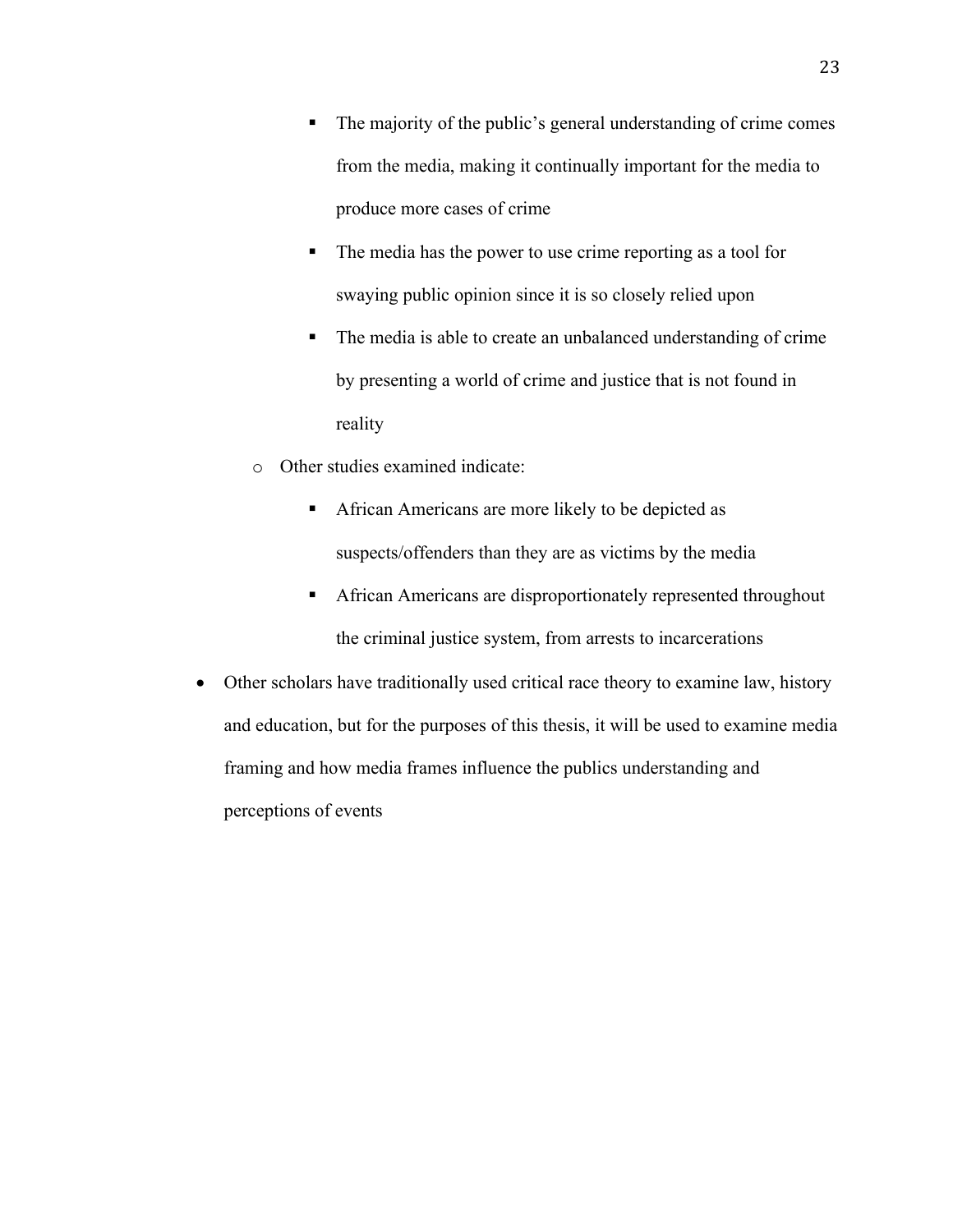#### **Introduction**

As previously mentioned, coverage on the shooting and killing of Michael Brown as well as the subsequent social unrest, protests and riots dominated media and the public's attention for months. This media frenzy gave rise to the two narratives that divided the public's support and sympathies toward either the bereaved community or to law enforcement. With tensions rising and impassioned opinions turning into hateful rants, the public seemed almost over inundated with this "us vs. them" scenario seemingly intended to divide the nation.

With so many voices relentlessly arguing the same two perspectives, I began to wonder how much the media's often slanted and framed reporting had to do with this binarism. I was motivated to discover how many narratives were present in news media, and whether those narratives would align with the media outlet's political agendas, and whether those narratives reflected concepts of CRT.I hypothesized first that national news outlets, which are already identified with a political orientation, would be the most blatantly opinionated. I predicted that right-wing sources such as FOX News would focus on defaming Michael Brown and his supporters while presenting the narrative that the shooting was justified. I further predicted that left-wing sources such as CNN and NBC would throw their support to Brown and his community while maintaining that the shooting was not justified. Overall I expected regional and local media to be for the most part aligned with the left-wing media outlets and offer more opinions pieces. Finally, my expectations for the YouTube search were that they would yield a fairly even split of right and left wing news pieces and footage clips.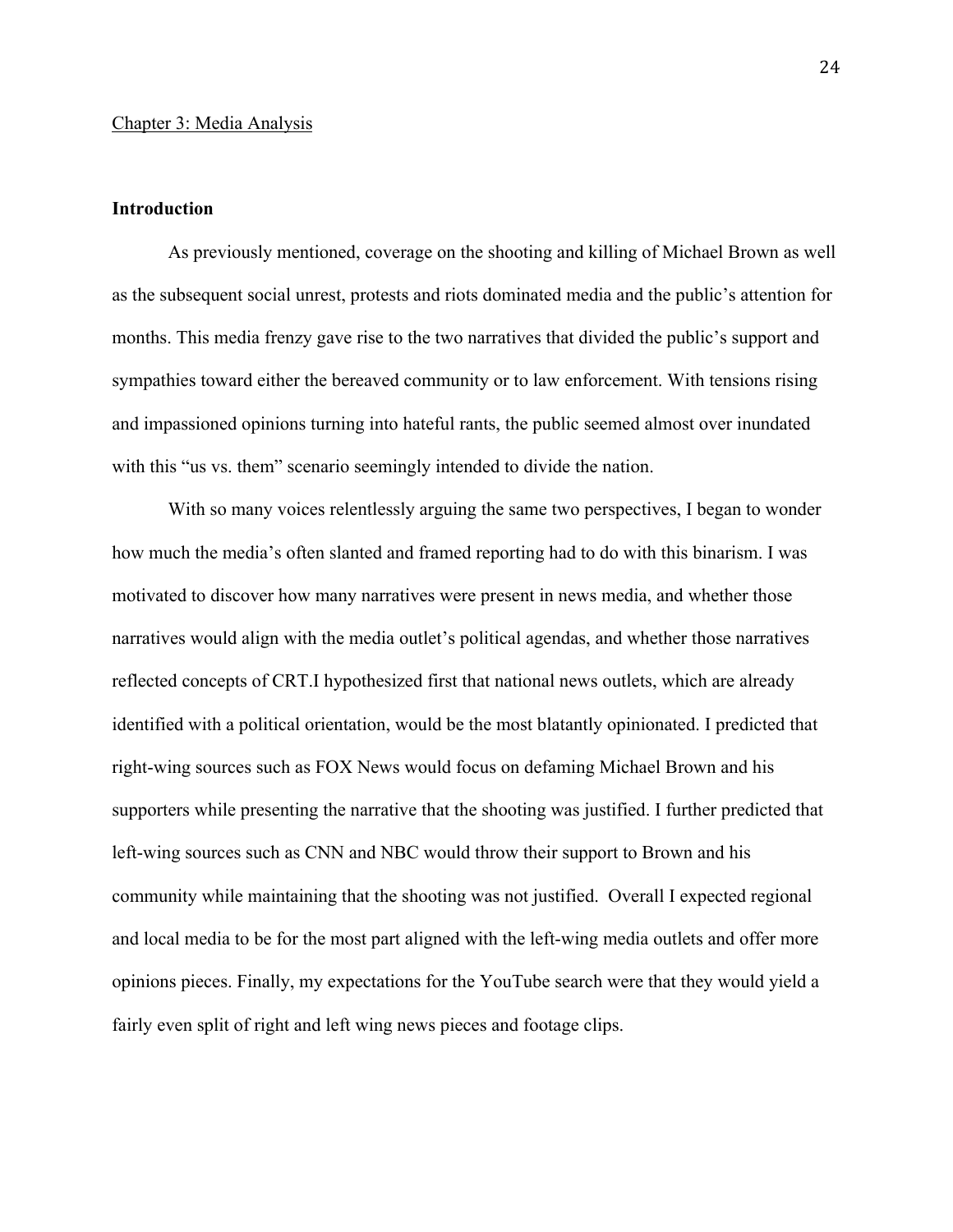In order to maximize the breadth of the study, I focused on media coverage that could be found online. This method of searching and locating articles proved to be advantageous for two reasons: 1.) I was able to collect a large number of sources, and 2.) I was able to systematically categorize links into an electronic spreadsheet based on key search phrases. By using these key phrases, I was quickly able to identify certain framing techniques being used across articles and across media outlets. The importance of identifying these frames was the first step in understanding how the media was able to manipulate public perceptions to fit into these predetermined stances.

# **Methodology**

To illustrate the impact of framing by the news media, I chose to compare and analyze coverage of a single incident of transracial violence. The shooting and killing of Michael Brown, an unarmed African American teenager by white police officer Darren Wilson in Ferguson, MO in August of 2014 dominated media outlets for months. Due to the overwhelming coverage and varying opinions that arose from the death of Michael Brown, I chose to examine not only coverage of the incident, but also of the subsequent protests. I began by creating a database of articles and other forms of media coverage totaling 298 pieces from 9 different media outlets. The media content examined was found entirely using online sources, all of which are available to the public.

I began by collecting articles, videos, and images from national media outlets including NBC, ABC, CNN, and FOX news. I chose to begin with national media outlets because the coverage of the events were well documented and reflected information that the public was likely to have viewed. The number of documents I archived from these four national news providers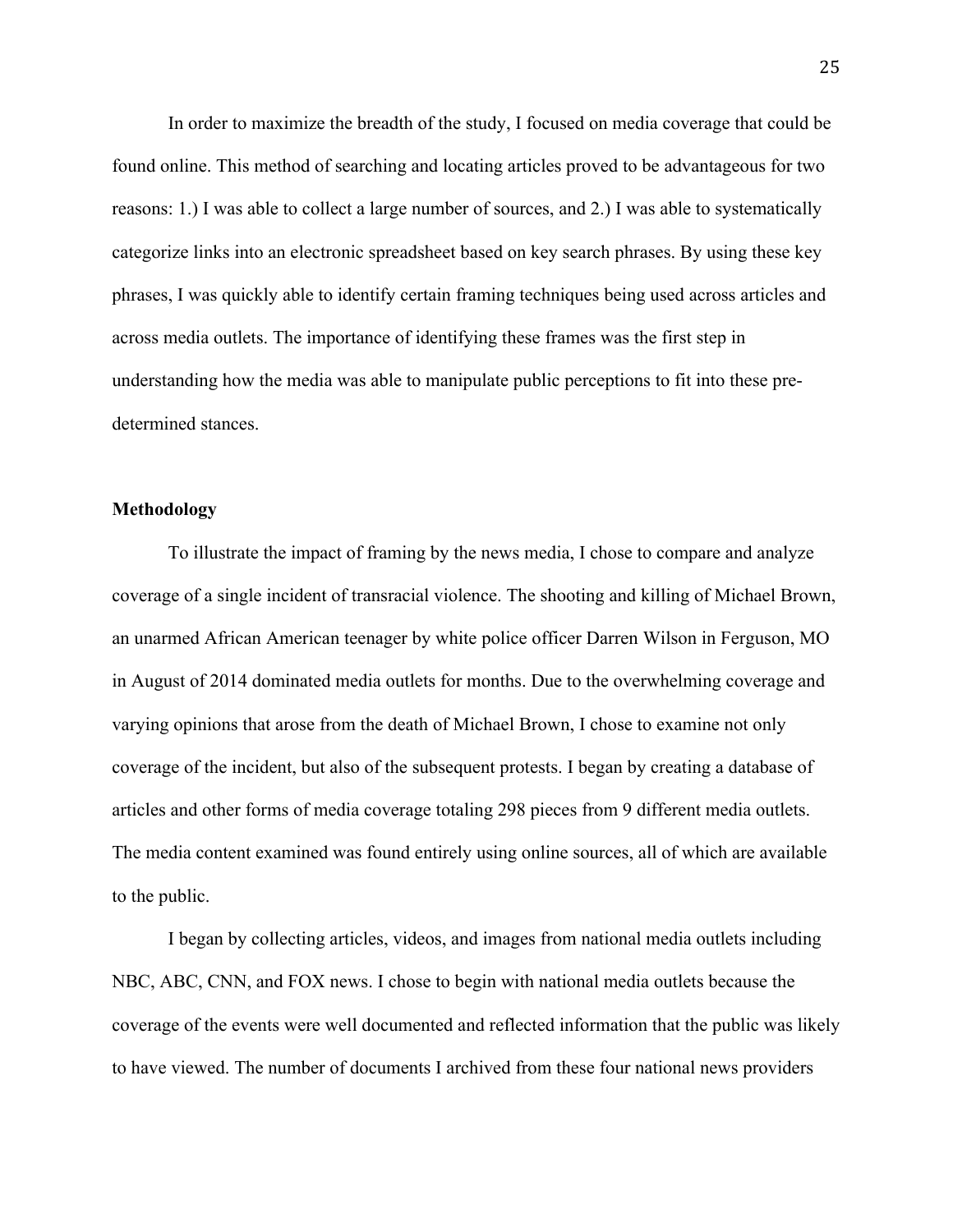totaled 91. Of these media sites ABC yielded the fewest number of articles covering the incident totaling only 6, half of which were interviews with former Ferguson police officer Darren Wilson. NBC, CNN, and FOX alternatively had extensive article and footage coverage ranging from the date of the incident, August 9, 2014, up until the articles were collected over the course of the summer of 2015.

From national broadcast outlets I moved to more traditional, and somewhat regional news sources including the New York Times, The Washington Post, The Wall Street Journal, The San Francisco Chronicle, and the Atlanta Journal Constitution. These five newspapers provided a significant portion of the total number of articles collected, 207. Similar to the national media outlets examined, most of the newspapers maintained a timeline of events and coverage of Ferguson ranging from the date of the incident in the summer of 2014 until the time of collection in 2015.

It was important to include both national and regional news sources to increase the scope of coverage that was created in the wake of the incident. It was also crucial to the findings of this research that the scope included sources from conservative, centrist, and leftist media outlets. From each of the sources listed above the same method of collection was used. Each site was searched using the same key words and phrases "Michael Brown", "Darren Wilson", and Ferguson, MO".

I was also interested in seeing which pieces of the incident reached the most amount of people. To do this, I ran a search on the popular video sharing website, *YouTube*. I selected the phrase "Michael Brown Ferguson Missouri" to use as a search tool which yielded just under 10,000 videos. I then sorted the results based on the view count and recorded the video information of the top 20 most viewed videos in my article database. The dates of the videos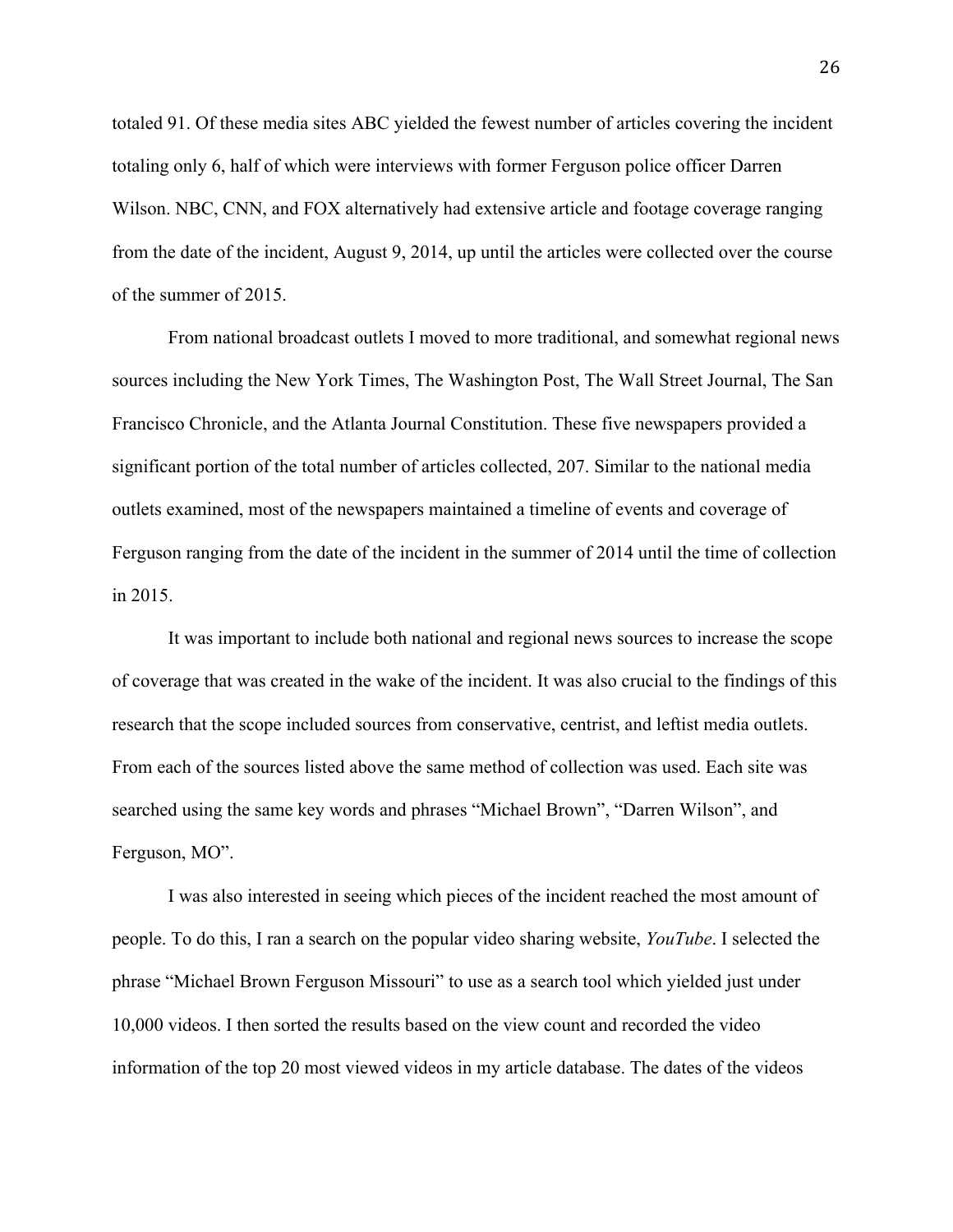ranged from August 2014 to July 2015. The view count ranged from 247,180 to 2,952,506 individual views.

It was my goal that by collecting these articles and examining them through a Critical Race lens, that I would be able to trace assumptions between the politics and social consequences of media framing. I was particularly interested in what the primary focus of the articles produced by individual sources would reflect. Therefore I went back into my article database and categorized each piece based on the focus of the narrative. Each piece was then labeled with key words and phrases used by the article, and used to describe the tone of the article. Words and phrases recorded included: murdered, killed, Brown, Wilson, left, neutral, right, protest, riot, protestors, rioters, looters, destruction, peaceful, force, police, national guard, Obama, funeral, community, pepper spray, guns, violence, justice department, etc. These labels allowed me to have a clearer overview of not only the content of each article but also an insight into which themes dominated each media outlet.

The findings of this content analysis of coverage and the assumptions that can be traced about those media sources will be discussed in the next section. The section will be broken up into three sub-sections that will explain the findings of the national coverage, local coverage, and YouTube content examined.

#### **Findings**

# *National Broadcast Sources*

Of the national media outlets examined there was a clear divide in the overall tone of the articles that coincided with the political background of each outlet. As previously mentioned, ABC News yielded the fewest number of articles and videos (6). For the most part this content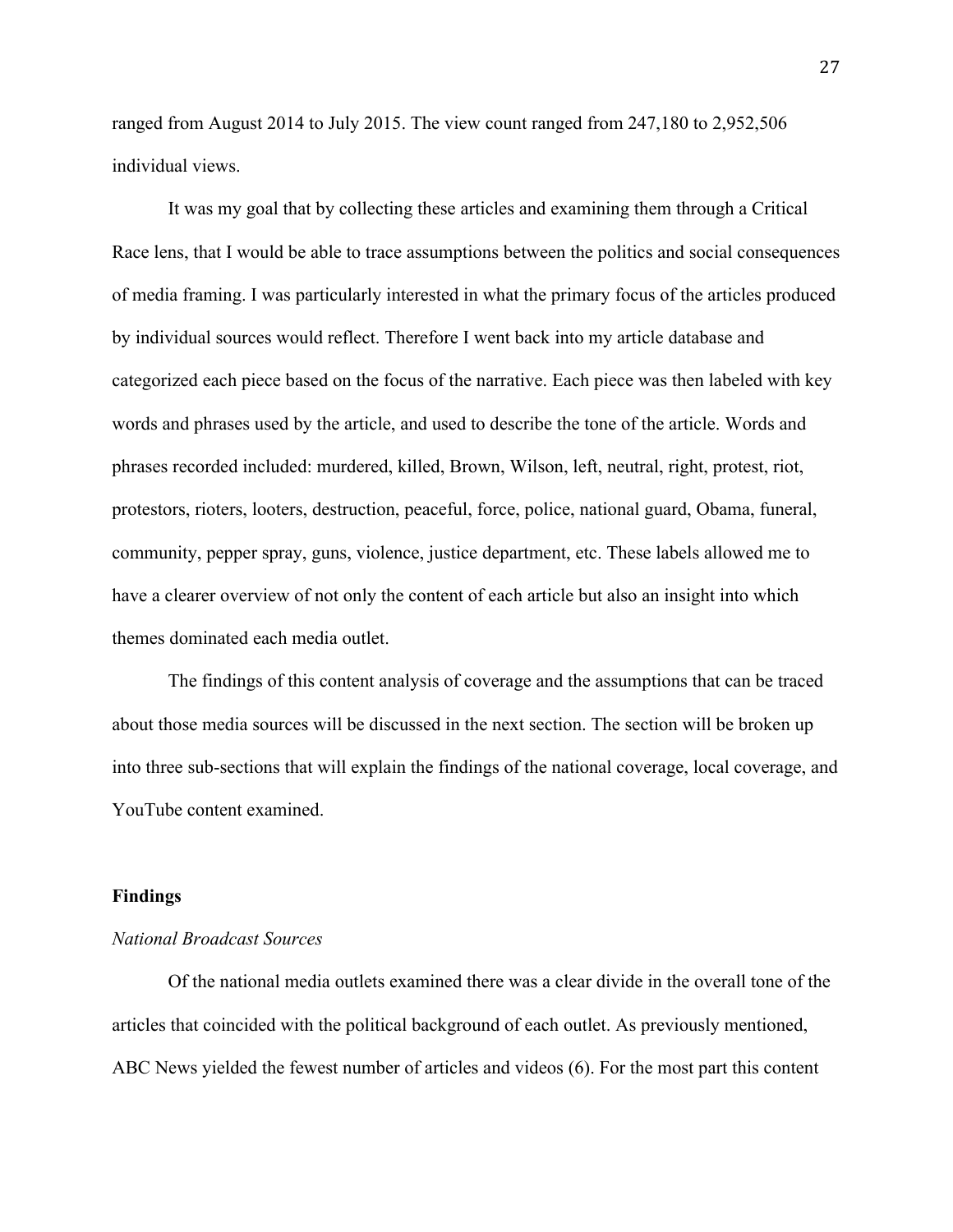leaned toward the left by focusing on issues of civil rights, and the impending consequences of the fatal confrontation. Another notable focal point of their content was how the officer involved, Darren Wilson, seemed unharmed by the incident, identifying the minimal damage done to his body and his complete lack of involvement with the public in the wake of the incident.

The content produced by NBC was possibly the most liberal of all the national sources reviewed. While some of the content remained neutral by objectively reporting on key timeline events such as the autopsy report, the federal investigation, and other civil investigations, much of the content focused primarily on the community and the peaceful protests. Out of 22 articles pulled from NBC's website, 15 (68%) focused on or mentioned the community and the protests. The overall tone and framing of the protests was supportive. Rather than focus on violence or destruction of property, the site reported on Michael Brown's funeral, his family, his community and their cry for justice.

Of the 4 national media sources examined, CNN appeared to be the most neutral in tone and verbiage used. The majority of the articles were objectively focused on all ongoing investigations, the Justice Department, arrests made, the autopsy report, the grand jury, witness testimony, etc. The use of the word "protest" or "protestor" was used in 10 of the 36 articles collected (28%). The use of the words "riot," "rioters" or "violence" was found in 12 articles (33%). CNN's site seemed to produce a balanced view of Ferguson by poking holes in any and all evidence brought to the public's attention.

FOX News, a right wing conservative media source focused its coverage around violence, destruction of property, the surveillance tape of Michael Brown stealing cigars from a convenience store prior to the incident, and surprisingly President Obama. Out of the 4 national media outlets I examined, FOX was the only site to show the surveillance footage of Michael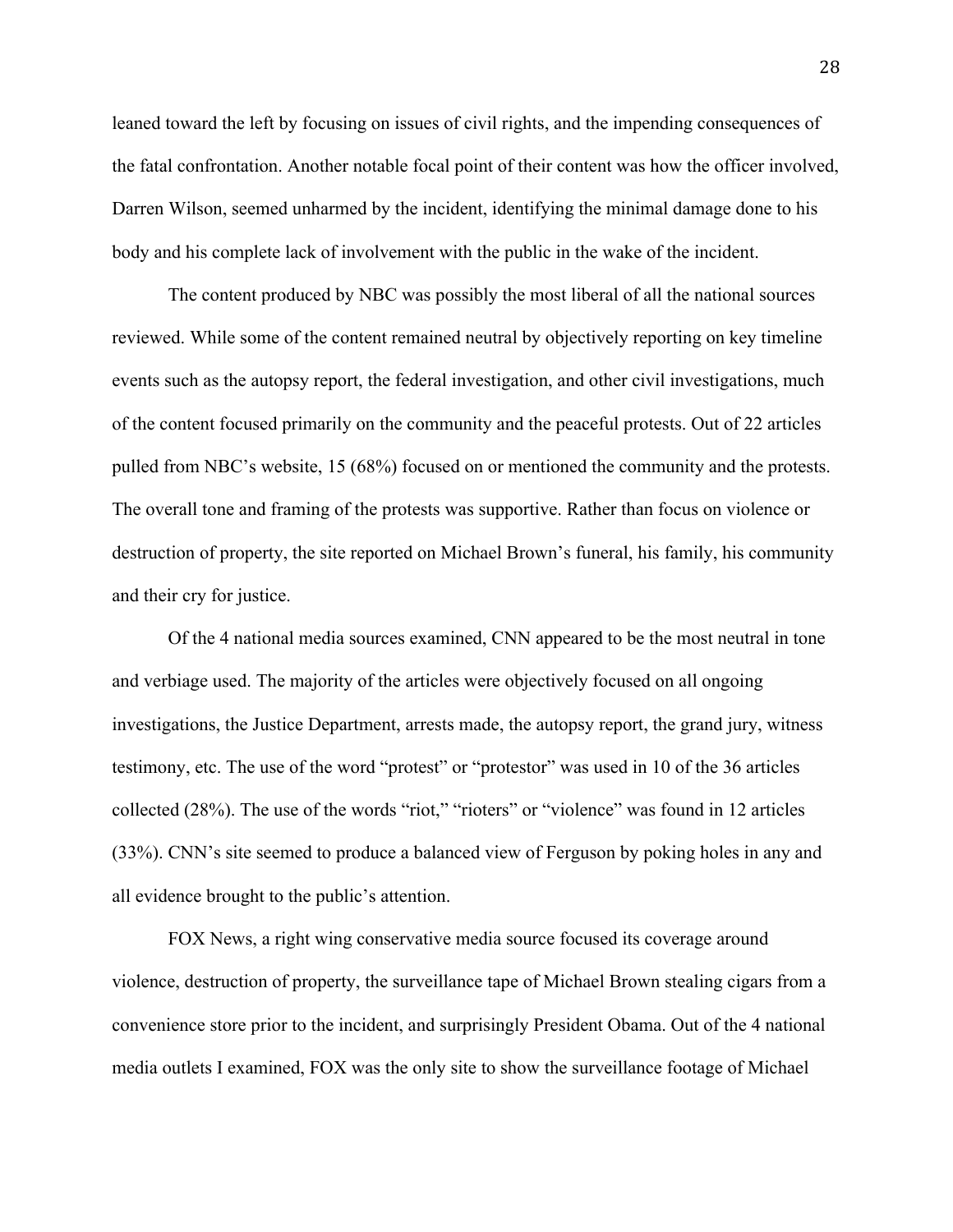Brown stealing from the convenience store prior to his death. From 28 articles and videos collected, Michael Brown was referred to as a thief, a thug, a gangster, and was accused of being a violent person. There was additional discussion from some of these articles about the rap music he listened to, his marijuana use, his history of drinking alcohol under aged, and his supposed status as a "robbery suspect" at the time of his death. One article stated that he stole a \$50 box of cigars, while further research revealed that he grabbed a handful of lose Swisher Sweets, a brand of cigarillos that typically cost \$1 or less a piece.

Another commonly used frame found in many FOX articles was the strong and prevalent opinion that the shooting was justified, and that the aggression toward police in that community was unfounded. In 12 separate articles (43%) FOX correspondents made statements supporting the police's decisions around the incident. In many of these 12 articles there were authoritative statements made around a lack of evidence and the unlikelihood that Officer Darren Wilson would be indicted well before that decision was passed down. Other oppositional statements to the civil rights activists included content that argued, "hands up don't shoot" as being a false narrative or a hoax. A final significant finding pulled from the FOX news content was the overwhelming attention paid to President Obama. Many of the article scrutinized Obama's response to the incident, accusing him of picking and choosing which incidences of violence to care about. Additionally, Obama was accused of turning his back of law enforcement, ignoring murders perpetrated by immigrants, jumping on political opportunities in Ferguson, and supporting "phony stories," false narratives and witness testimonies.

#### *Regional Media Sources*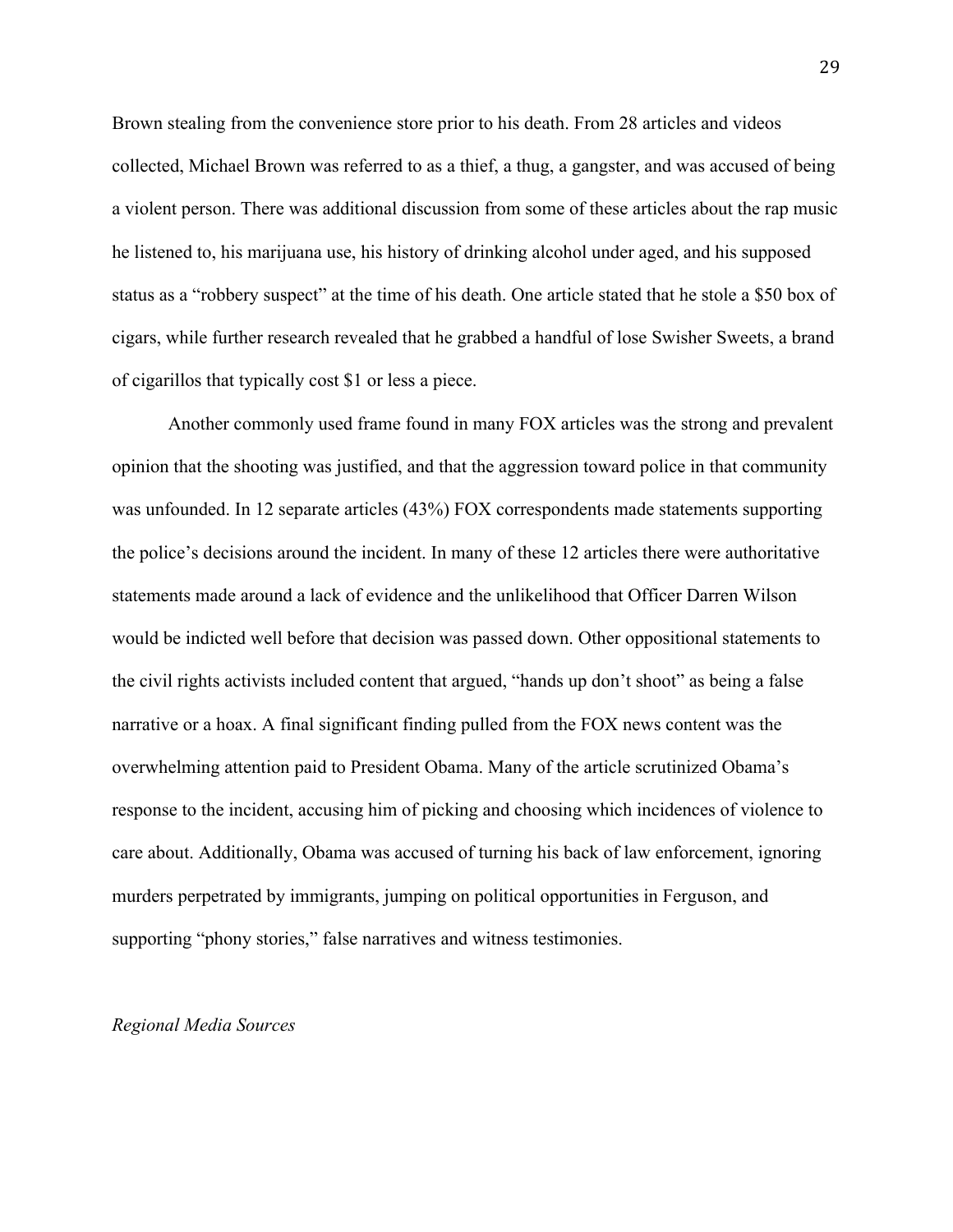Unlike the national broadcast outlets, the regional sources examined were for the most part objective and unbiased, especially from The New York Times, The Washington Post, The San Francisco Chronicle, and the Atlanta Journal Constitution. Overall the tone of the coverage was sympathetic toward the community of Ferguson. Much of the coverage focused on Michael Brown's funeral, the schools, the witnesses, and the community's involvement with both the protestors and the rioters. Many of the local media sources made a clear distinction between "protestors", "opportunists" and "rioters".

The Wall Street Journal's coverage of Ferguson stood apart from the other local newspapers as it focused almost entirely on the businesses affected by the destruction. From their website I recovered only 14 articles which referenced either Michael Brown or Ferguson, MO. In these 14 articles there was no mention of protestors or demonstrators, only of violent rioters, looters, and opportunists. The topics covered included possible legislation reform in local court fines and fees, damages done to the city, and new police policies and practices in the wake of the incident.

#### *YouTube*

The most watched videos on YouTube yielded a fairly split list of results. While some of the videos were posted by official media outlets (one by CNN, one by FOX, others by smaller media organizations) many of the videos were produced by unaffiliated individuals. Out of the 20 videos, 9 of them were strictly opinionated pieces about the evidence and the investigation. While the content seemed to split evenly along polarized lines, the footage was extreme. The most viewed videos contained footage of Michael Brown's body lying in the street, footage of the police responding to the scene of the incident recording residence's reactions, the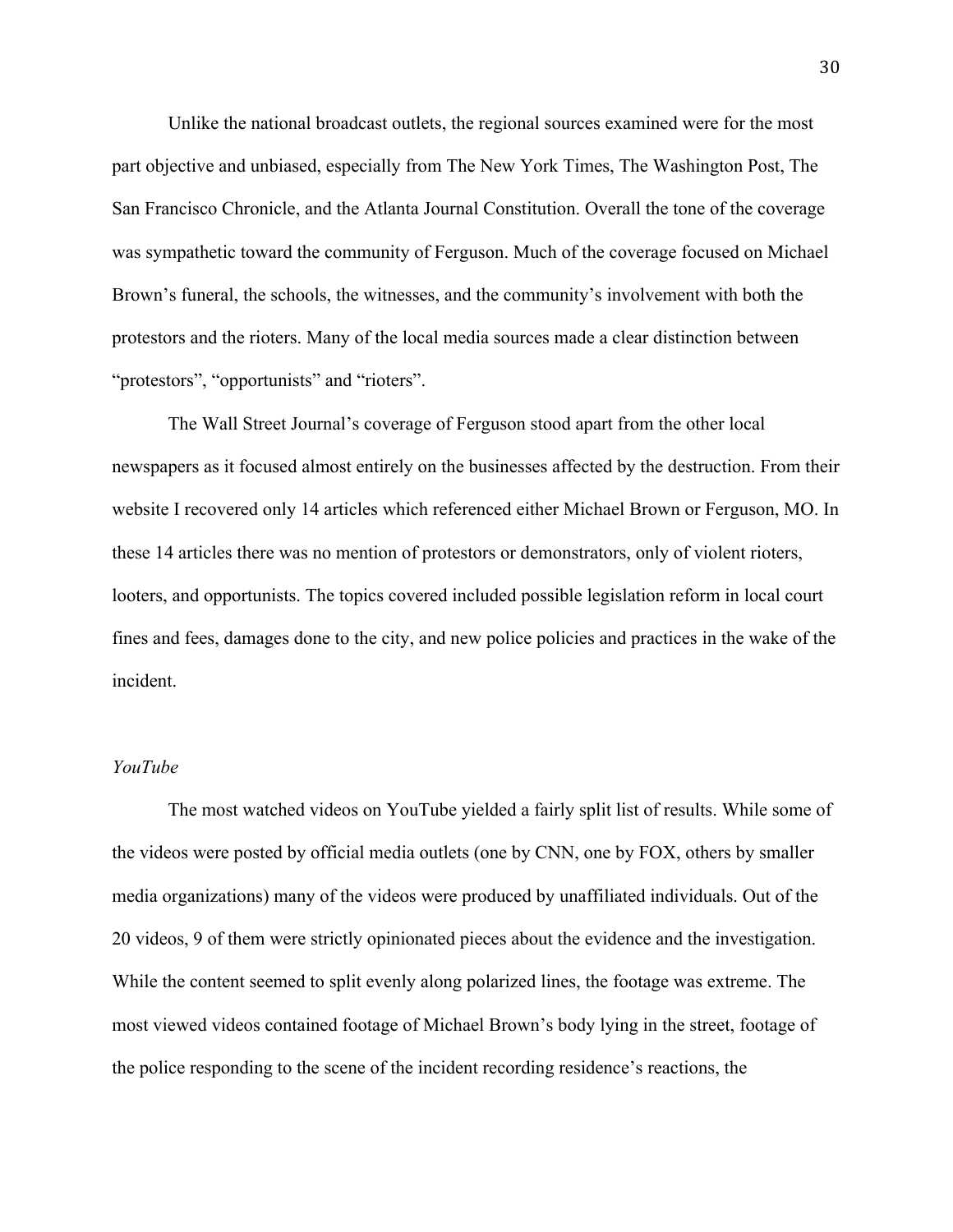surveillance video, and raw footage of looters destroying cars, business, and interactions with police. Two of the videos showed police standing by while rioters destroyed property. The surveillance tape was shown in 5 of the 20 videos. Surprisingly, there was more footage of witness accounts and reactions than there was of any protesting or rioting.

One of the most disturbing findings of the video content analysis was how popular some of the opinion pieces were. It became evident to me while viewing that some of the facts being presented to the viewers by the many "political crusaders" online were untrue, exaggerated, or had changed since the posting of the video. Even still, comments were being left in support of the inaccurate information. While official news reporting outlets are required to uphold a certain level of standards in the information they produce, there are no such requirements on the information shared between individuals online, regardless of how many millions it may reach.

### **Discussion**

The death of Michael Brown was perhaps the most prominent crime related event occurring in 2014 and the coverage dominated all media outlets for months. President Obama spoke out about how tragic Brown's death was, but warned communities to protest peacefully: "There is undoubtedly going to be some form of negative reaction and it will make for good TV, throwing bottles or smashing cars will not solve the underlying mistrust and genuine problems still facing African Americans" (Swaine, 2014).

Media reports revealed high profile involvement in Ferguson with attention on the presence of Attorney General Eric Holder, other members of the Obama administration, and dozens of FBI agents. Reporters interviewed social justice activists, Reverend Al Sharpton,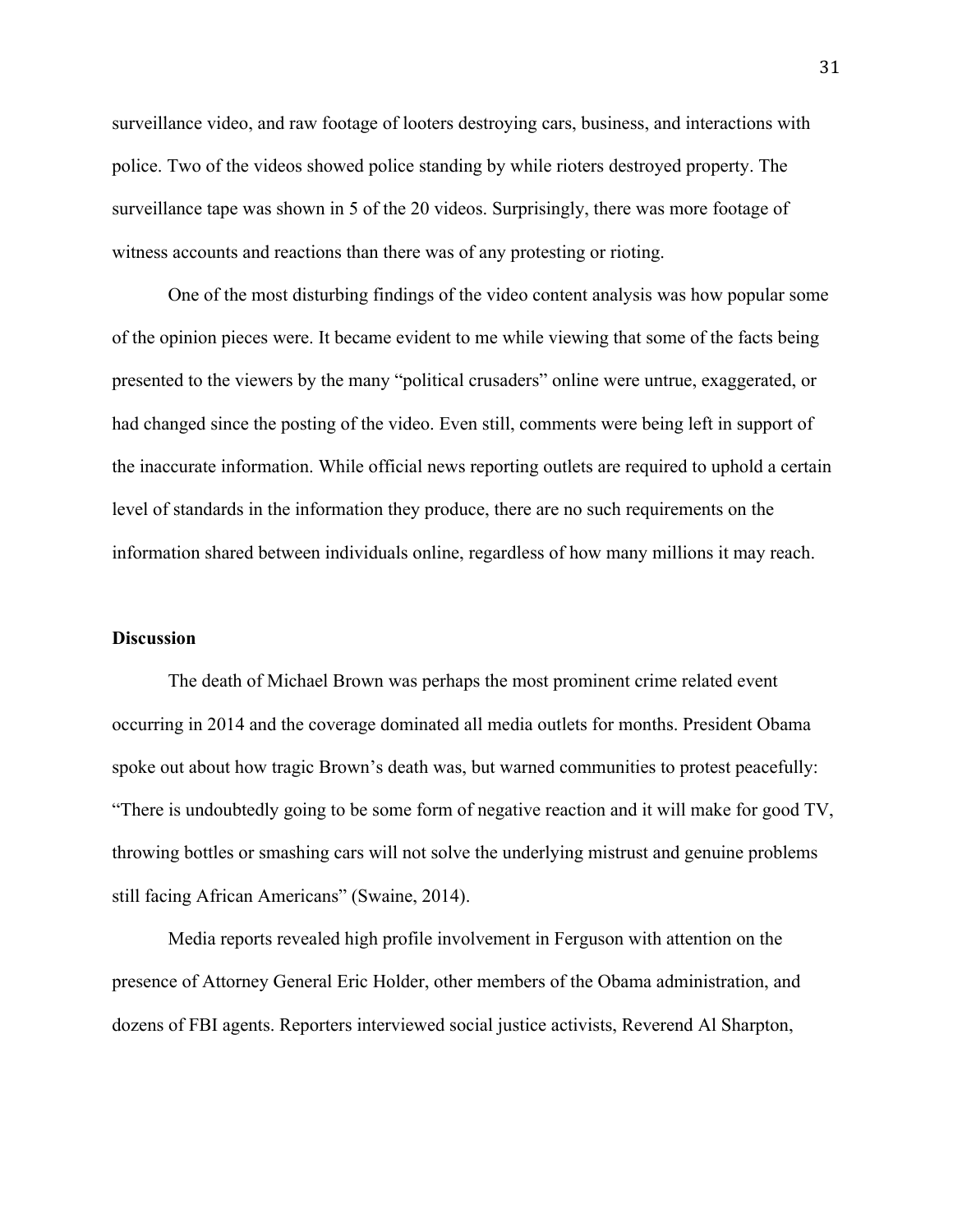members of law enforcement, and St. Louis County Prosecuting Attorney Robert McCulloch (Botelho, 2014).

The attack on Michael Brown's character was perhaps the most egregious move taken by media outlets. Without giving any time for his family or community to sufficiently grieve their loss, the Ferguson police department released footage of Brown stealing cigars from a convenience store to local and national media. Rather than focus on his age, his ambitions, and his ties to the community, television and online media began screening the footage and just as quickly much of the public wrote him off as another thug who was undeserving of their sympathies. Rather than focus on the way this young man's body was left in the street for hours, the public focused on pictures of him looking like the stereotypical thug they wanted to believe he was so that his killing could be more easily justifiable.

Tensions fueled by the death of Michael Brown led to massive congregations of people in Ferguson. Media coverage switched from the investigation, to Wilson, to a combination of protests and riots. When the grand jury declined to indict Officer Wilson on the evening of November  $24<sup>th</sup>$ , the rioters went from angered to outraged.

While print news focused on the investigation and new developments of law enforcement, online and social media sources continued to produce violent images of looters and militarized police forces aggressively pushing back crowds. The events surrounding the crowds and "protestors" soon became the focal point of media attention. The nation watched as the media aided in creating an "us vs. them" scenario between the people and law enforcement.

News reporters stayed on site in Ferguson everyday for nearly 6 months. The issue of race was central to almost every report. Video footage was captured and archived on national new websites. The focus was predominantly on violence. CNN was instrumental in providing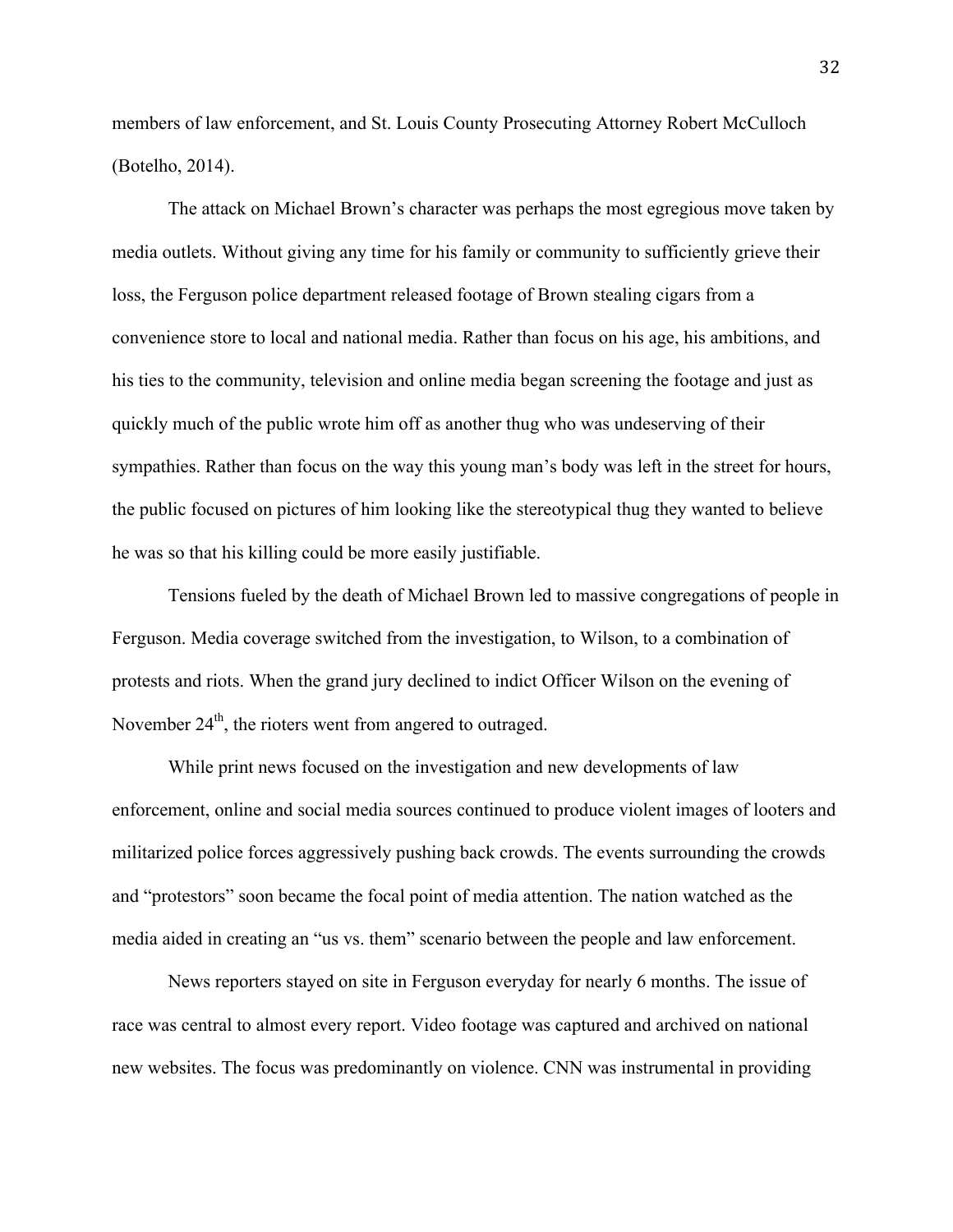national coverage and produced moment-to-moment updates in a single news article, which can still be accessed online. The articles produced daily dramatized the situation by showing images of every fire, broken window, flaming car, vandalized building, smoke bomb, and peppersprayed protestor (Basu, 2014). What was not seen on CNN among other national news providers were the many protestors who were in fact peaceful.

Further searching on the Internet, specifically right-wing oriented sites, will yield footage of the protests in which rioters, not protestors, were engaging the police in aggressive, violent ways including screaming in their faces and throwing rocks and other objects at them. These were the same rioters who engaged in looting, vandalism, and other criminal activity. These individuals who were not there to speak against civil rights or social injustices not only took the attention away from those that were, but they also stole much of the media attention.

In all, national news providers such as CNN, NBC, FOX, and ABC supplied the majority of TV and mobile news coverage with special attention paid to the protestors being aggressively pushed back by law enforcement. Opinion pieces were more likely to be found in offbeat print media such as newspapers, magazines, and blog websites.

As previously mentioned, the public is quick to scrutinize victims of violent crime. In order for most people to offer their sympathies or attention to a victim they must feel that the victim is deserving of it. The portrayal of victims by the media is instrumental in forming those perspectives by the public. Typically, younger white female victims are the most likely to receive media attention as well as public sympathies, while adult African American males are among the least likely (Stabile, 2006).

When it comes to dissecting this significant frame in the media, that is, the selective portrayal of African American males as villains rather than victims, and the racialization of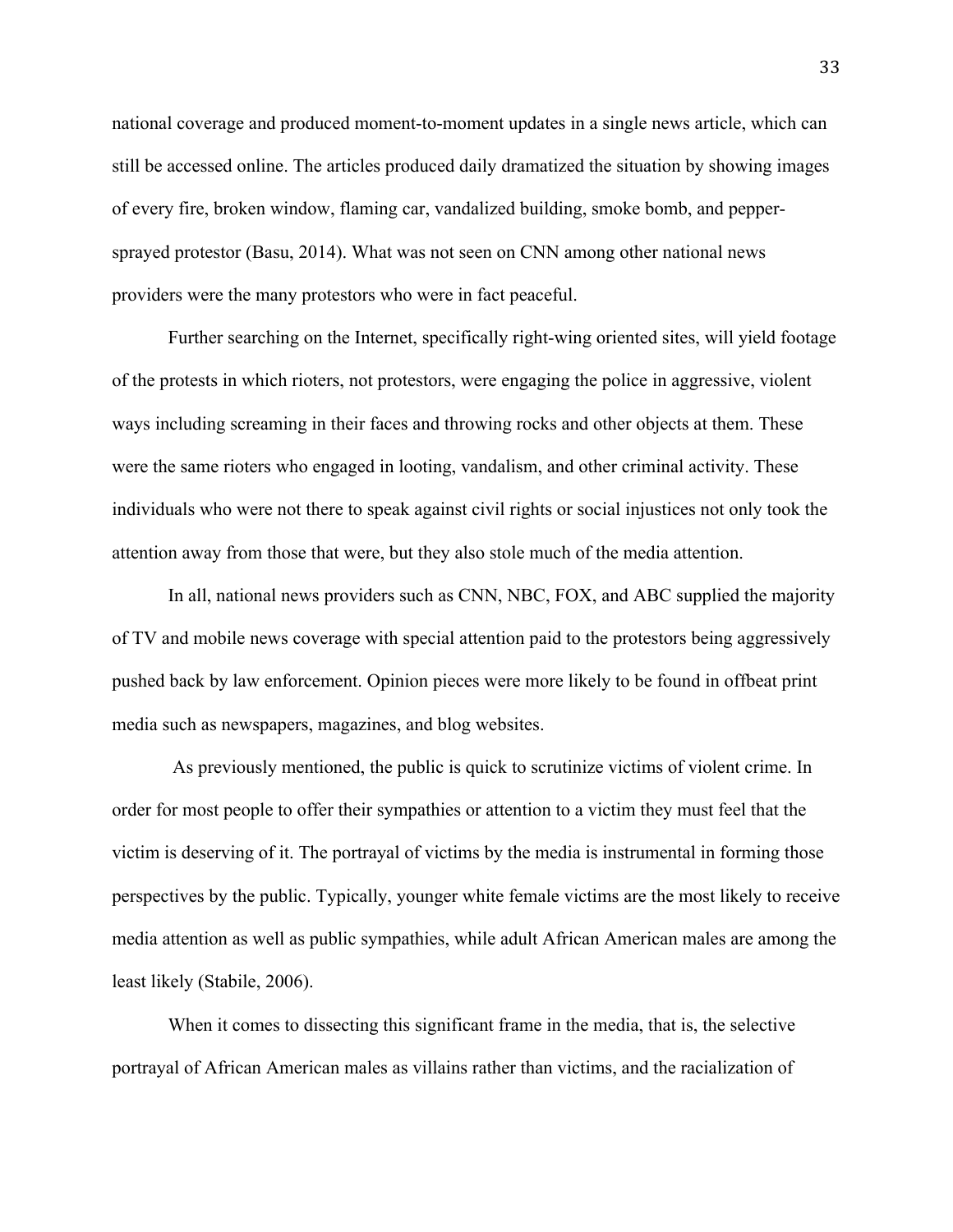"victim worthiness", we must look to critical race theory. Explanations may be provided by certain intersections of CRT tenets here. To illustrate this point, I will walk through just one combination of CRT tenets from which assumptions of racialization in the media can be traced.

To review, critical race theory tells us that society is divided at all levels along racial lines. Decuir and Dixon's tenet *permanence of racism* further asserts that racism controls political, social and economic realms, and that racism is an inherent fixture of American civilization. In this example, racism is controlling the media. As previously reviewed, the past few decades have seen a rise in governing bodies "cracking down" on crime rates as well as a rise in crime news coverage. In order to show the public how well crime prevention efforts were being handled, the media increasingly racialized crime coverage by selectively reporting on crimes where the offenders were African American. What's happening here can be explained by the intersection of two additional CRT tenets.

The first is Delgado's *differential racialization,* which argues that a dominant society racializes groups at different times based on shifting needs. Here, the need is to report on more criminals being apprehended by law enforcement for breaching relevant legislation. At the same time, if we look to DeCuir and Dixon's *interest convergence*, which essentially states it is in the best interest of a dominant race to protect the interests and benefits of that race. Based on this tenet, we can further acknowledge that it has been in the best interest of whites to represent themselves more as victims and African American's as criminals. The final tenet that is playing out among *permanence of racism, differential racialization* and *interest convergence* in this example is Delgado's *social construction*. This CRT tenet explains that race/racism is a product of social thought or social creation. By disproportionately presenting images and stories on African American criminals or criminal suspects the media is creating a racialized perspective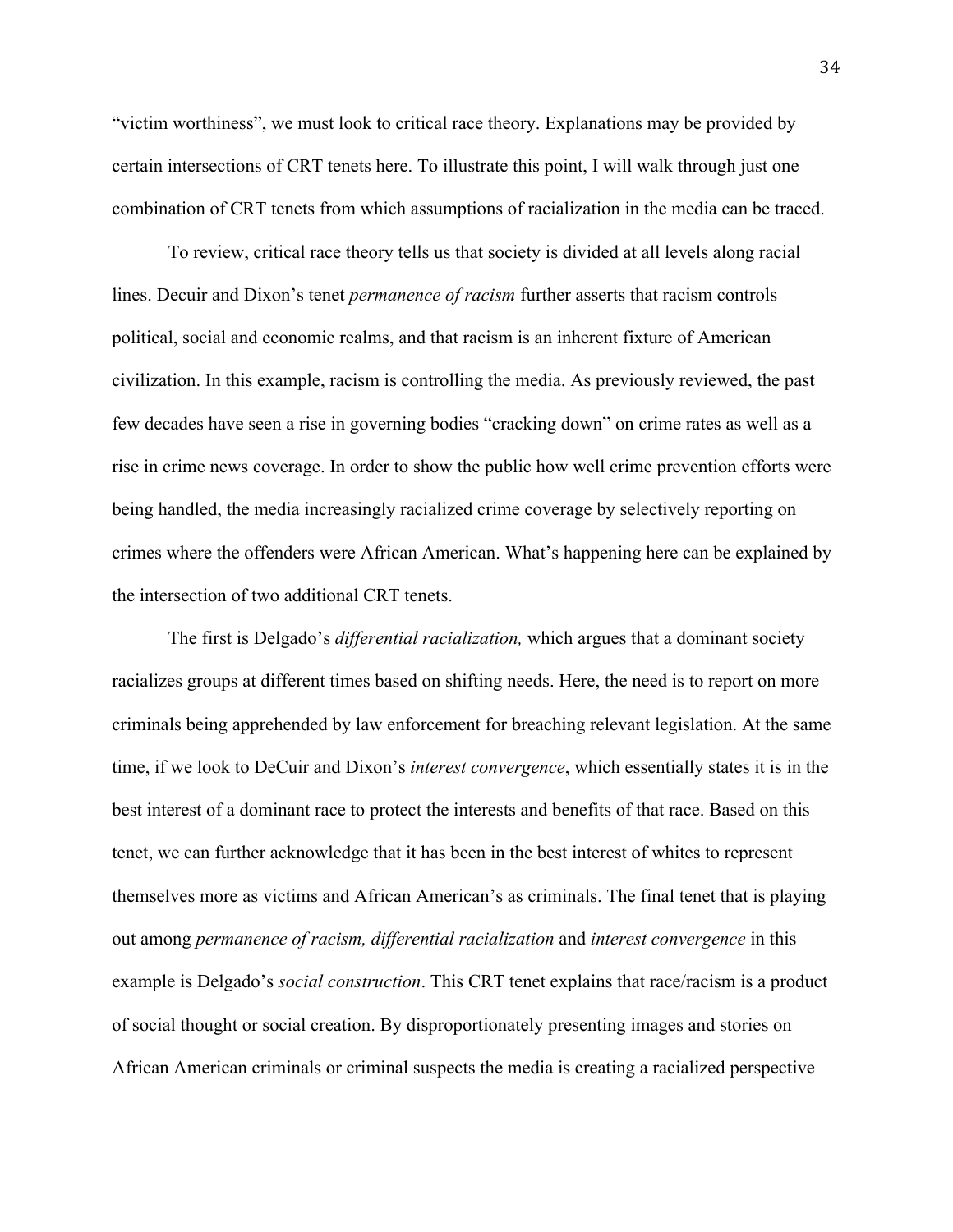that African Americans commit or are more prone to commit criminal acts, certainly at an alarmingly higher rate than they are to be reported as the victims of crimes. This racialized frame creates a dangerous social construction of how people view race as well as how they view African Americans within the context of the criminal justice system. These frames present a narrative of crime that does accurately represent reality. By using critical race theory as a framework, we are able to trace something as broad as why many people had a hard time seeing Michael Brown as a victim rather than a thug, back to systemically racialized processes.

# **Conclusions**

Central to this thesis is the idea that narratives are formed based on how information is presented. The use of language and frames has the power to create an intended perception of an event or belief. Critical race theory contends that it is in the best interest of a dominant race to maintain a separation socially and formally from minority groups. Using this tenet of critical race theory, among others outlined in this thesis, I have drawn 3 central conclusions from my media content analysis. The first is that the most powerful media outlets focused on specific language and frames to create polarizing narratives around race while distracting attention from other extremely complicated questions that arose in the wake of Michael Brown's death.

One of the first observations I made when I came in contact with coverage of the incident was the language used to separate the two parties involved in the shooting; a "black teenager" was fatally shot by a "white police officer". Additionally, the use of the words "protestors" and "rioters" were deliberately used, sometimes interchangeably, to describe the individuals present in Ferguson in the wake of Brown's death. The yearlong coverage that followed revealed strong images of angry African Americans pinned against a militarized and predominantly white police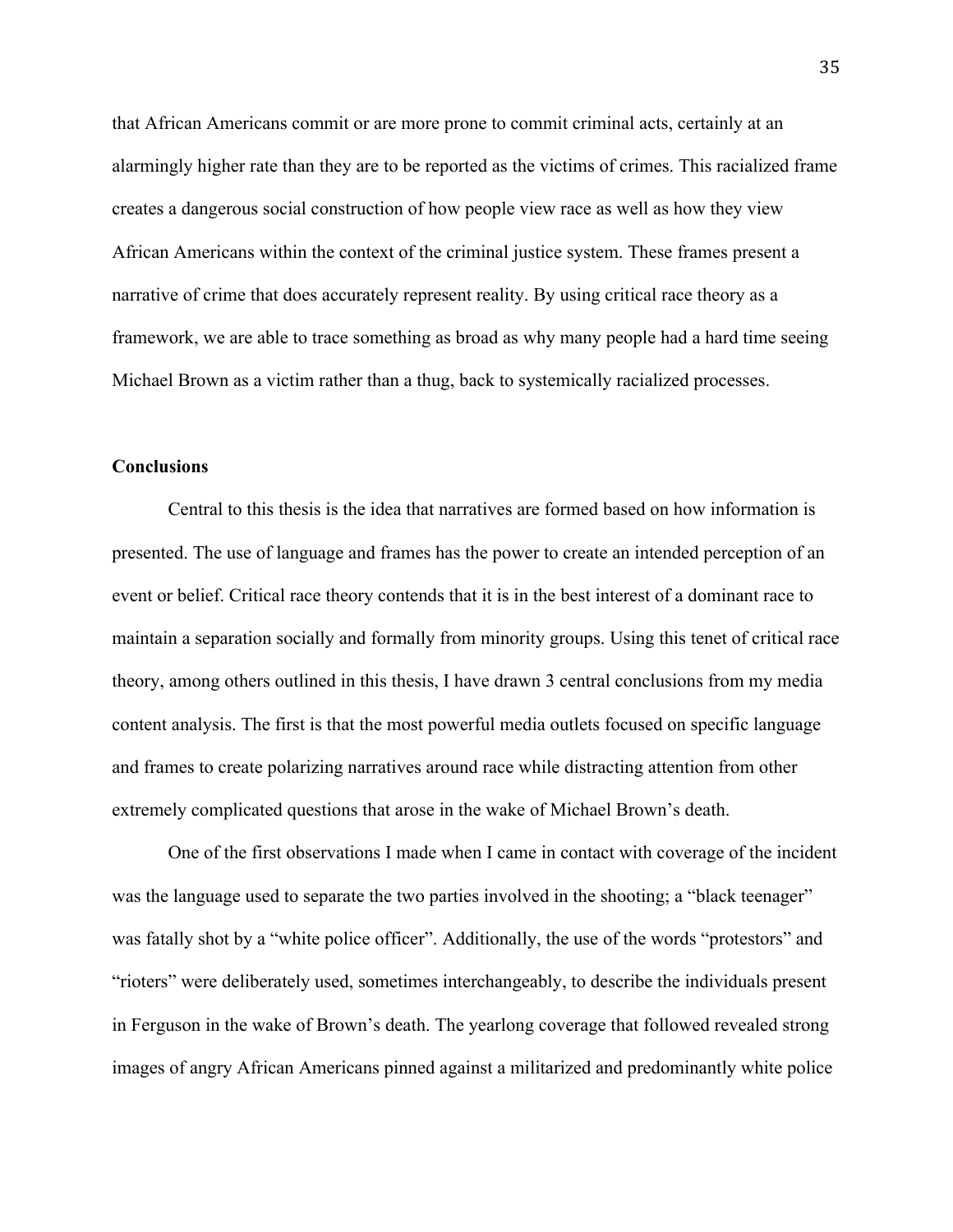force. Only two questions seemed to matter to media; was the shooting of an unarmed *black*  teenager by a *white* police officer justified? And, was *this* incident racially motivated? The answers to these questions seemed to be answered in tandem by the Justice Department's investigation report, which found that the shooting was justified.

Once these questions were answered in a manner that seemed satisfactory to much of the public, the vandalism, destruction of property, and looting of businesses became the next focus of the media's attention. The public watched an exchange of rocks, Molotov cocktails, smoke bombs, and pepper spray being hurled over racial lines. Ferguson became a site of violence and as quickly as activists arrived to demonstrate their frustrations peacefully, a narrative of aggression, violence, and lawlessness was produced.

While this narrative of anger, hate, and violence took hold of the incident, other questions remained largely untouched by news reporters. In my content analysis, I found that many of my own questions remained unanswered or all together untouched. One of the few that I did find in a small number of articles inquired as to the presence of racial tensions in Ferguson and surrounding communities prior to the death of Brown. However, there was no discussion of *why* residents were so hurt, so angry, so frustrated. There was no discussion of the effects of strain, social disorganization, or labeling on a community, and how academic disciplines such as crime theory or critical race theory might be used to examine and validate those feelings. Rather than present questions that seek to highlight systematic reasons why the unrest exploded in the way that it did, the media presented the unrest in frames that guided the public's perceptions into one of two narratives. As the opposing narratives received more attention and support, additional factors and explanations were lost.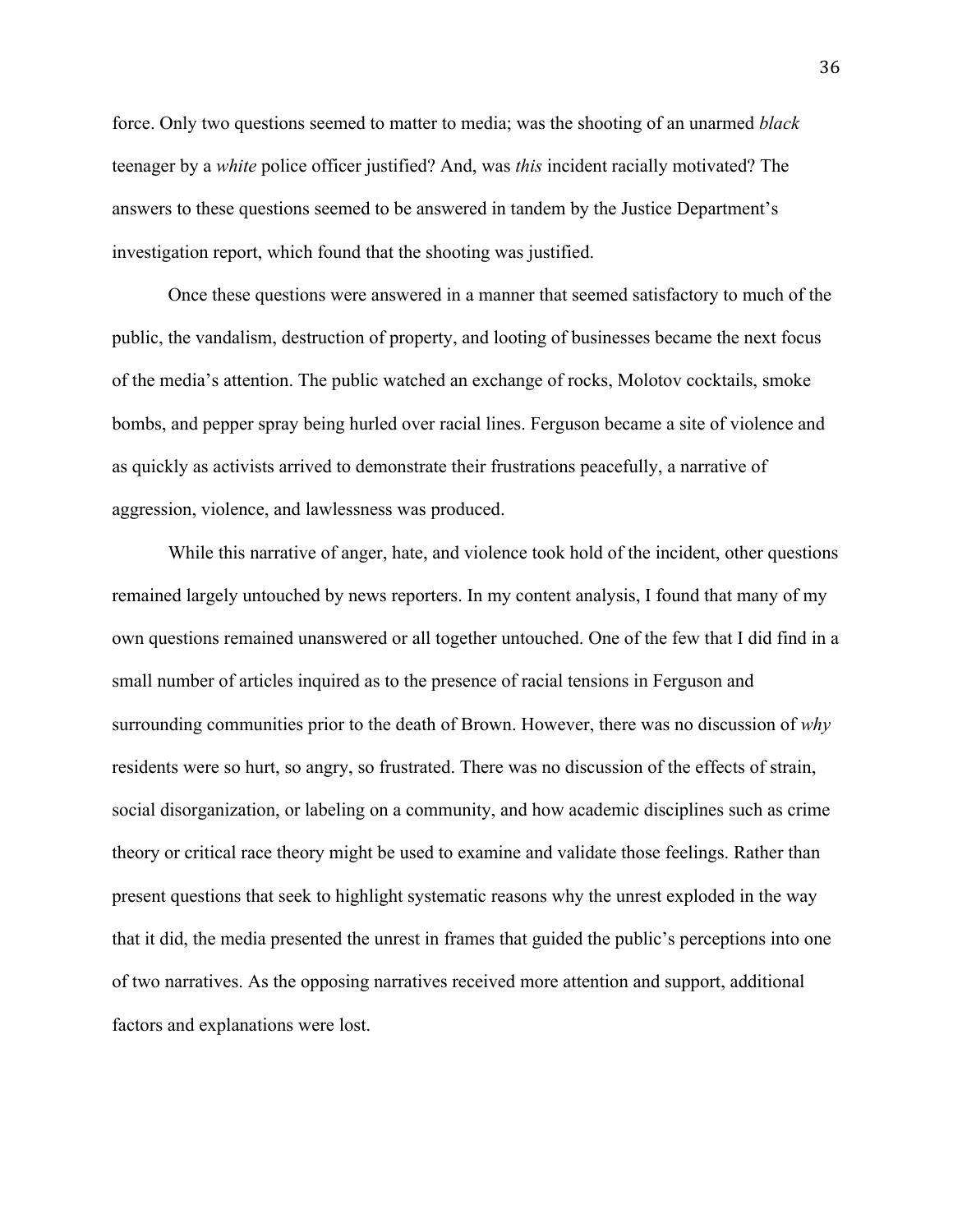The second conclusion reached by this study is the media's use of language and frames to perpetuate racial tensions while denying responsibility. This was most evident by those sources who painted a negative image of Brown after he was shot. As previously mentioned, African Americans are more likely to be depicted as offenders than they are as victims in the media (Gruenewald, 2013). While some media outlets released photos of Brown in his graduation cap and gown, others released the surveillance tape of him stealing cigars. By shifting the focus of the investigation onto Brown's criminal history, the rap music he listened to, and associating words such as "thug", "brute" and "violent man" with him, many began to form the narrative that he precipitated his death by failing to carry himself as an outstanding citizen. It should be noted that from the present study this narrative was most prevalent from right-wing media outlets.

Similarly to the defamation of Michael Brown's character as a means of shifting blame, the focus on the looters and rioters amongst the protests in Ferguson allowed the media to pin the violent reactions to the incident entirely on African Americans. The narrowed frame of chaos and destruction from the small set of rioters distracted from real and prevalent issues of oppression, inequality, and disenfranchisement. Had these issues been highlighted, there would have been a greater call for society to take accountability for the social unrest. Instead, any real issues of race were minimized or naturalized by the media, much like Bonilla-Silva outlined in his book, *Racism without Racists.* 

The final conclusion that can be drawn from this research is that there is an overall lack of accountability taken for racism as it exists in America today. As a producer of knowledge and perceptions, the media must take its responsibility for creating accurate, balanced, and unbiased coverage of events seriously. As consumers, we must take on the task of receiving, filtering, and understanding news equally as serious. If we are ever to eradicate racism from our social

37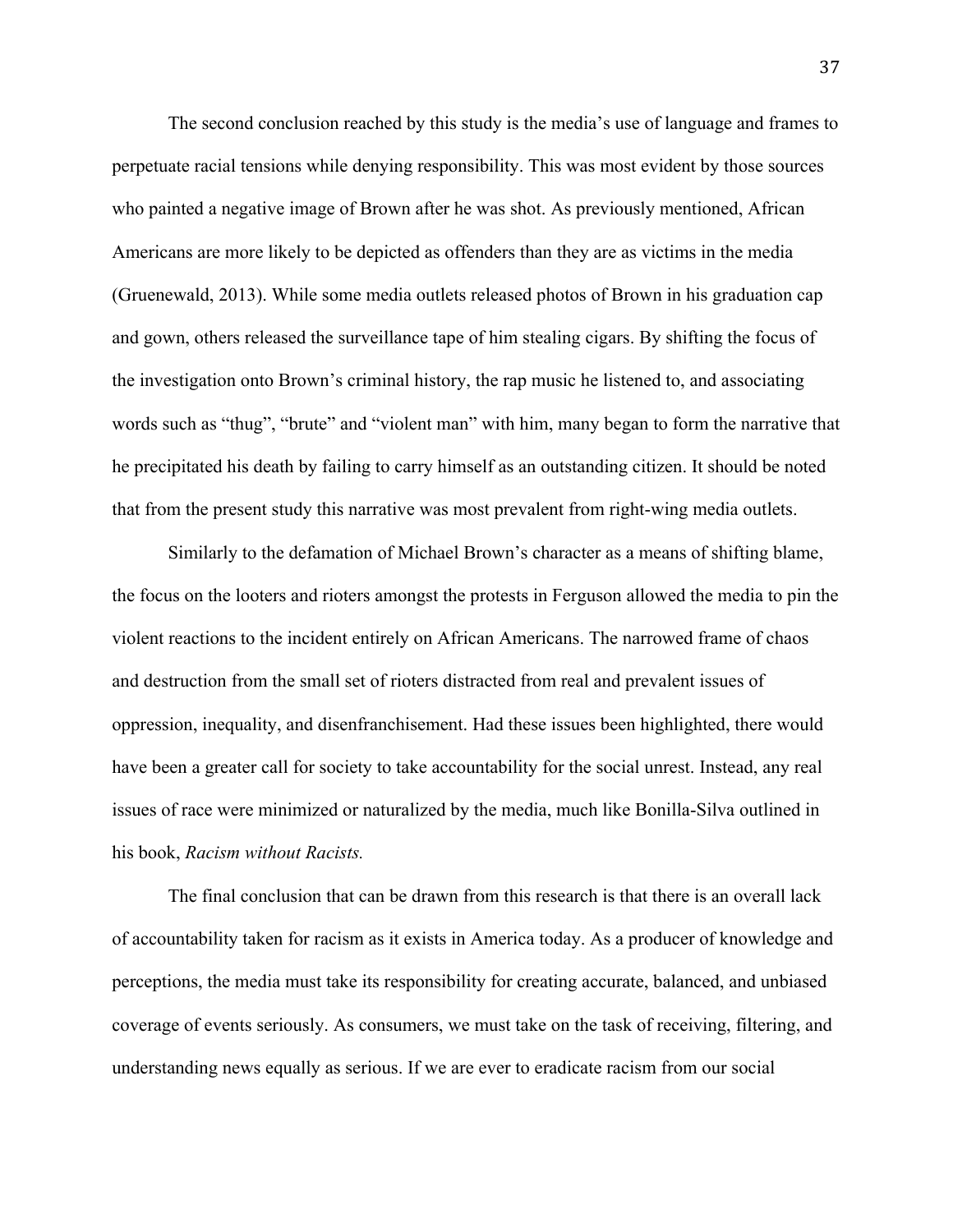institutions, we must be readily willing to understand and accept responsibility for the many subtle forms racism takes. We must hold our formal institutions responsible to the highest level of confronting racism. Only when every member of society is ready to accept responsibility for the existence and perpetuation of systematic racism, can we achieve the equality so many have sought for generations. The powers that seek to maintain racial dominance in this country will cease to hold the incredible influence over social processes of racialization only when *true* equality becomes the goal of our society.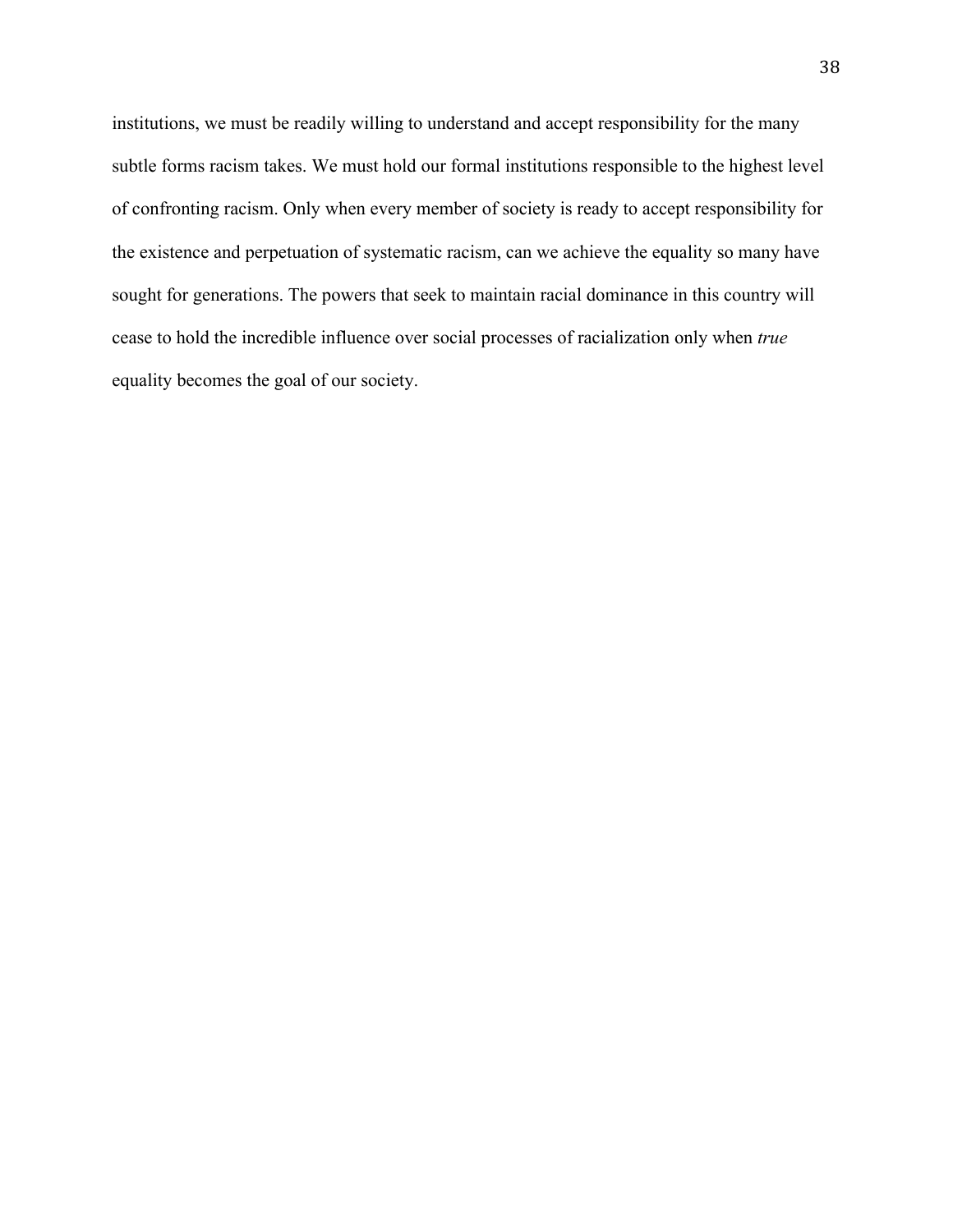## **Introduction**

The previous chapter discusses the racial frames and narratives used and created by the media in its coverage of the death of Michael Brown. The goal of this section of research was to understand the ways in which racial frames, as articulated by Eduardo Bonilla-Silva, function in the minds of BSU students as they analyze individual cases of police violence. The focus of the following chapter is on viewing police-community relations in addition to the shooting and killing of Michael Brown by Officer Darren Wilson, within the context of these racial frames. Bonilla-Silva argues that in contemporary discourse, racism often functions through coded frames, thus allowing "racism without racists", or the perpetuation of unequal systems of power without individuals appearing to pursue clearly racist agendas.

In an effort to understand how BSU student receive, interpret, and respond to these media frames, a structured interview was drafted which sought to identify factors such as: which media outlets students are watching, how often students watch the news, political perspectives, experiences with and opinions on law enforcement, and perceptions on the justification of Michael Brown's death.

I was largely motivated to gain this insight into my peer's perceptions due to an overwhelming amount of discussion over Ferguson, MO and Michael Brown in the wake of his death. For the better part of a year news media and social media were saturated with coverage and strong-willed, passionate opinions. It was difficult to ignore that almost all opinions being defended fell into one of two narratives that felt somewhat extreme; either the shooting was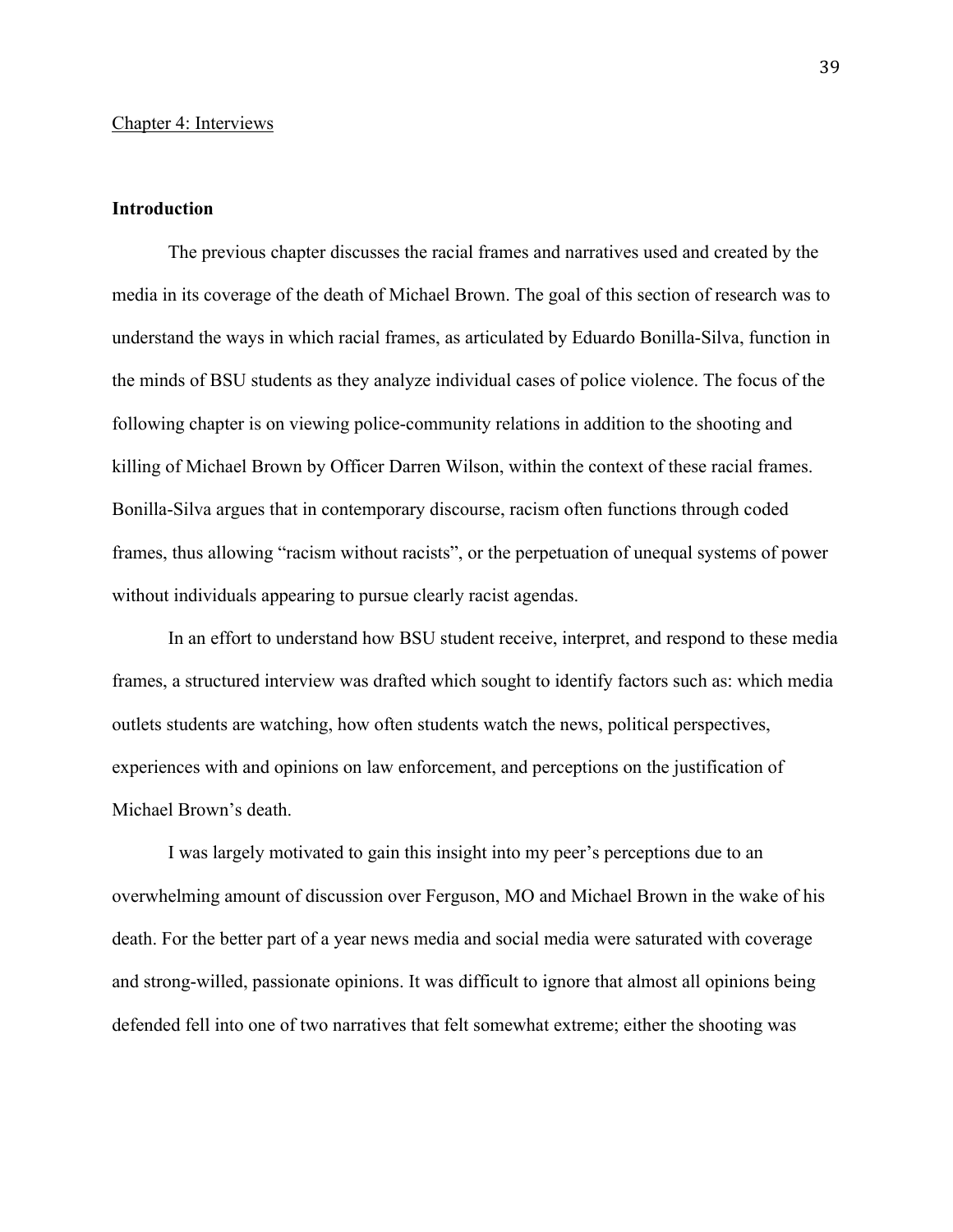justified and law enforcement was deserving of the utmost respect and support, or the shooting was murder and law enforcement was in desperate need of reform.

After months of observations and research, I began to develop hypotheses on how my peers came to their perceptions on the incident. In an effort to identify possible connections between the data collected and the assumptions outlined by Delgado's tenants on critical race theory, I focused my hypotheses on the participant's capacity to view the world around them as critical race theory might ask of them; with an open mind to the possibility of systemic racism. I also wanted to take into account the participant's exposure to media, including any skewed frames.

My first hypothesis was that subjects would believe the death of Michael Brown was justified if they also reported: (a) they identified as conservative, (b) they prefer/frequently view right-wing media, (c) their parents are conservative, (d) they have had positive experiences/perceptions of law enforcement. My second hypothesis was that subjects would believe the death of Michael Brown was not justified if they also reported: (a) they identified as liberal, (b) they prefer/frequently view left-wing media, (c) their parents are liberal, (d) they have had negative experiences/perceptions of law enforcement.

I further hypothesize that based on the information I collect, I will be able to outline clear examples where the perspectives maintained by participants can be tied into the four frames of racialization as outlined by Eduardo Bonilla-Silva. I hypothesize that regardless of the participants' position on whether or not they believe the shooting and killing of Michael Brown was justified, many of their perceptions and beliefs can be traced back to either naturalization, cultural racism, minimization, abstract liberalism, or any combination or overlapping of the four frames.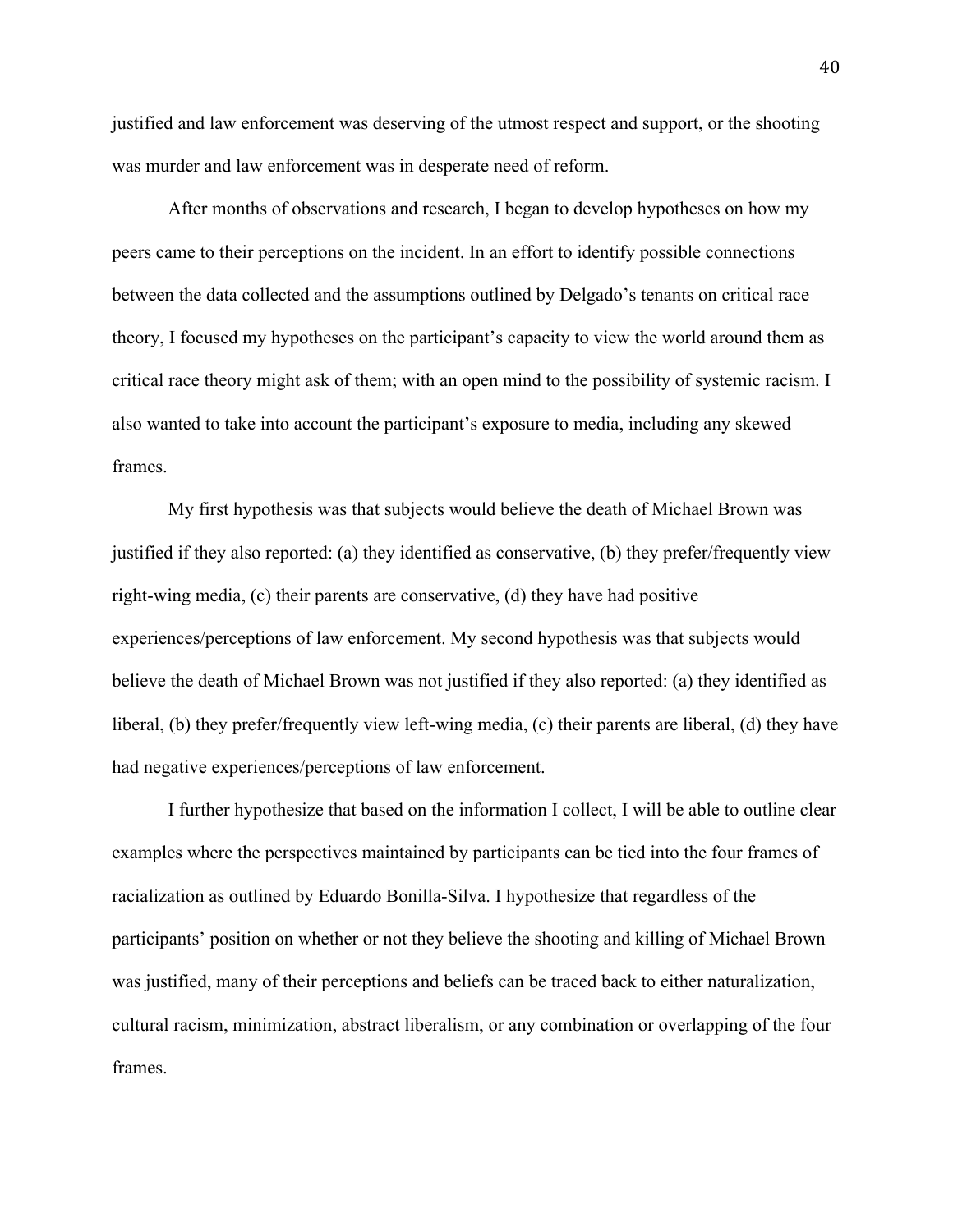While the sample size of this portion of the study is relatively small due to time and participation limitations, the advantages to conducting these interviews were certainly worthwhile for the purposes of this thesis. Through this qualitative data collection, I was able to uncover not only direct opinions, but also detailed explanations.

# **Methodology**

The data collected for this chapter consisted of 12 one-on-one interviews lasting approximately 30 minutes. Most interviews took place in the BSU Maxwell Library. Students were recruited to participate in the study by request. I first approached criminal justice professors prior to their classes and asked if I could make a brief announcement and pass out a sign up sheet. Students were informed that they could receive \$20 on their student Connect Cards if they agreed to sitting down with the interviewer at a time convenient for them.

Only myself, the student investigator, had contact with interview subjects. Prior to engaging in these interviews I was trained, throughout my major, to engage in one-on-one discussions in an appropriate and ethical manner. Additionally I completed a Human Subjects Research training through the NIH Protecting Human Research Participants program. Approval was granted through the IRB and an informed consent document was drafted. All subjects were given copies of the informed consent document prior to the interview and were informed throughout the interview that they could end the interview at any time without penalty.

All interviews, where consent was given by the subjects, were audio recorded. Of the 12 interviewees, only 2 declined allowing my to audio-record the interviews. No deception was used. Audio files were stored in a password protected file on a flash drive which was kept locked in the Primary Investigator's desk when not in use. Once audio files were later transcribed by the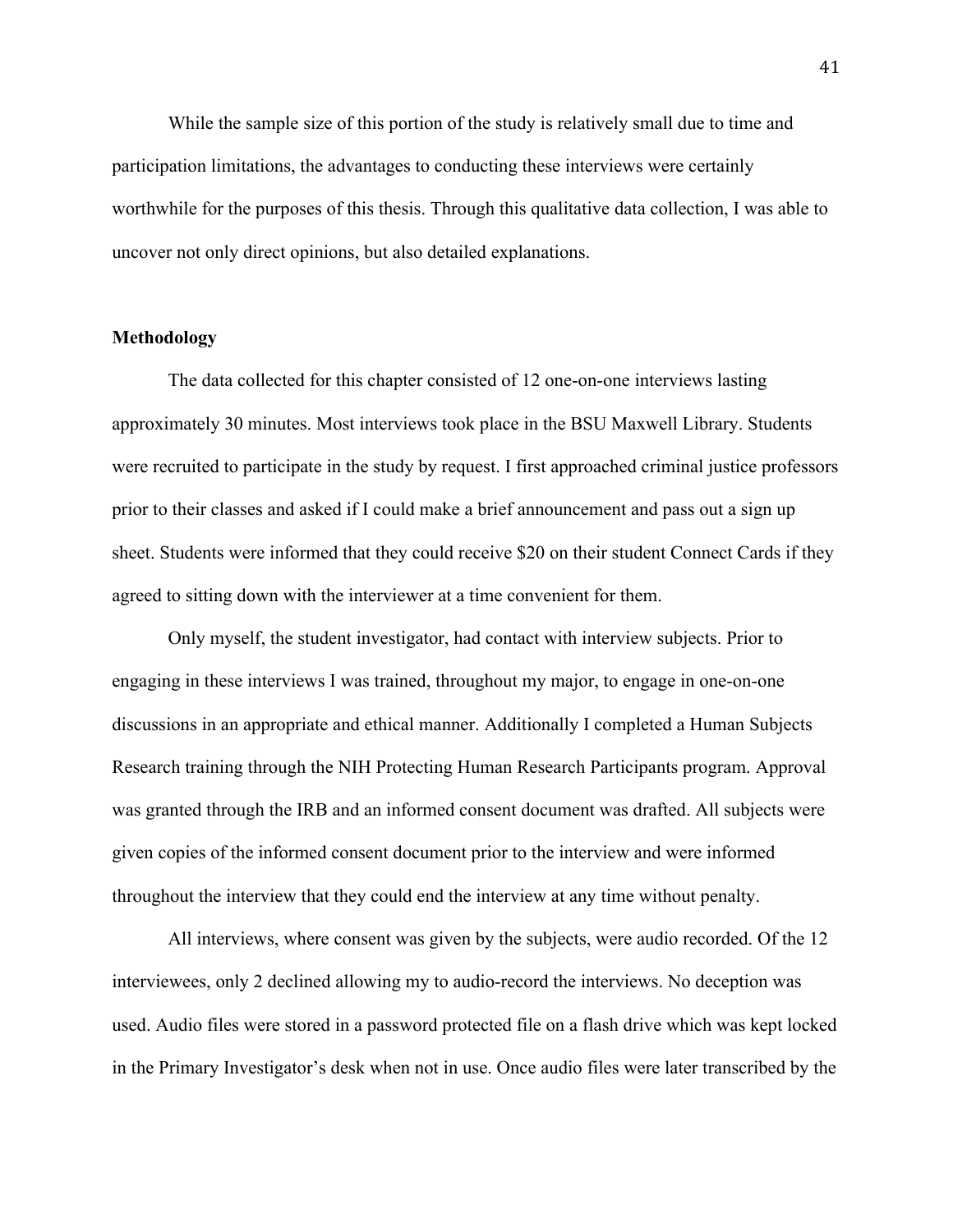student investigator, they were permanently destroyed. Once the data was transcribed it was analyzed by both the student and principal investigator.

#### **Findings/ Discussion**

In my analysis of how participants viewed the shooting of Michael Brown, and how they rationalize current discourse between police and communities, specifically minority groups, I use Bonilla-Silva's four media frames. By breaking down the total responses into these four frames, I illustrate how each perception can be explained as a result of media influence. I will then include a section discussing other notable findings of the interviews and data provided by participants.

### *Naturalization*

This frame occurs when racial phenomena is explained away by suggesting it is a natural occurrence. For example, the fact that within the community of Ferguson, MO African Americans account for 85% of traffic stops, 90% of tickets, and 93% of all arrests while they represent only 67% of the city's population and only 11% of the states population (Department of Justice, 2015). It can be argued that attempting to explain this phenomenon as anything other than resulting from racialized processes would be falling under the fallacy of naturalization. These alarming statistics along with the controversial killing of Michael Brown prompted the Department of Justice to investigate the Ferguson Police Department. Upon the completion of their investigation it was determined that the Fergusson Police Department was routinely violating the constitutional rights of its black residents, and that racial bias was firmly engrained amongst city officials. The report further describes the city's police department using its force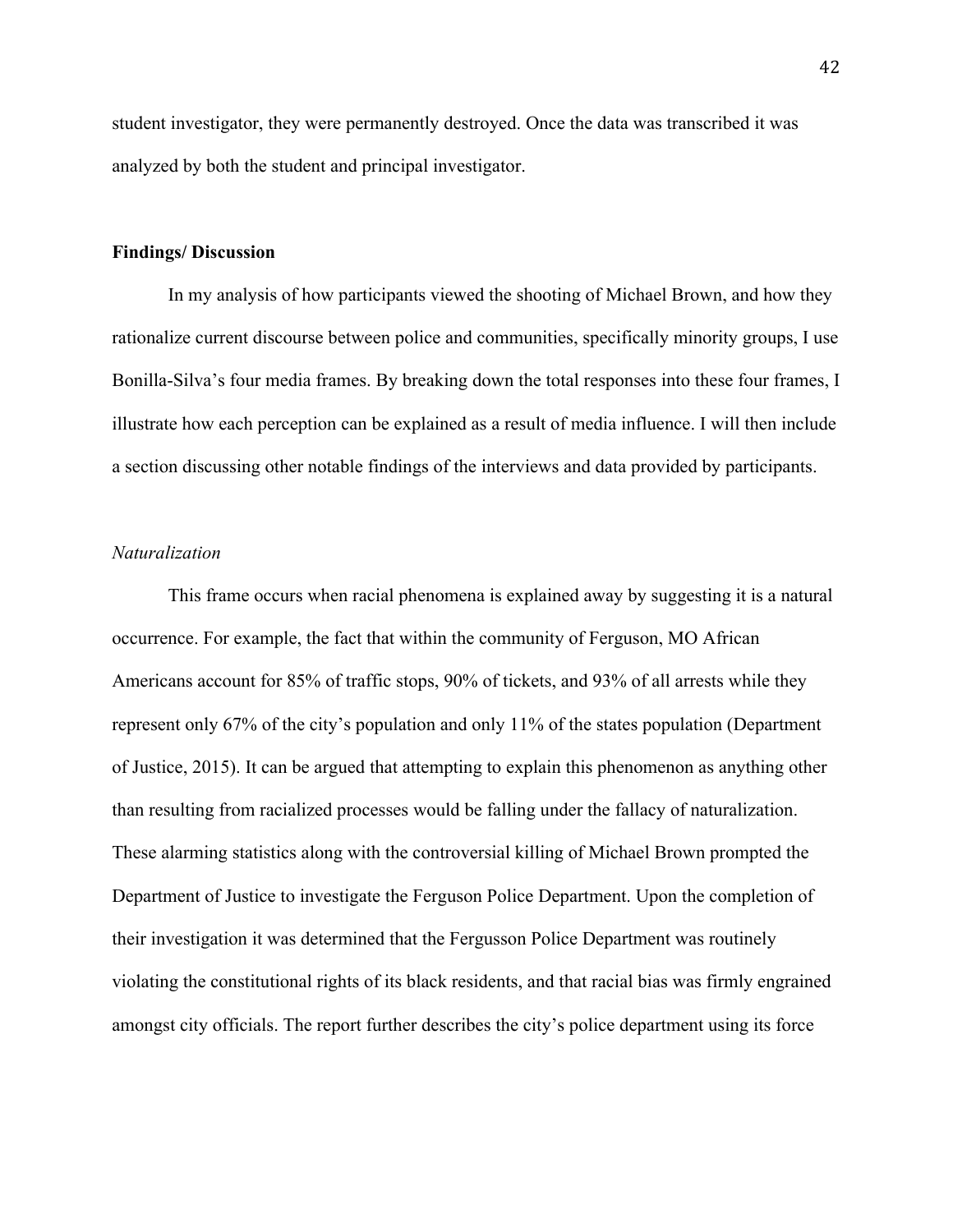almost exclusively against African Americans, regularly stopping them without probable cause (Department of Justice, 2015).

Similar overrepresentations of African Americans exist in stop, arrest, and incarceration rates across the country. As the media begins to tell the story of these racial disparities throughout the criminal justice system, two narratives are formed. On one side, you have people who believe that the disproportionate representation of minorities, particularly African Americans, is a result of systematic racism at the core of the criminal justice system. On this side you tend to see minority groups and those who lean left. The alternative account for these phenomena is "that's just the way it is". This narrative, a perfect example of naturalization, explains these alarming disparate rates as a natural occurrence. This "it is what it is" explanation is the logic that is being employed by those naturalizing racialized content. As part of this process, those who are falling into this frame are knowingly or unknowingly ascribing criminality to African Americans. Those who tend to believe this also tend to be those who attempt to minimize the emotional and organized response to injustices similar to the death of Michael Brown. This minimization will be discussed further in future sections.

In tandem with this minimization, many people are quick to naturalize the organizing and shared perspectives of African Americans under the opposing narrative by asserting that all black people are joining together now "just because they can and will". This position naturalizes African Americans becoming mobilized by arguing that black people will simply agree with other black people because that's what they do, rather than acknowledge that these movements toward change are organized by individuals who rationally and reasonably agree that racism is the cause of their oppression. It is far easier to say, "of course this situation broke down along racial lines, blacks are going to side with blacks and whites are going to side with whites", as one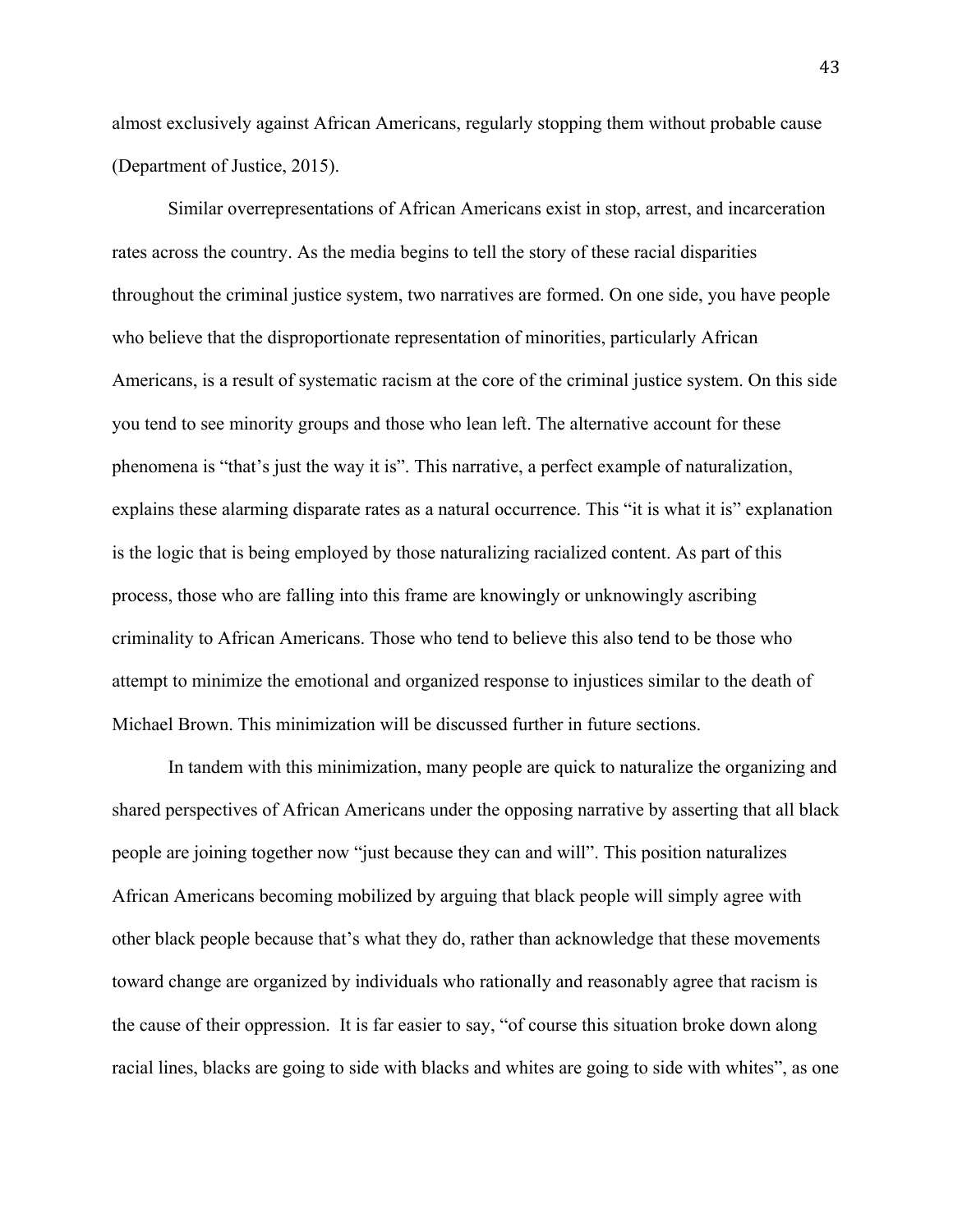participant put it, than it is to acknowledge or own responsibility for systemic racism. A possible explanation for this belief that people of color "flock" together as a result of some sort of biological and cultural magnetism, as the naturalization frame would suggest, is that the media rarely depicts images of diversity amongst protestors. Typically, what is portrayed in media coverage of these social justice protests are all-black protestors standing opposite of a line of all white police officers.

Beliefs stemming from this frame were articulated by multiple participants when addressing the Black Lives Matters movement. On some occasions, participants made statements that very clearly expressed naturalized racial bias, for example on participant stated, "blacks love when they get any race-bait, it means that they can all jump on the bandwagon and flip out and steal TV's." However, more implicit statements that may still be interpreted as a naturalizing frame were also present, "I don't think its right that everyone turns around so quickly against police, they all bash the police now because Black Lives Matters and Hands Up Don't Shoot are trending right now but what happens when someone breaks into their house and the police don't show up?"; "All my black friends on Facebook are crying race and shit." Almost every participant mentioned the Black Lives Matters movement, but few elaborated on what the movement stood for or any other defining information about the mission of the movement.

A final example of how naturalization came through in the interviews was when subjects were asked about police duties and their right to exercise deadly force. Every participant at one point or another in their interview made some sort of supportive statement toward police. When asked specifically about the discretion to exercise deadly force, most participants prefaced their response with a justification. Some examples of responses were: "It should be a last resort but if they have to they have to."; "They're put in a tough position but if they feel threatened they have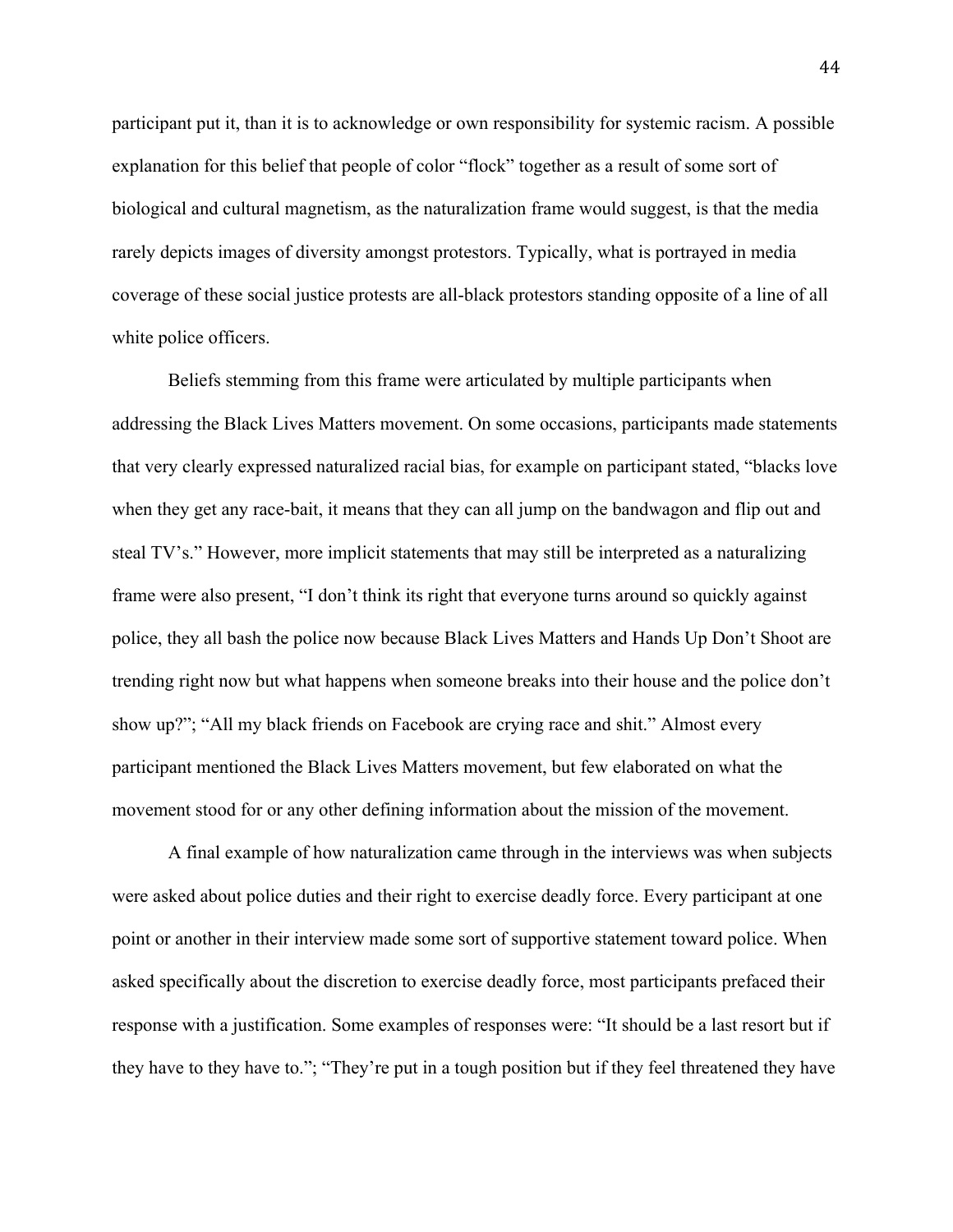every right to shoot."; "If you run from the police, if you're a criminal, then yeah the police have to do what they have to do."; "The cops are trained to point and shoot, if he felt threatened then he did his job."; "You don't get to talk back to police…all he had to do is submit and he would have been fine.". In my analysis of these responses I could not help but wonder why so many believed that in order to avoid being fatally shot, it is required of you to fully submit to the requests of police officers even in the absence of perceived probable cause. It was as if each participant had naturalized this type of policing as appropriate, reasonable, and constitutional. To many, this type of police interaction, especially one involving an African American is "just the way it is."

Possible explanations for this could be the fact that in many ways, the stopping and questioning of African American males has become so routine that it is almost expected. The very existence of the aforementioned statistics involving the stopping, ticketing, and arresting of African American males in that community speaks to a routine or standard that is being set. This regular stopping of African American males and the assumption that the police are valid in these practices means that many of us have accepted this as normal and failed to fully acknowledge it as having racialized origins.

#### *Minimization*

Minimization was possibly one of the most common frames that could be identified from participants responses in regard to whether or not the death and coverage of Michael Brown were racialized. This frame suggests that discrimination is no longer a central factor affecting minorities' life chances. In other words, this frame asserts that racism is no longer a relevant category because racism in its most blatant forms (i.e. lynching, de jure segregation, slavery) are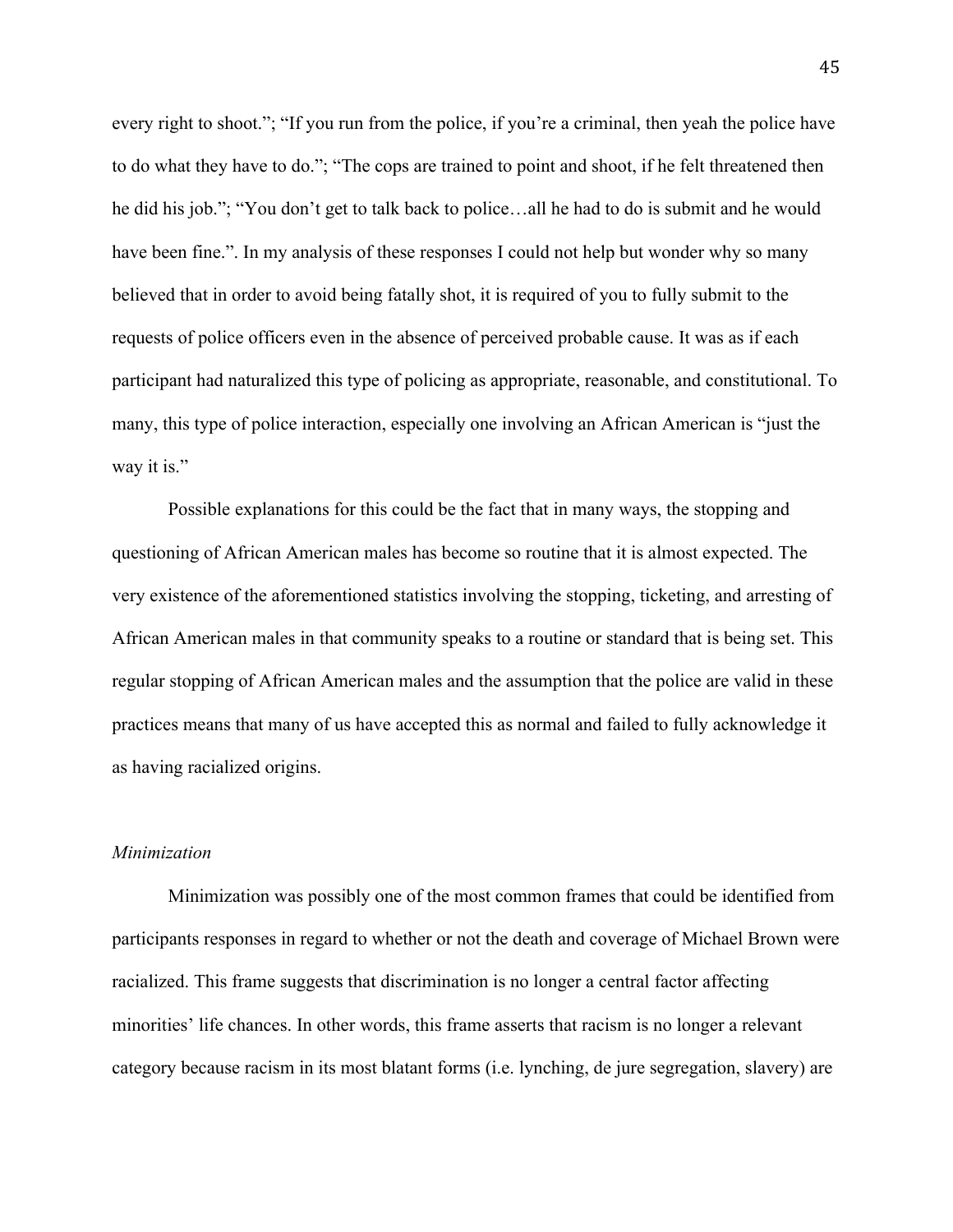no longer practiced. The use of this frame in the media and general knowledge production was reflected in a number of the participant's perceptions on the relevance of racism in today's world, particularly within the context of the death of Michael Brown.

A common response by participants when asked if they believed if the shooting of Michael Brown was justified was that "sometimes police make mistakes". What was surprising about this statement was the ease with which people were able to qualify the killing of the unarmed black teenager as a mistake. Some common phrases that arose from the interviews were: "Police have a job to do."; "Police are trained to shoot to kill if they feel threatened…they deserve to go home to their families."; "We cant control every action of the police…they're put in some tough situations."; "Police do a lot of good."; "Some police just get bad media." Overall, there was a strong focus, by every participant, on the general difficulties that face police officers, specifically those that faced Darren Wilson in the seconds that lead up to his killing Michael Brown.

Bonilla-Silva's minimization frame might suggest that while these participants were absorbing information about this case, they failed to acknowledge any role discrimination might have played. For most participants, there was no attention paid to the context of racial discrimination in the community of Ferguson, specifically within their police department, and how those racialized practices may have played a role in Officer Wilson's stopping, questioning, and aggressive interaction that lead to Michael Brown being shot. There was also no mention of the Justice Departments investigation into the Ferguson police department in the aftermath of Michael Brown's death, where it was confirmed that there were racial practices occurring. By failing to acknowledge the persistence of racism within the context of the incident allows viewers to minimize racism as a relevant factor and attribute the excessive force exercised by the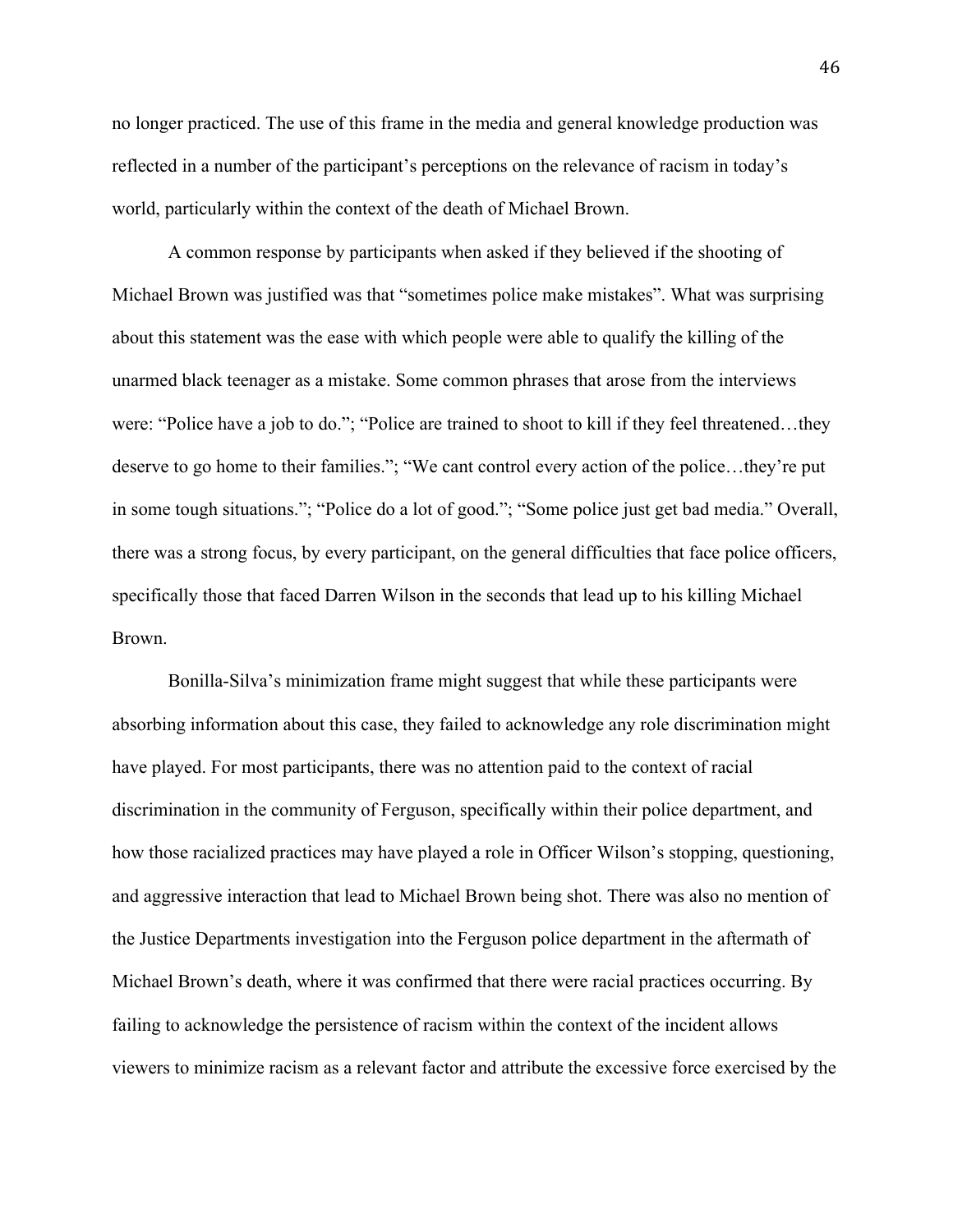police officer as a reasonable measure taken. In this way they are able to normalize the death of the unarmed, but "demonic" teenager as just another day in the line of police work.

Another example of how minimization played a role in the participants' understanding of the incident was how many interpreted the emotional response by the African American and other sympathetic communities in the aftermath of the shooting. During my interviews, every participant at one point or another brought up the subsequent riots that resulted from Michael Brown's death. This came as no surprise to me due to the overwhelming amount of coverage that was dedicated to any and all protests/riots in Ferguson as well as in communities across the nation. What did surprise me was the tone in which many participants described the emotional response and position the African American community took as a result of Michael Brown's death. It was as if many participants, both those who believed the shooting was justified and those who did not, felt that the reaction of the black community was an overreaction.

Some statements made by participants in regard to this aftermath included: "I don't know why that Black Lives Matters campaign became the center of everything."; "the emotions just escalated too quickly."; "the whole thing was blown way out of proportion…the media magnified it and shouldn't have."; "I think the riots…it was all just an overreaction."; "There's no reason why you should be blocking off streets just because one person was shot."; "blacks today weren't a part of slavery, they need to get the fuck over it."; "the media's just playing off of peoples emotions."; "black people are just using this as race-bait…any chance they get to play the race card they take it." One participant (who reported preferring right wing media) went so far as to say that they felt that left wing media purposefully skewed information to gain the attention of 'some people', meaning the African American community.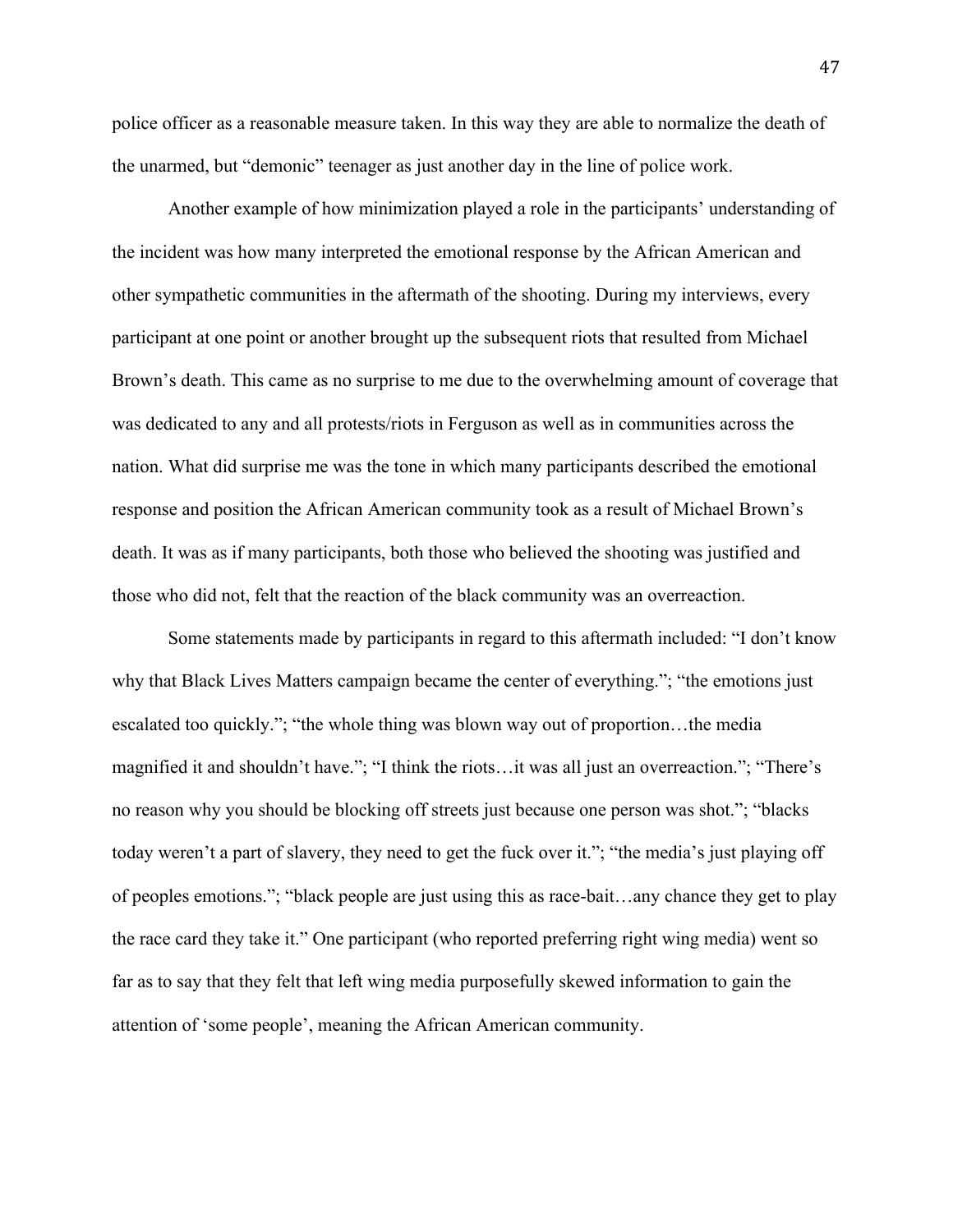The minimization of racism frame encourages people to ignore present forms of discrimination by leaning on the argument that "it's not as bad as it used to be". In doing so, this frame suggests that whites are unable or unwilling to acknowledge systematic racism today, and because of this, views minorities as being hypersensitive to racism. Unless the behaviors are 'allout' racist, they view scenarios where underlying racist processes may be at play, as benevolent. Minimization occurs when the media fails to present these underlying racist processes or in depth explanations as to why African American are as upset and angered. The African American community by all rights viewed the unnecessary death of an unarmed black teenager by a white police officer working for a department with racism at its core of operations, as a result of discrimination.

When the media ignores the relevance of racism as it exists today and only shows the emotional reaction (riots, violence, mobilization), it denies viewers the connection between racism and outrage. The perspective that is then formed is: unfortunate but justified policerelated homicide, followed by misplaced outrage, followed by unacceptable violence and aggression toward police, by individuals who are being overly sensitive claiming racism where it does not appear to exist. This ties back into the perspective that the death of Michael Brown was not racially motivated or explained, but rather a mistake, or a difficult, but well placed decision made by a brave and humble servant to the public committed in the noble line of duty.

# *Cultural Racism*

Cultural racism relies on culturally based arguments or stereotypes to explain the standing of minorities in society. Culturally based stereotypes often take the form of misplaced explanations people use to rationalize behaviors and patterns they observe in the world around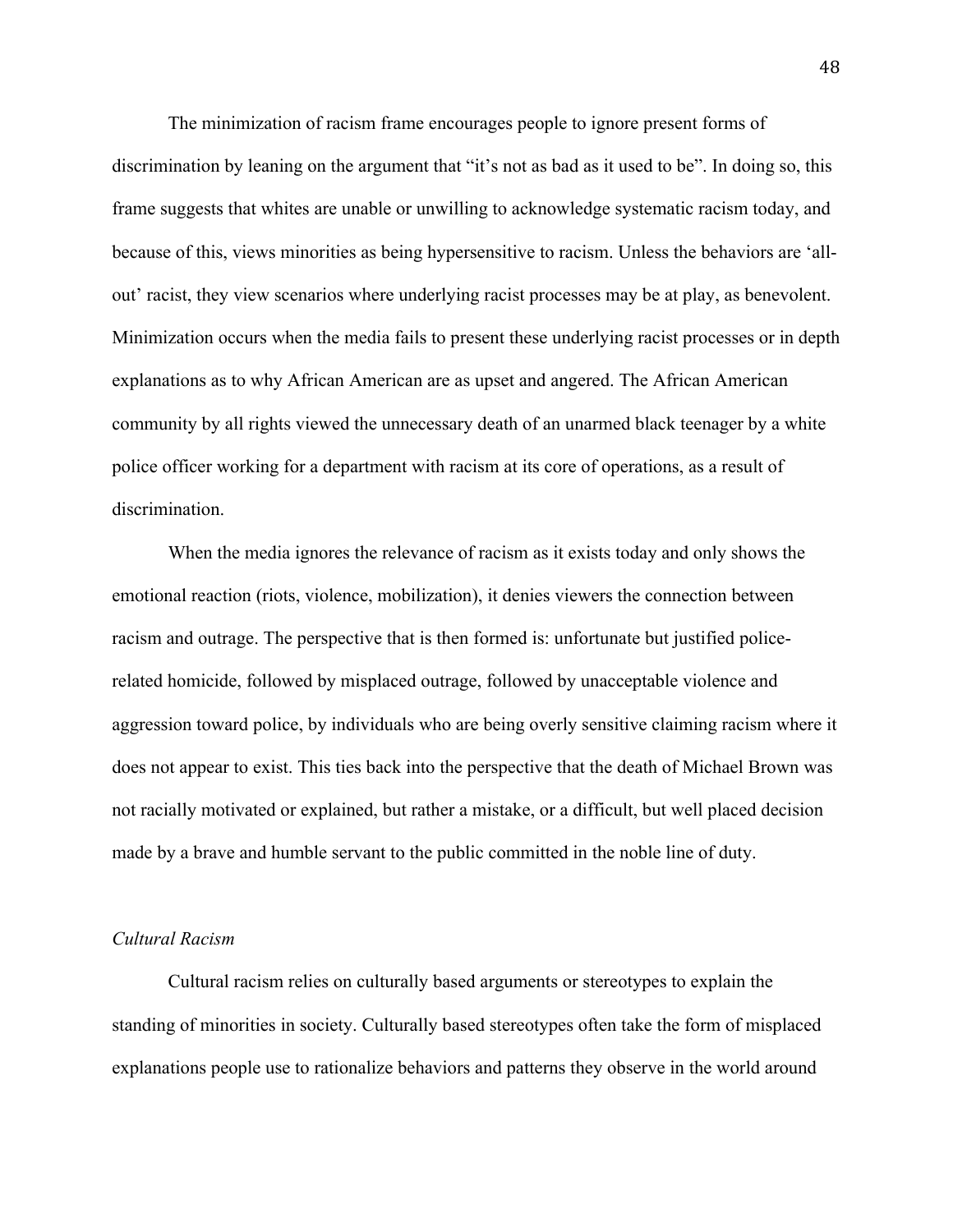them. Today, these stereotypes are typically masked, hidden behind softer words and phrases than they used to be. Back in the era of slavery and Jim Crow laws the rationale for excluding racial minorities was their presumed biological inferiority (Bonilla-Silva, 2014). These biological views have been replaced with cultural ones that effectively accomplish the same thing: maintain the racial status quo and whiteness as a property (Bonilla-Silva, 2014).

So while today only the most blatant white supremacist may say something like "blacks do not have the same capacity for intelligence as whites"; your average 'benevolent' racist may say something culturally based such as "blacks do not have as many academic achievements because they don't put as much emphasis on education as non-blacks." By attempting to hide behind a misplaced cultural stereotype, this explanation not only ignores everything that Critical race theory teaches us about systemic racism (disparities in educational opportunities, access to resources, etc.), it also turns the blame entirely on that culture, absolving that individual from having to accept any form of responsibility for systematic racism.

Cultural racism may also be used here to explain why participants were (1) inclined to believe that in the wake of Michael Brown's death that African Americans were overreacting, or not thinking rationally, and (2) so quick to focus on justifying the actions taken by the police officer. As previously mentioned in the above section on minimization, many participants reported feeling that the African American community overreacted to the death of Michael Brown making statements to support this position. Many defended their arguments that African Americans were excessively quick to play the "race card" and react in outbursts of rage and violence and other extreme emotions "every time something like this happens". One series of statements that stood out in particular was, "The media didn't make the riots happen, that was them. Jumping on race bait brought all the attention. What does shooting a black dude have to do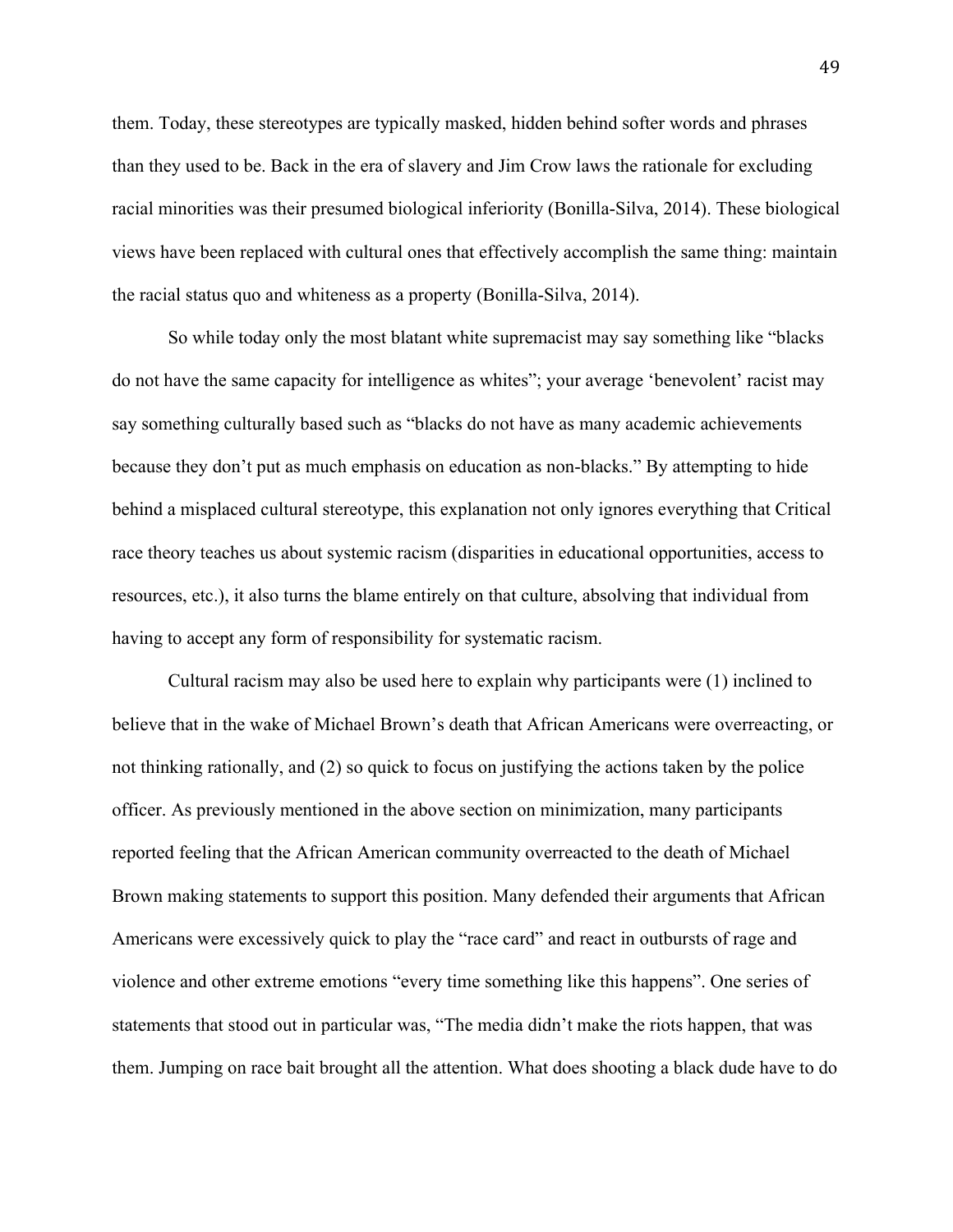with robbing and looting? They do it to themselves. They've been race baiting since the civil rights." "The looting and rioting… all blacks, they're destroying towns." Upon analysis of these statements it occurred to me that some participants were walking on a fine line between the cultural stereotype that in contemporary discourse between police and minorities, African Americans are more likely to react emotionally than rationally; and the biological stereotype that African Americans are cognitively less capable of being rational and instead react in a primitive, barbaric manner. In both cases these stereotypes are incorrect and unsubstantiated, and the assertion that they should be denied their emotions and/or condemned for them is cruel.

Bonilla-Silva would suggest that these cultural stereotypes are what guided these participants to take the position that the African American community was wrong to react with frustration, anger, sadness, and in some cases violence. Rather than attempt to reach beyond the emotion-driven reaction and possibly grapple with understanding the complexities of the strain and oppression that results from systemic racism, many viewers will sooner attempt to label it as a simple situation being "blown out of proportion".

The second example of cultural racism as a frame that I came across in these interviews was not only the need for many participants to justify the police officer's actions, but the manner in which they worked out the justification in their minds. One of the most pivotal inquiries I made in each interview was when I asked participants "Do you believe the shooting of Michael Brown was justified?" This question above all others gave participants pause in formulating their response. Even the participants who believed the shooting was not justified took time to explain to me why the job of a police officer is difficult. I received numerous explanations across the board as to why Officer Wilson shot Michael Brown; "he robbed that store and roughed up that guy before didn't he?"; "police make mistakes just like anyone else."; "if you're a scary person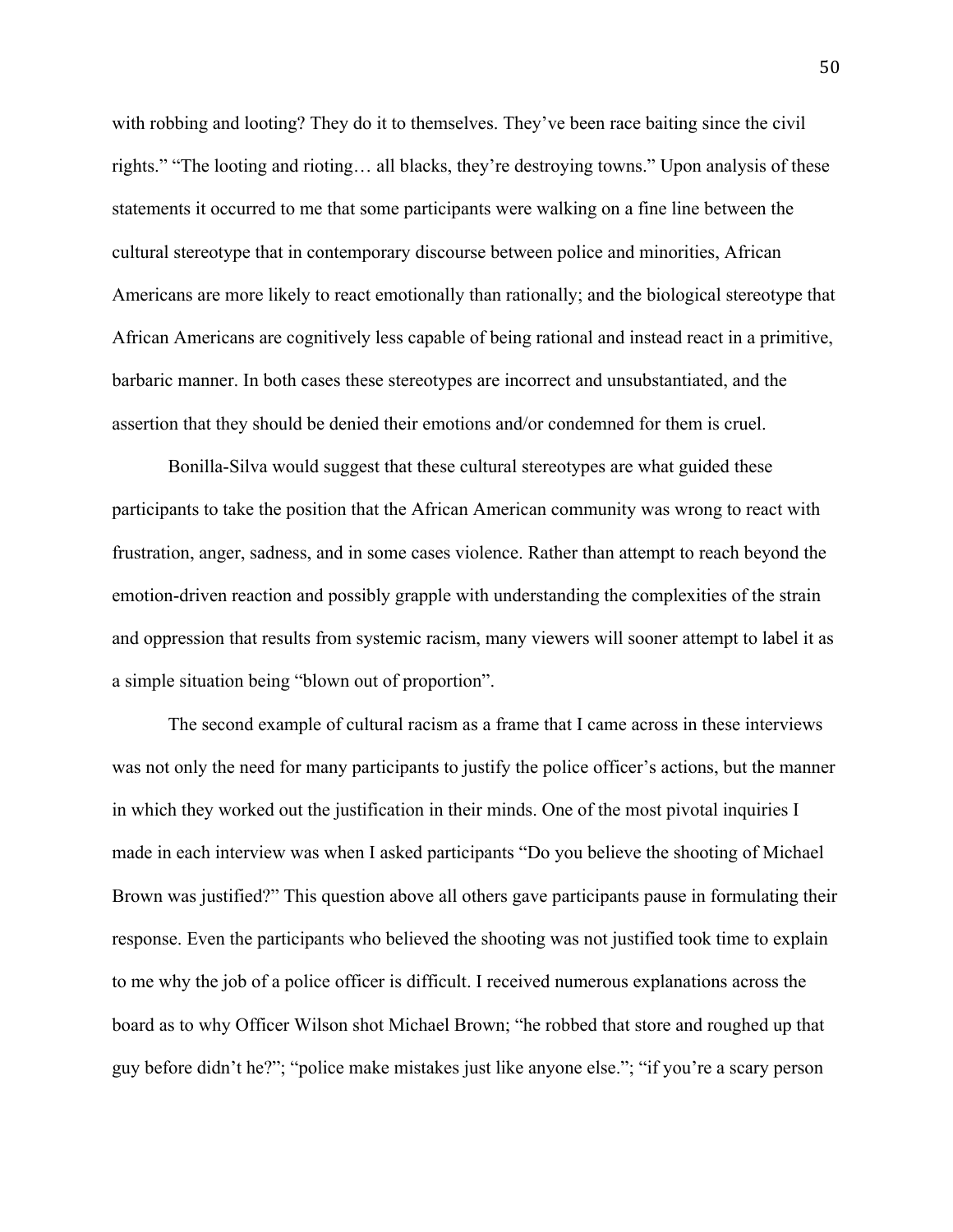and scare a police officer, you deserve it."; "police are put in tough situations, they make the best decision they can in the moment."; "police deserve to be safe and go home to their families."; "police do a lot of good."; "the eyewitnesses who said he had his hands up were probably black."; "if the cop felt threatened…then he did his job."; "police just do what they're trained to do…you cant train someone not to stereotype."; "You're damn right if I had that thug charging at me I'd kill him too".

From the statements listed above, among others given, there are a few assumptions that can be made. First, there was an overall tone that Michael Brown was indeed a hardened and dangerous criminal. Of all the interviews conducted, every participant brought up the convenience store robbery. Some people indicated that they believed Brown had an extensive criminal history, some believed that he robbed the convenience store at gunpoint, some told me that he had stolen money from the cash register, a couple of people told me that he had beaten up the convenience store clerk. Overall, there were clearly people who misunderstood what actually transpired in the convenience store and who were unclear on the extent of Michael Brown's criminal character. It is this researcher's analysis that the media created a context of criminality around Brown based on their regular use of cultural racism to depict African American males as dangerous and criminal, and these participants were responding to that message.

Another assumption that can be traced from participant's justifications for Officer Wilson the is that some people find African American males in general to be threatening and dangerous. Again this can be traced to a cultural stereotype that African American males are all "thugs", "criminals", and "brutes" (all words that were used in the media to describe Michael Brown, among other African American "villains"). As I watched many participants work out their justifications for the shooting, many of them were putting themselves in Officer Wilson's shoes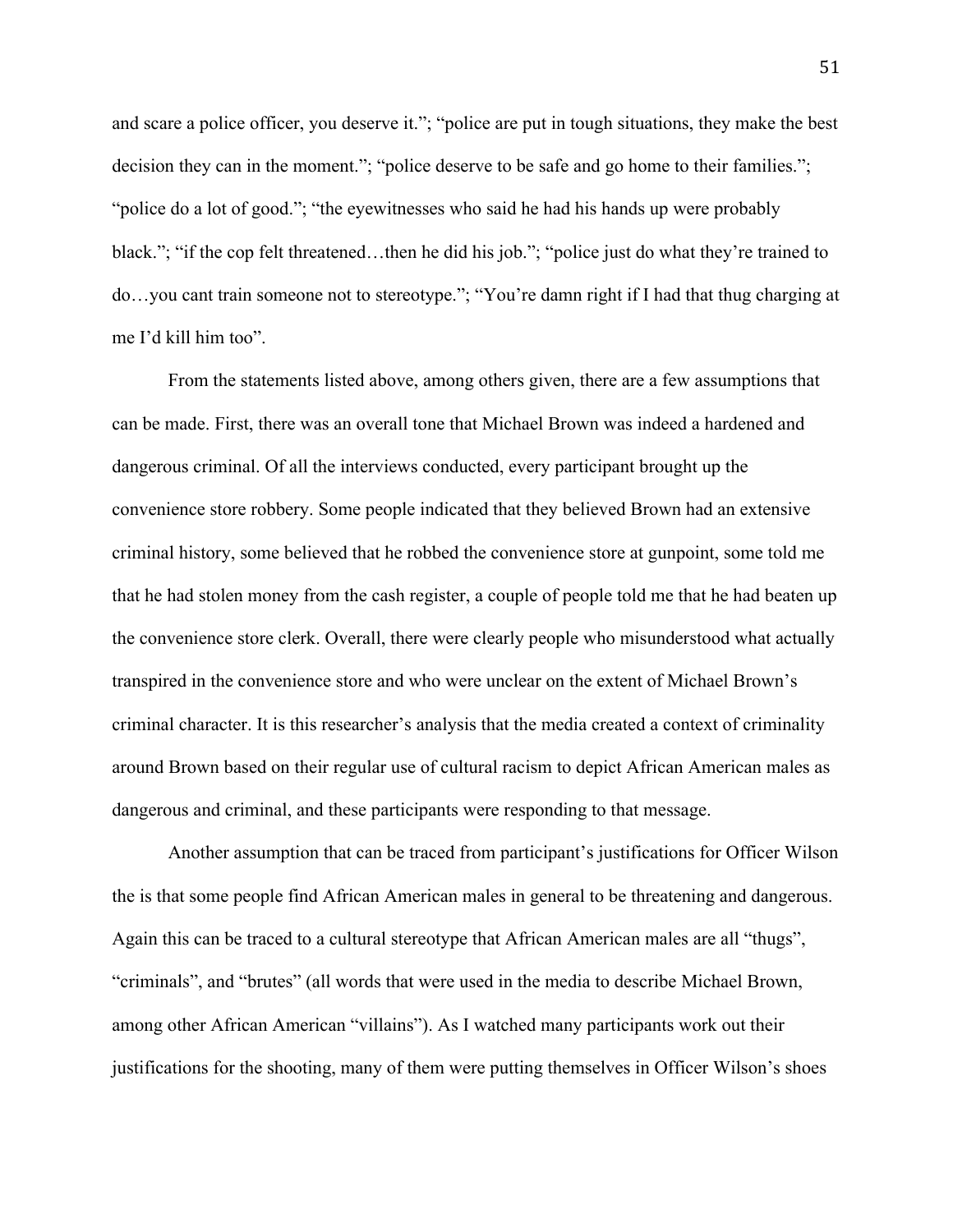and sympathizing with a perceived fear of having a black kid of significant stature "charging" at them. Darren Wilson, on his own behalf, described the teenager is looking "like a demon", in an effort to mitigate his use of deadly force. In this way, cultural racism plays a role in labeling Brown as a danger, making it easy for viewers to see a threatening black masculinity on one side, and a law abiding white police officer acting in the honorable pursuit of justice. This frame provides a possible explanation for why nearly all interview subjects, regardless of whether they thought the shooting was right or wrong, attempted to justify Officer Wilson's actions; both to me and to themselves.

# *Abstract Liberalism*

To review, Bonilla-Silva describes the frame of abstract liberalism as one that involves using ideas associated with political and economic liberalism in an abstract manner to explain racial matters (Bonilla-Silva, 2014). Due to the complexity of this frame, and my limited knowledge of liberalism in general, I initially hypothesized that this frame would be the most difficult to identify in the participants responses. I was surprised however to find that after further analysis, numerous interviewees made statements supporting hardened abstract liberal perspectives.

The first example of abstract liberalism I encountered was when participants explained to me their reasoning for why Michael Brown was shot. A theme of action-and-consequence began to emerge as participants voiced their opinions around the justification of the death. One person said, "People own the consequences of their behavior, if they scare the police… they deserve what they get." Another said, "The cop had a job to do, if he felt threatened… he did his job." "If the threat is great enough, deadly force is ok to use." "The discourse that happens in a situation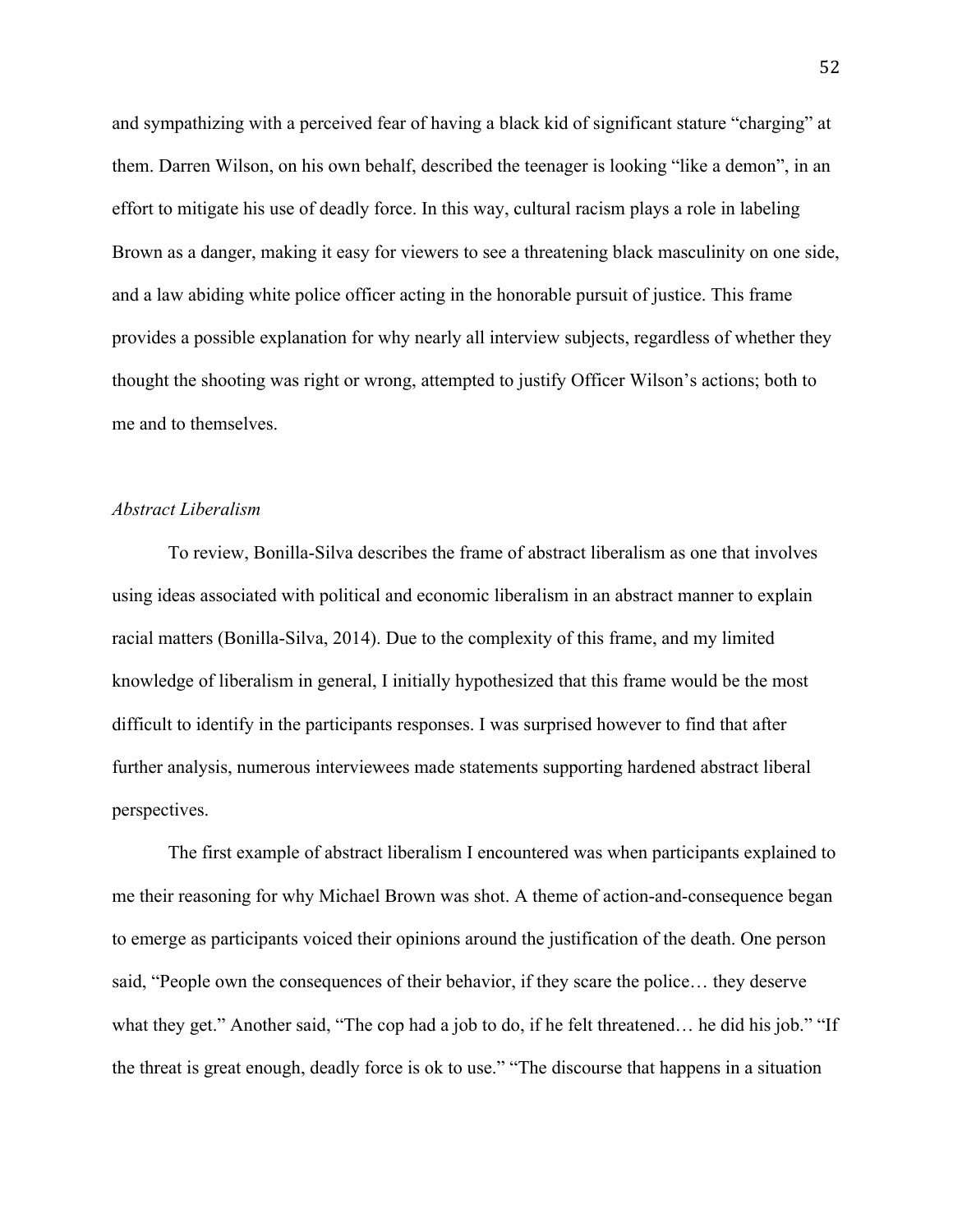like that depends on the neighborhood." Another added, "He (Brown) attacked first… he got what he deserved." "If he was armed, attacked him, or was running off... you're going down." Others made statements referencing Michael Brown's "criminal" character; "I mean, he did steal and rough up that guy, he's committed multiple crimes."; "You don't get to walk around doing whatever you want and give police attitude and not deal with the consequences." In total, there was significant attention paid to the idea of action and consequences.

What makes these statements stand out as falling under the frame of abstract liberalism is the notion that there are societal and legal rules that any behavior considered unsavory or criminal will be met with swift and certain consequence. What I found troubling was how many participants viewed the scenario as balanced and fair. Regardless of what crimes Brown might have been charged with, the end result for the 18-year-old's behaviors was death. This lead me to question if participant's felt that certain people should be executed by police. By justifying Daren Wilson's actions by arguing that Brown's "criminal" character was in itself threatening, they may also be saying that if you are a criminal you may be executed by the police; if you live in a neighborhood where there is no trust between police and civilians, you may be executed by the police; if you do not submit immediately to the demands of a passing police officer, you may be executed. Under the frame of abstract liberalism, participants form the basis of their argument by asserting that what happened was a result of knowing choice. This is to say that Michael Brown made the choice to involve himself in criminal activity and by doing so made himself a target for such an end. In doing so, those who fall under this frame of thinking fail to acknowledge any and all external factors leading up to this fatal exchange between Brown and Wilson. They fail to acknowledge why Brown may not have trusted police, why he might be not inclined to have respect toward police. On the other side they fail to acknowledge that Wilson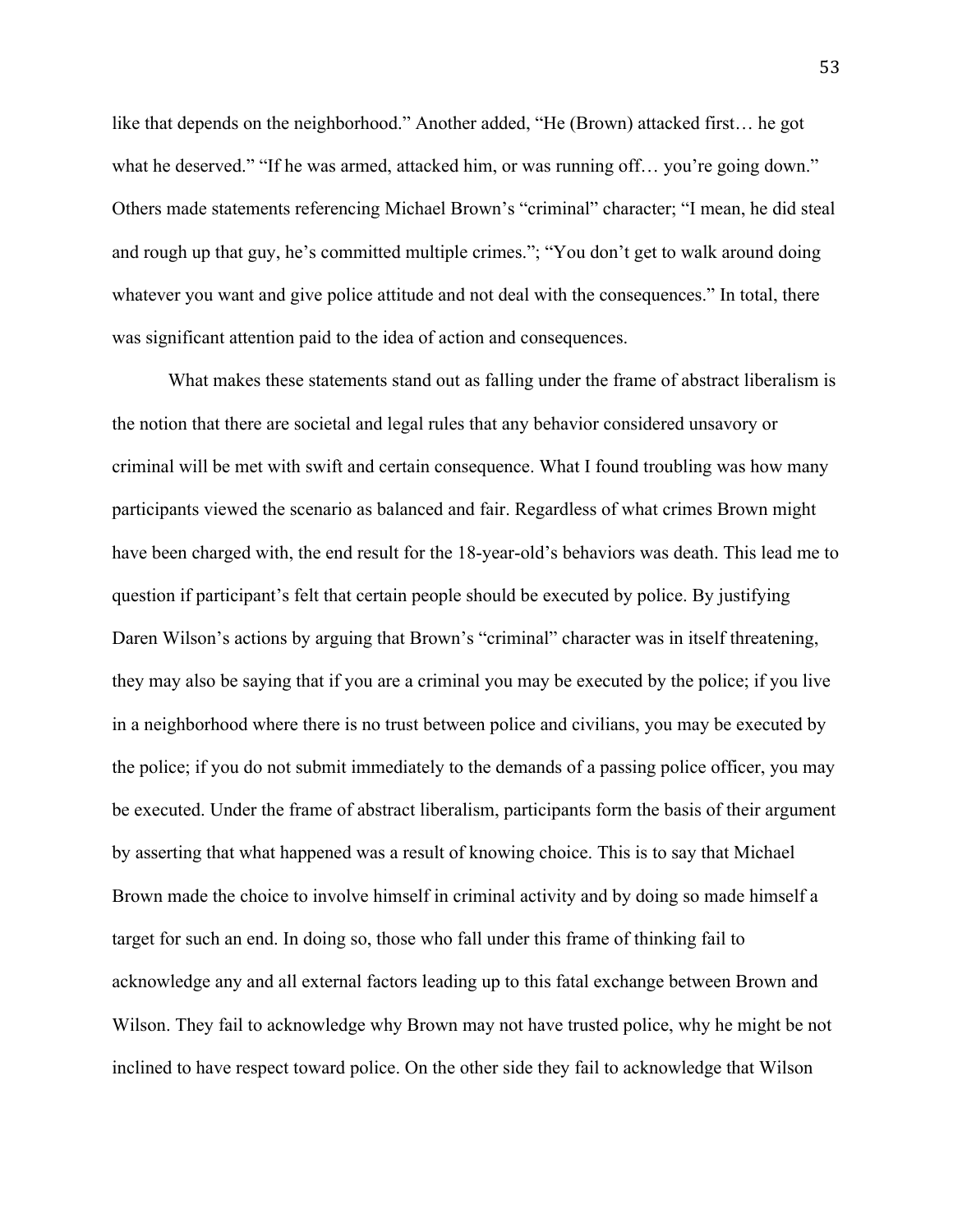may have been hypersensitive to feeling threatened by an African American males. Ultimately, they fail to acknowledge racism as a fixture of not only the community of Fergusson, but as a fixture of policing and our country as a whole. In failing to acknowledge any factors outside of Brown's choices and any subsequent "consequences", they fail to acknowledge racism, social theory, and history. This abstract means of justification is a dangerously open-ended attempt to justify a police-related homicide with clear racial implications.

The most glaring example of how abstract liberalism was used to explain away race as an issue was when participants attempted to convince this researcher that the death of Michael Brown was not a race issue at all. There were two participants in particular who took firm stances that race was not a relevant category surrounding the incident. Some of the statements made in support of this argument include: "Yeah I think there are racist cops out there, but they're both black and white cops."; "This isn't a race issue, it's a police issue."; "This only became a race issue when blacks started shouting race, if they hadn't this would have just blown over and everything would have been fine."; "They've been race-baiting since the civil rights movement."; "Racism exists because they (blacks) let it."; "Muslims don't play the race card."; "If they'd (blacks) stop playing the race card racism would die out between whites and blacks."; "White people don't cry race."; "This 'them vs. us' mentality is bullshit, a white cop gets beat up by like 20 black dudes and they don't report on it, its just hypocritical."

While many of these statements are clear examples of blatant racism, there were statements made by other participants that still fall under this frame despite their, comparatively, more benevolent forms of abstract liberalism. "The media magnified the race aspect more than it needed to be."; "The media is 100% responsible for fueling racial tension."; "I think the media skews information to gain the attention of…certain people, and makes things worse."; "Some of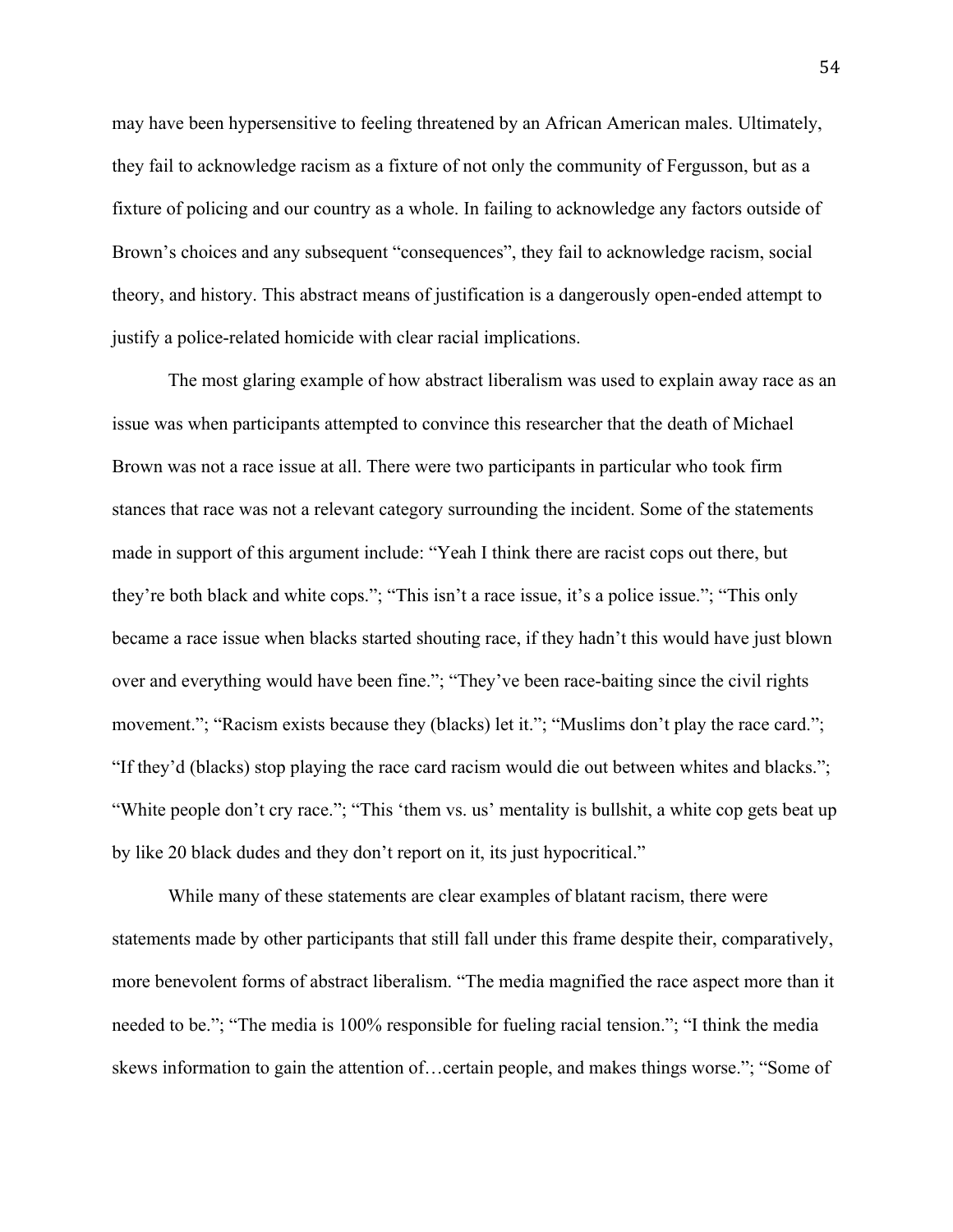these communities, they don't trust the police, and the police cant do their jobs without the publics trust, and that's not the police's fault."; "We should look at what happened objectively, not as a possible race issue." What seemed to be happening was participants wanted to minimize both a racialized homicide and racialized reporting by applying an abstract liberal approach that says 'we are equal, racism does not exist, therefore we need to look at this situation without taking race into account, because that would be the most objective, fairest, *right* way to look at it'.

The same abstract approach was taken by many of the participants who addressed the Black Lives Matter movement. Of the 10 participants interviewed, 7 mentioned Black Lives Matters and of those 7, 5 mentioned "all lives matter". While the Black Lives Matter movement is focused on affirming the lives of black individuals who have been systematically disadvantaged and oppressed for centuries, "all lives matter" was created for an entirely different purpose. In asserting "all lives matter", it is to say that the Black Lives Matter movement is illegitimate and that we should not acknowledge racism as a persisting issue or fixture of our society. Abstract liberalism is applied here to say that expressing black lives matter is a breech of the idea of equal opportunity, that to set any racial category's lives apart as being important is inappropriate since we *should* consider the lives of all humans as important. This of course ignores the entire premise of the Black Lives Matter movement, which is to acknowledge that as of today, equality has not yet been achieved. Further, it ignores the relevance and importance in remembering the atrocities that were committed against African Americans throughout the history of our nation. "All lives matter" succeeds only in rationalizing racial inequalities and maintaining the status quo of color-blind racism.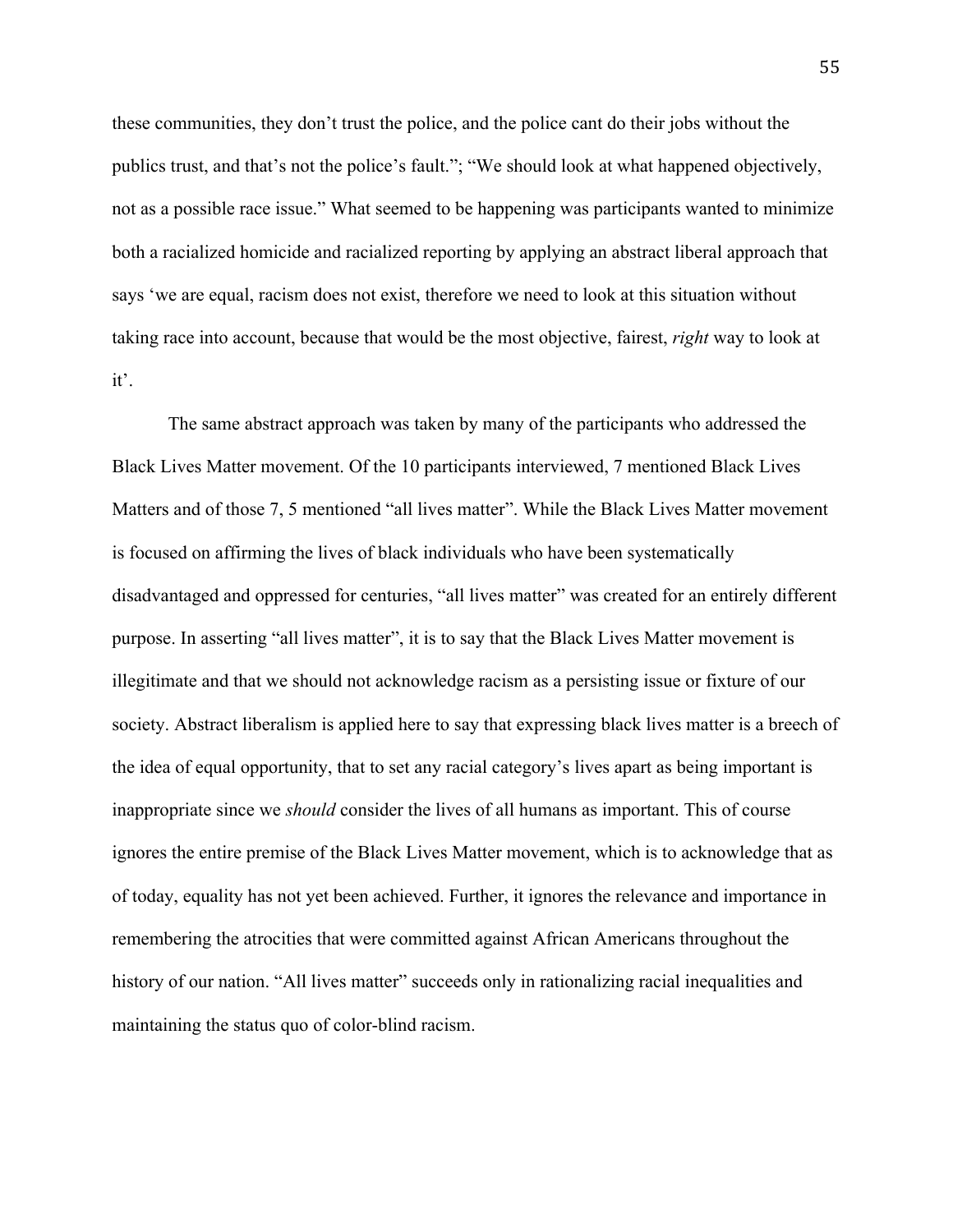The use of abstract liberalism to justify racialized situations fails to acknowledge external variables by simplifying complicated scenarios into objective standards. If we are to observe a situation like the death of Michael Brown and judge it as right or wrong, just or unjust, we cannot use a uniform, one size-fits-all standard. Further, we cannot ascribe sole blame for this altercation to the 18-year old boy that was left dead in the street. Regardless of whether he fully appreciated the consequences of his actions, he did not wake up that day expecting to be shot to death, nor did he steal those cigars expecting to be shot to death. This was not an isolated scenario taking place between two knowing adults, where the only variable was one individual's disregard for the law and any consequences. This was a scenario that took place between a white police officer and an African American teenager living in a place where there was proven to be racialized practices between police and African American civilians. To ignore the context and circumstances of any situation, particularly the persisting presence of racism and all it's implications, is to be blind to the true nature of our world.

# *Other Themes*

As part of my investigation into how my peers came to understand the death of Michael Brown and the subsequent unrest, I was curious about how their preconceived notions, exposure to media, and political views might impact their perspectives and responses. I was additionally curious about their thoughts on police and the criminal justice system as a whole. The following section contains additional findings from the interviews.

*Social Media:* Something I found particularly interesting was how many participants reported receiving their crime news from social media as oppose to other more formal media outlets. Seventy-five percent of the respondents listed social media as being one of their top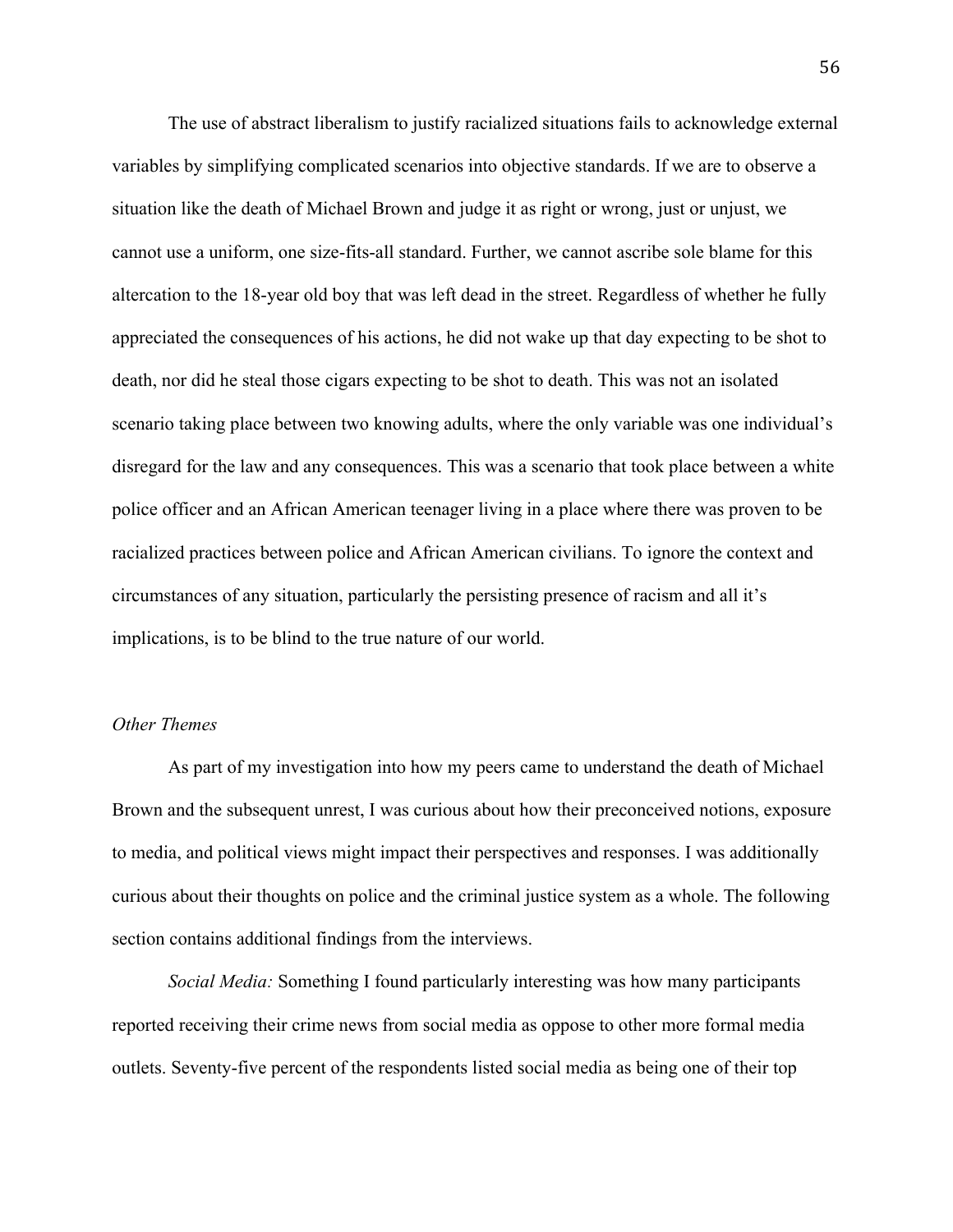sources for receiving news in general. This led me to wonder about the possible implications of receiving news along with the opinions of friends. Traditionally it is not uncommon for news to be accompanied with opinion pieces, but those opinions are being presented separately and by journalists who are bound by certain language restrictions. What is happening today is individuals are receiving "news" in the form of shared and posted highlights, typically with captions and comments from one's peers. The more a particular topic is 'trending' on these online community sites, the more users are exposed to that topic along with whatever rhetorical message the poster or sharer includes.

Many participants addressed the rapid nature of this post-and-share phenomena that occurs on social media. Some participants expressed to me how split social media became over the death of Michael Brown and incidents of police-on-civilians violence causing racial tensions. It would appear that just as the media presents information using specific frames to create a binary in perspectives, social media further separates that divide by engaging the public in quick, debates over the topics, the discourse of which is highly emotional and can sometimes escalate to the point of personal threats. Not only is social media a place where like-minded people can have their beliefs and opinions reinforced or refuted, but also a place of unverified, biased, personal accounts of reality, with framed facts somewhere in between.

*Who Saw What:* In addition to learning that most participants relied on social media for their news, I was surprised to find that much of the content I came across in my media analysis was not mentioned whatsoever by participants, even when prompted. For example, not one participant mentioned or addressed the autopsy of Michael Brown's body, a topic I found was well covered by all 4 national media outlets I reviewed. Additionally, I would note that there was very little brought up in regard to Michael Brown's body at all. No one mentioned how many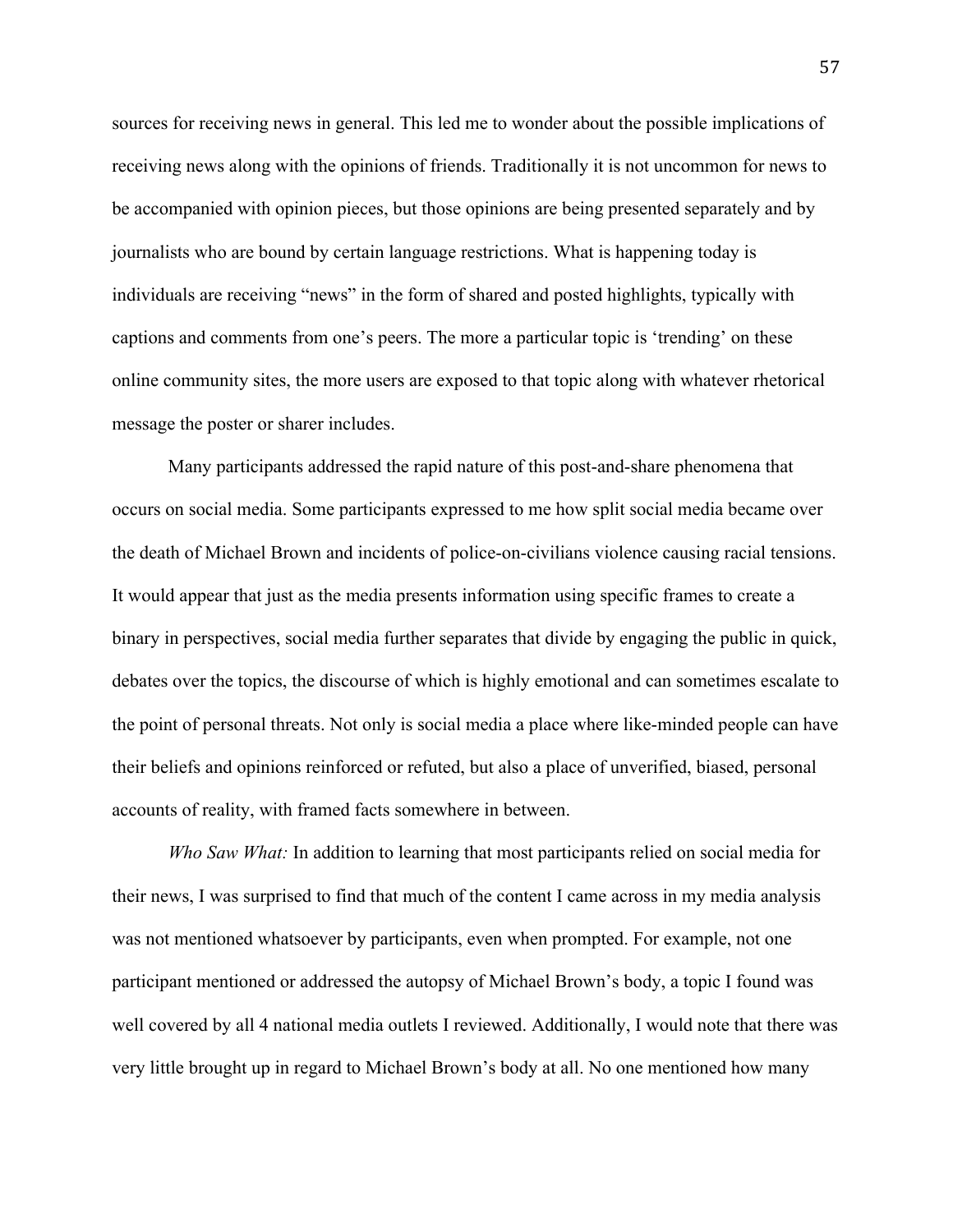times he had been shot, where he had been shot, and only one participant noted that his body had been left in the street for hours. In terms of what types of stories participants did view, every person reported seeing the convenience store tape, protesting, looting, and standoffs with police. Additionally, most individuals referenced social media hash tags such as #HandsUpDontShoot, #BlackLivesMatter, and the general back and forth arguments of whether it was a racially motivated shooting or not. When I asked participants what the most prominent piece to this media-dominating story was, the overall tone was that people felt they were being forced to choose a side; you are either pro-black and anti-police, or you are pro-police and anti-black, or at least, that's how the media was making them feel.

*Was the Shooting Justified?:* Despite the distinct, opposing narratives that surfaced from this incident in Ferguson, and the push toward one side or another, most people found themselves in the middle when asked if they believed the shooting of Michael Brown was justified. When asked, 16% said they believed the shooting was not justified, 33% said the shooting was justified, and 50% said they were not sure. Of those who believed the shooting was *not* justified, 1 identified as conservative and 1 identified as liberal. Of those who said the shooting *was* justified, all 4 identified as conservative. Of those who were unsure, 2 identified as liberal and 4 identified as being somewhere in the political center. Of those who believed the shooting was *not* justified, 1 reported having a positive association/experiences with law enforcement and 1 reported having a negative association/experience with law enforcement. Of those who believed the shooting *was* justified, 3 reported having a positive association/experiences with law enforcement and 1 reported having a negative association/experiences with law enforcement. Of those who were unsure, 2 reported having a positive association/experiences with law enforcement, 2 reported having a negative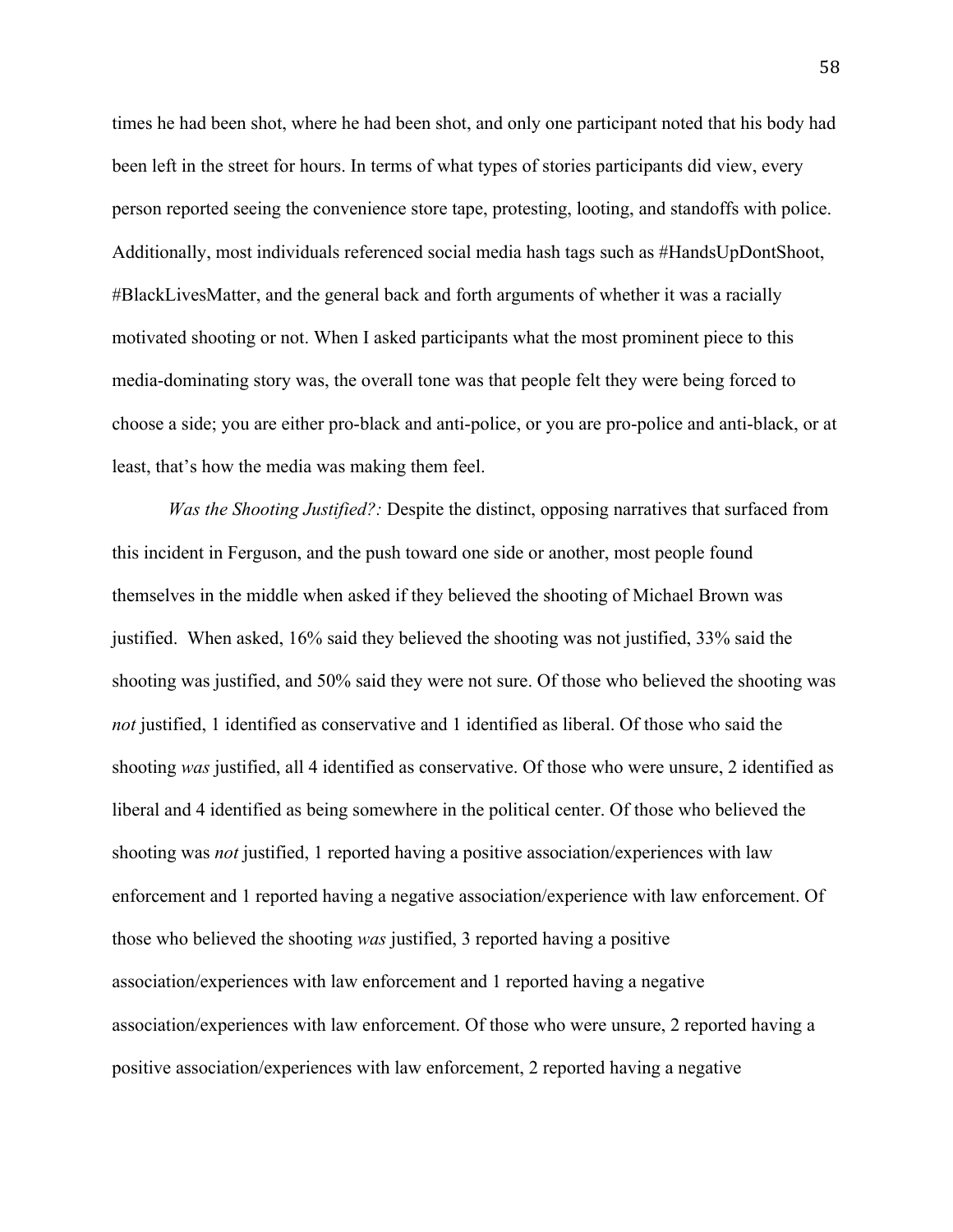association/experiences with law enforcement, and 2 reported not having any association or experiences with law enforcement. To review, associations or experiences with law enforcement was presented to participants as having any personal or familial connections to law enforcement. This could have been knowing/being related to a police officer or having generally pleasant interactions with police (a positive association), or any personal or familial connections to being arrested or having generally negative experiences with police (a negative association).

*Trust in Police:* One of the most interesting findings of the interviews was the participant's focus on police. While nearly all participants discussed discomforts with policing today, many citing a new, over-invasive military style of policing that was contributing to an overall "us v. them" mentality between citizens and government, *all* participants expressed gratitude for the work police do. As previously mentioned, participants were quick to justify the actions of some overly zealous police officers by addressing the difficulties of the profession. I got the sense that even the participants who disapproved of Darren Wilson and other law enforcement's actions, they wanted to defend them, almost as if they were convincing themselves of something.

Despite the hasty defense of American policing, when asked to quantify their trust and confidence in police, participants offered lower ranks than I expected. The question was, "If you had to rank your trust and confidence in police to act fairly and justly on a scale of 1-100, with 100 meaning you have 100% trust in police, where would you rank it?" Nearly two-thirds of participants ranked their trust between 45% and 65% with the other third of participants ranking between 70% and 90%. Over half of the participants interviewed felt they could trust police only half of the time, notwithstanding their supportive statements toward them.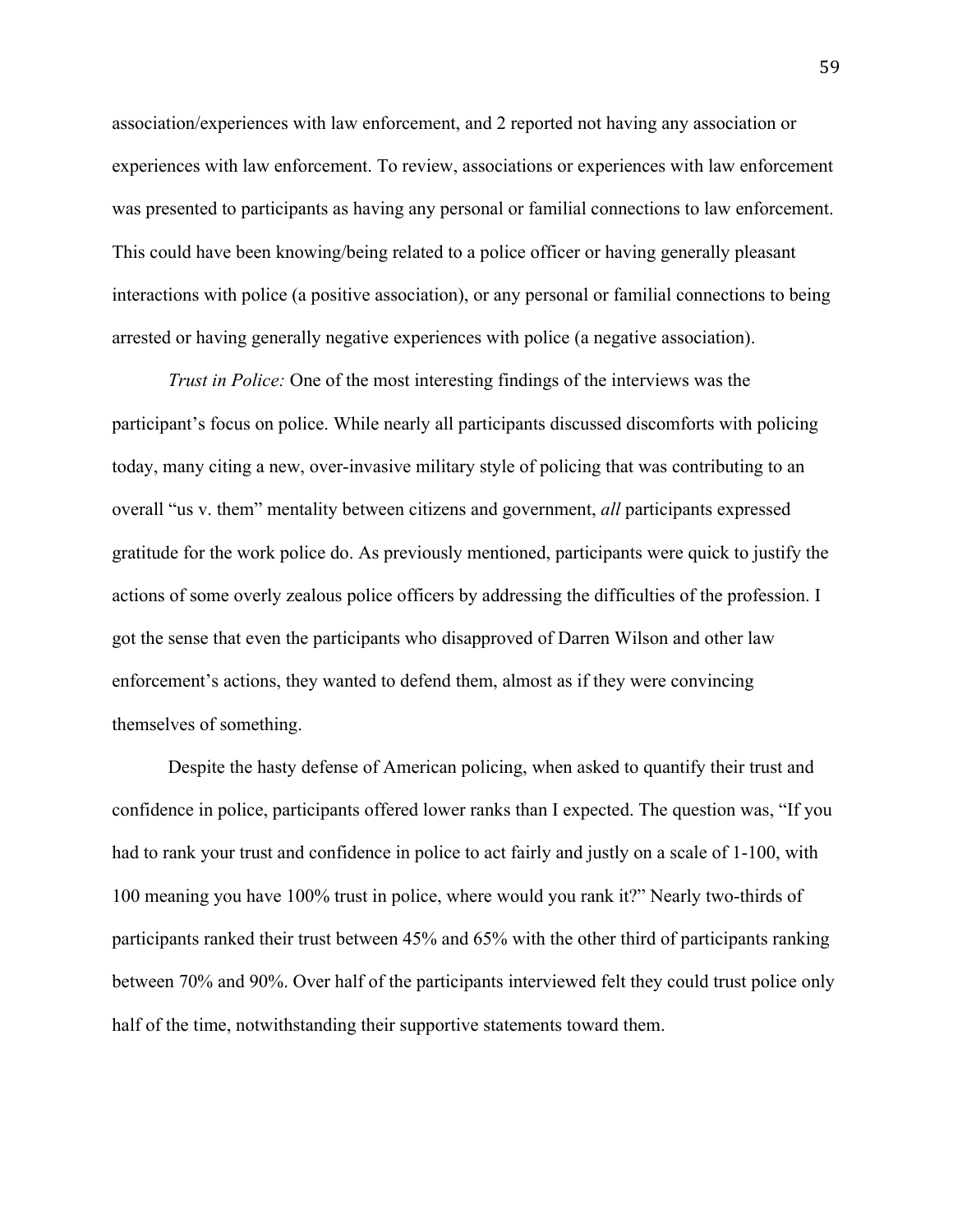Purely out of curiosity, I further asked participants to quantify their trust in the criminal justice system's ability to exercise justice fairly and rightly. The question was, "If you had to quantify your trust in the criminal justice system's ability to arrest, prosecute, and incarcerate offenders fairly and justly on a scale of 1-100, 100 meaning 100% in the criminal justie system's abilities, where would you rank it?" In all the answers provided ranged from 0% to 60% with the average response being 45%. Following this question, some participants added commentary concerning a broken system, one that disadvantages minorities and members of a lower socioeconomic status. Others contributed that out system does not do enough to punish those who commit crimes, or do a well enough job to keep people safe.

### **Conclusions**

The objective of this piece of my research was to better understand how my peers understood and processed the information being presented to them around the death of Michael Brown. Overall what I found was that it was far easier to identify the racialized frames being presented in participant's responses, regardless of the perspective, than it was to attempt to draw conclusions from who-thought-what based on what types of media they were exposed to.

Overall, the data indicates that parent's political views had the least amount of bearing on the views of my peers over any other factor considered. My findings do however suggest that participants who identified as conservative and preferring right-wing media were the most likely to believe that the shooting of Michael Brown was justified. Alternatively, those who identified as liberal were more likely to view the shooting as not justified. It should also be noted that overall, the majority of participants listed their primary source of news as being social media. Those who identified as left or leaning toward the left were less likely to report watching or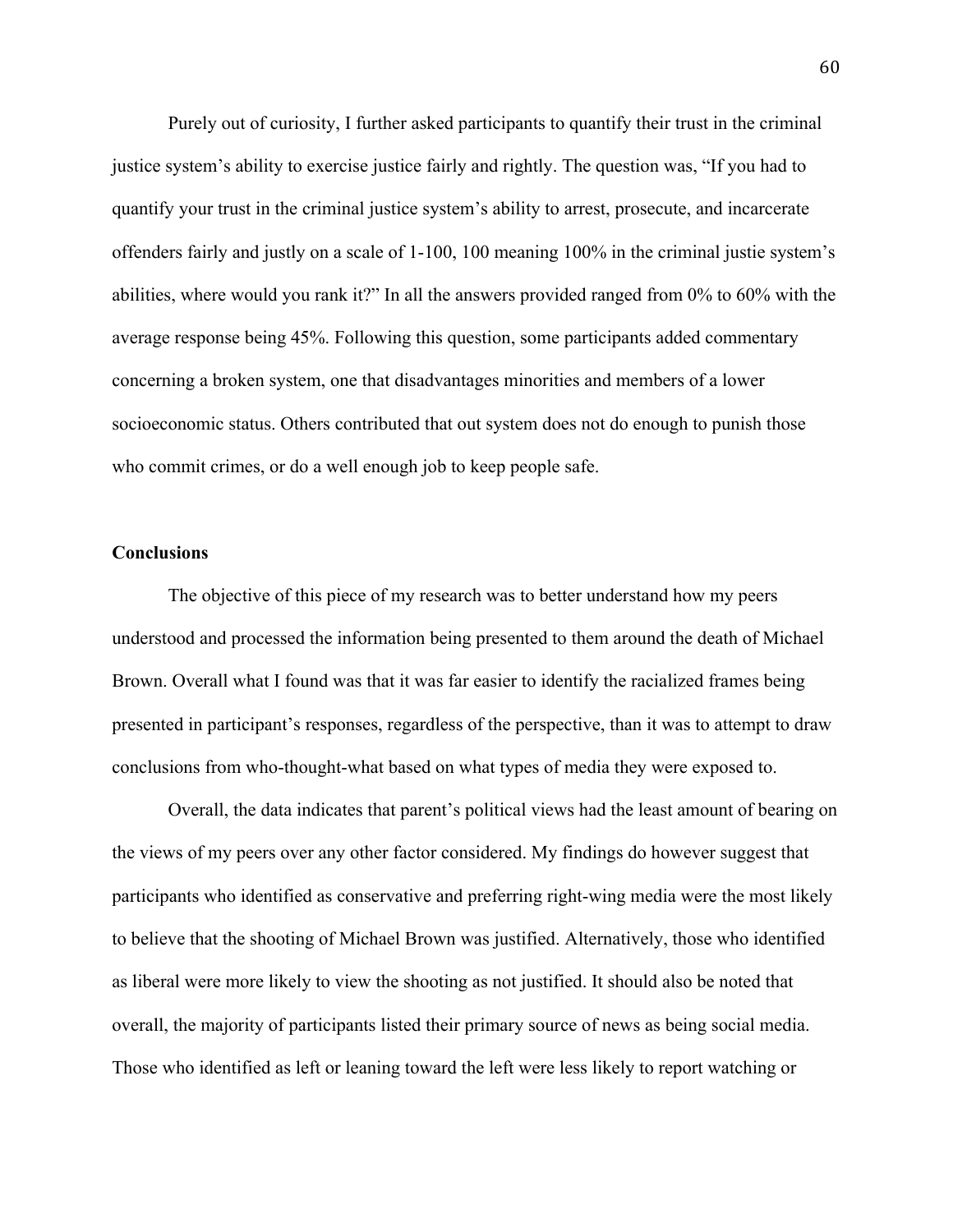preferring left wing media as those on the right or leaning to the right were to report preferring right wing media. I was ultimately surprised by how many participants identified as being in the political center as well as how many participants reported being somewhere in the middle when asked if they thought the shooting had been justified or not. When I began this thesis, one my main interests was in uncovering how my peers came to form their opinions. With everyone so quick to take a side and defend it, I expected more participants to have more solidified positions on the issue.

I had hypothesized that a person's experience or associations with law enforcement would have an influence over whether or not they believed the shooting was justified but what I found was that it had more to do with how they felt about police overall. Typically what would happen was I would ask the participant if they had any relatives or close friends who worked in law enforcement or had ever been arrested and had negative experience with law enforcement and there would be an immediate reaction. If the participant told be they had uncles, parents, siblings, friends, etc. who worked in law enforcement there would be a brief but visible moment of pride in their telling me so. If the participant told me they family or they themselves had negative run-ins with law enforcement that they viewed as unjust or unfair, there was a brief but notable moment of distain in their tone. This was the only distinguishable differences I picked up on from the opposing responses. As previously mentioned, all those who had either positive or negative experiences with police expressed gratitude for police and defended their positions. In my analysis of the interviews, I did not find that a personal connection to law enforcement had a significant effect on participant's perspective on the shooting.

I believe that if I had more time and access to participants, I would have been able to draw further conclusions about how specific media outlets may have impacted individual's

61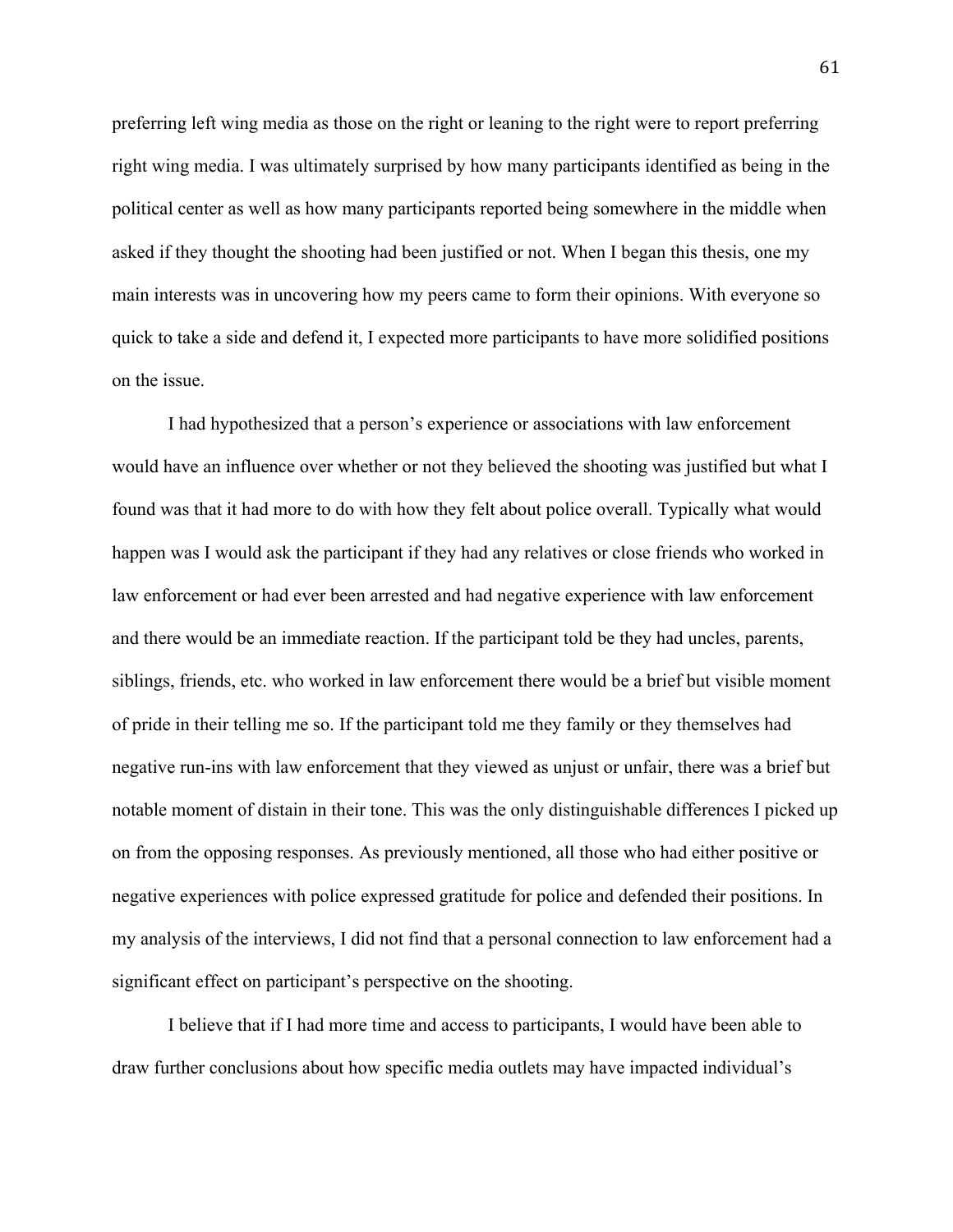perceptions of Michael Brown's death and the subsequent unrest in Ferguson and across the country. The greatest limitation of this portion of my research was number of subjects I was able to include. Had I more time, or an opportunity to conduct this study again, I would have liked to include at least 30 interviews. Additionally I would have liked to add a quantitative data component such as a survey. I believe these measures would have lead to more conclusive results.

By far the greatest take away from these interviews was the realization that 100% of participants at one point or another made a statement that could be traced back to the coded frames that Bonilla-Silva contends are a function of color-blind racism. What I learned from this was that these frames are not just used by the media or other large institutions. They are used by individuals, everyday, in every capacity, to explain and justify the perpetuation of racial inequalities as they exist in the world around us. Most of these statements are benevolent, the speaker is unaware that the paradigm of thought they are engaged in is one of excuse. The distortion of reality that is achieved through these frames brings a certain peace to the speaker, as they relieve themself of any guilt or responsibility. It has become ever more clear to me that the only way to make the next great step toward equality is to change how we learn about racism. We need to change the way we identify racism, speak about racism, and act on racism if we are to eradicate it fully from our society. For this it will take much effort, from everyone, and the acknowledgement that a person's race still has implications on their acceptance and success in this nation. Racism cannot persist to be present in law, education, media, the criminal justice system, or any other institution in our nation. If we do not it will only lead to more unrest among civilians, the consequences of which could be dire. The failure to acknowledge this systemic inequality as unacceptable is in and of itself unacceptable.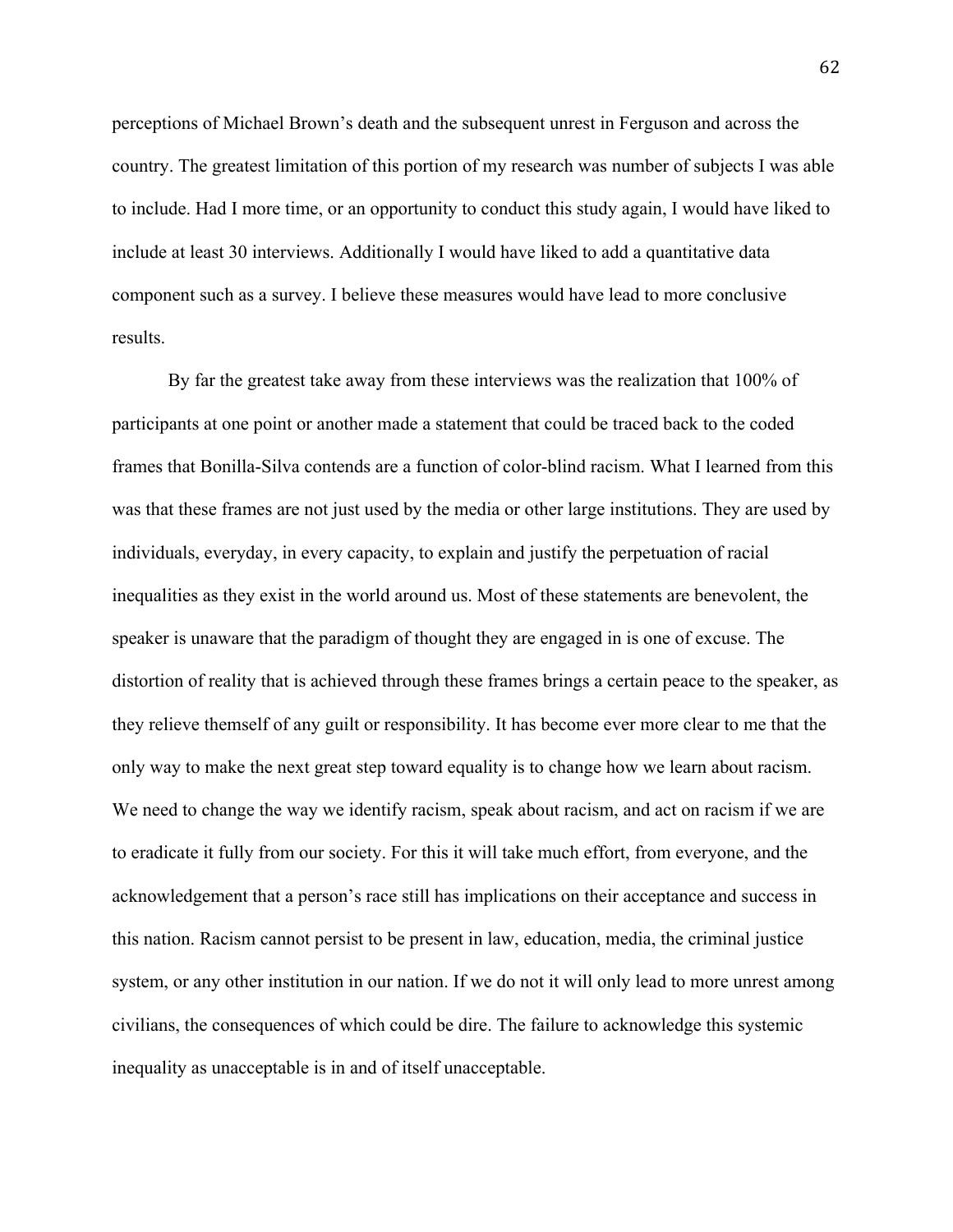# **Processes of Absorbing Information**

One of the driving forces of inquiry behind this thesis was the question of whether or not specific framing of information could have an impact on public perceptions and opinions. In my content analysis of national news coverage of Michael Brown's death, I did find that there were significant distinctions in tone and presentation of information between notable "left" and "right" media cites. The most notable of those distinctions being in the language used, the content chosen, and the overall framing of the coverage. From my own observations, I do believe that racialized frames were deliberately used by the media to incite specific reactions from the public. From the opposing narratives that were formed, the public became increasingly divided on racial and political lines and continues to today with each new broadcasted case of police-on-civilian violence, particularly when the victim is a minority.

This question of whether or not media reporting has the power to influence public opinion is a heavily researched topic. Numerous theories have developed over the years on how impactful media frames can be, how direct or indirect they are, and how strategic the presentation is. In this section, I examine and discuss two different approaches theorists have taken on how the media and the use of frames interact with the public and how information is processed. The first looks at the psychological processes taking place when viewing media frames, under the assumption that those frames are having a direct effect on how perceptions are formed. The second set of theories will focus on less direct processes, which operate off the assumption that the media's effects are filtered through additional social and individual interpretive processes.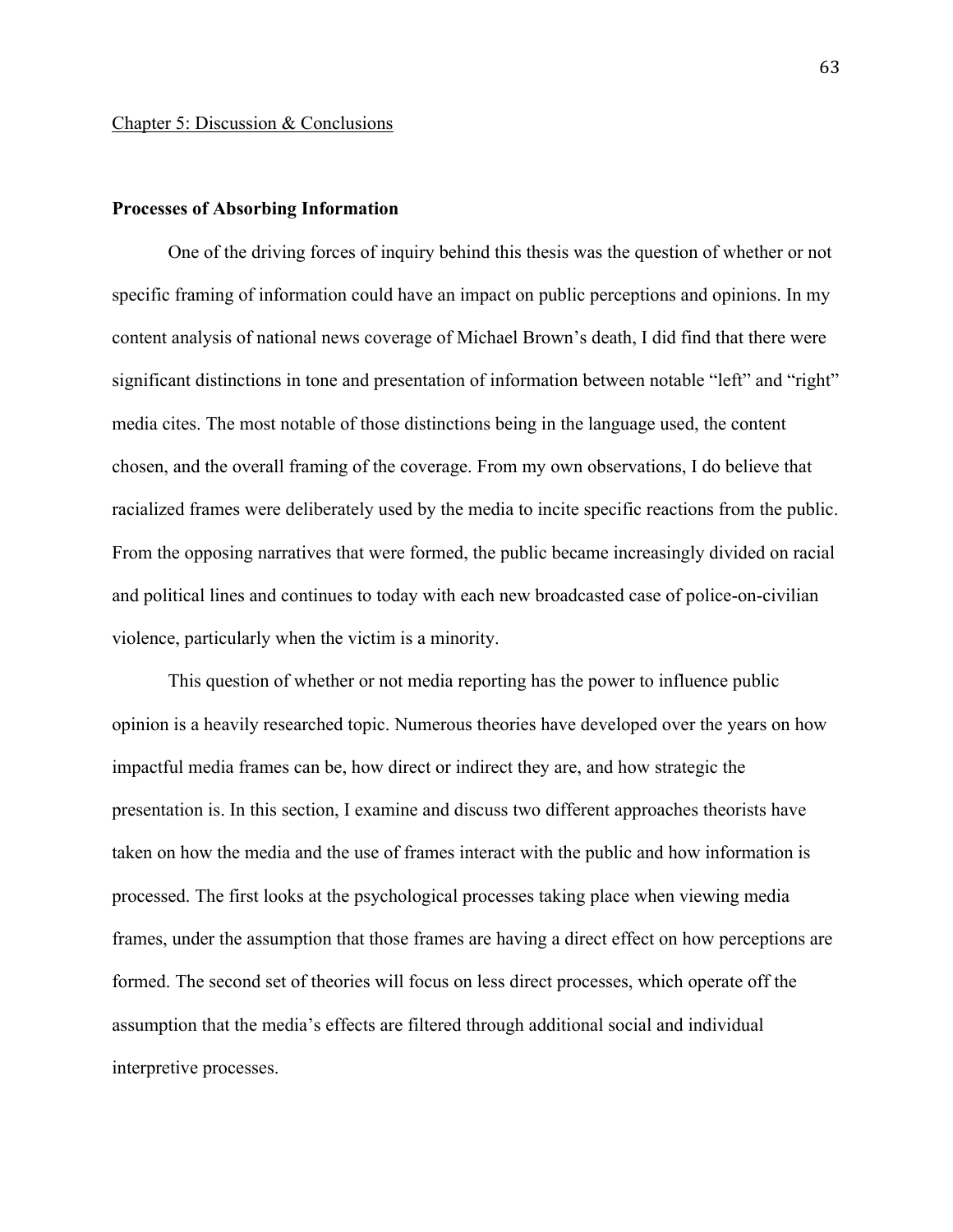Scholars largely attempt to examine how framing may imply a direction or implicit answer to what should be done about an issue being presented (Veenstra, 2008). Veenstra et al. (2008) theorize that journalists and opinion leaders advance issue positions and simplify news presentations by constructing issue controversies as a clash of principles, with opposing perspectives drawing on similar values of liberty and justice. Veenstra further contends that value frames not only provide the public with a pathway to understanding complex issues, but may also resonate with people's preexisting schema.

Here we can observe media framing as a means to make information easy for the public to comprehend, while acknowledging its ability to create a binary in how people interpret the same event. A notable aspect of this theory on how people psychologically process media frames is the idea that while the public is being fed information, and while the opinions they produce may place them on opposing sides of an issue, the foundation of their thought rests on their preexisting notions and *values*. The interview portion of my study did not yield significant evidence that media framing influenced the participant's interpretations of Michael Brown's death. However, one observation I did make was that regardless of what side of any given issue (the use of deadly force, racialized police practices) a participant was on, it was evident that their stance rested heavily on their personal beliefs of what is right or wrong or just.

In 1996, Shah et al. found that value framing induces a spread of activation to related issue schemas, which influence conceptions and judgments of other issues being presented. By this he means that because core values are chronically accessible in ones own mind, they are easily activated by media frames. Further, the presence of those values in addition to the provocation of the frame function to reinforce core values and bolster self-image (Shah, 1996). From this a conclusion is drawn that people process value-framed information in a way that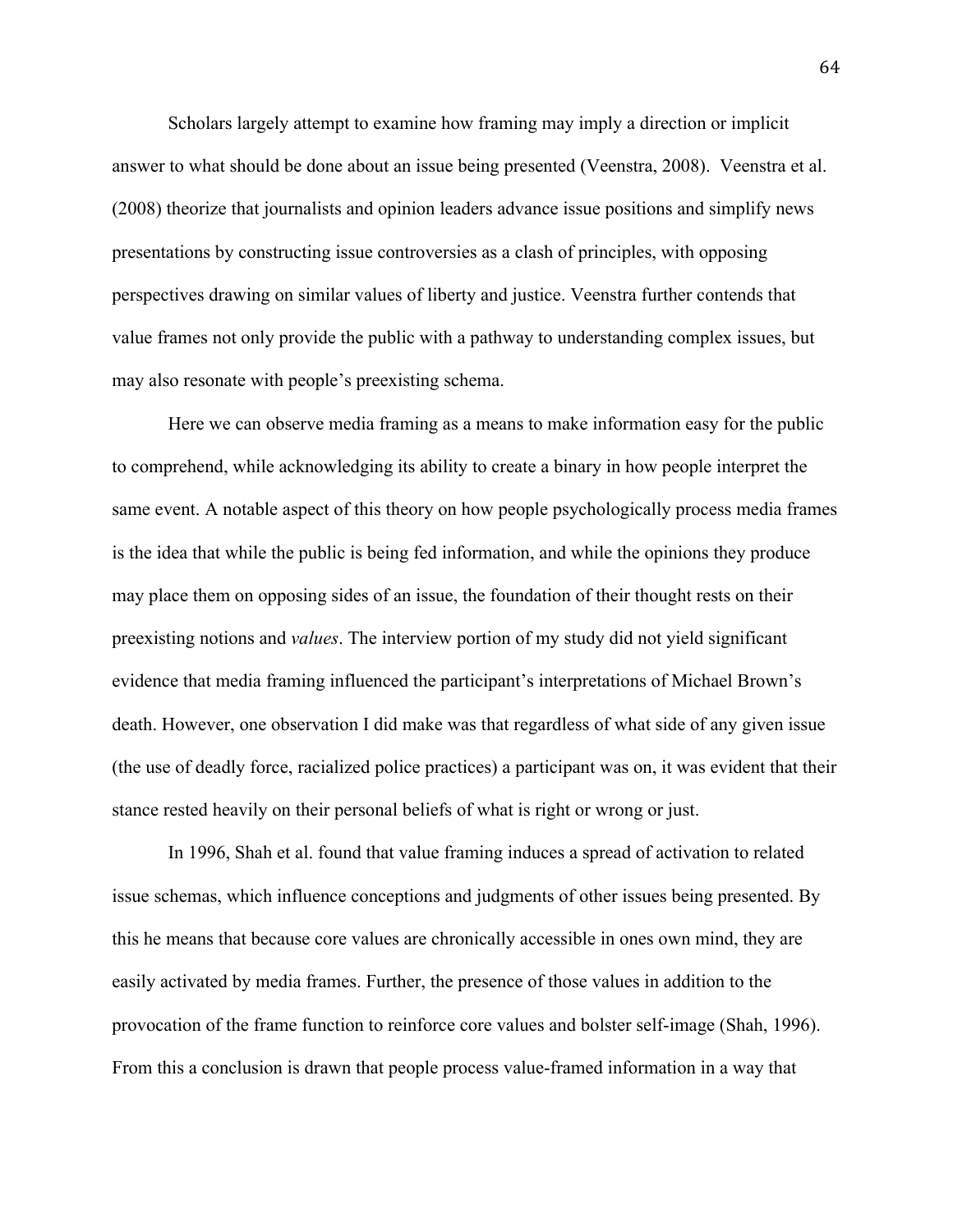relies primarily on existing knowledge and beliefs rather than on new information being presented in the frame (Veenstra, 2008). This would explain why people are more likely to observe and draw their knowledge from news sources that are known to align more heavily with their personal beliefs. For example, people who identify as conservative prefer right-wing media just as people who identify as liberal prefer left-wing media.

A drawback to people producing their knowledge through value framing is it creates a shortcut that can result in misinformation or a lack of in-depth understanding. In their book, *Spiral of Cynicism: The Press and Public Good*, Joseph Cappella and Kathleen Jamieson (1997), Cappella and Jamieson note:

> News stories, even those strategically, framed, often carry substantive information about issues, albeit set in the context of self-interested manipulation. Attentive exposure can alter political knowledge by increasing the accessibility of information, changing the associations among constructs, and cuing and strengthening existing localized networks of concepts.

Here they illustrate what is potentially being lost when someone observes news through valueframes: substantive information. They further theorize that strategic framing leads to a greater intake of strategic information. While value frames act on ones preconceived values, strategic frames activate clusters of strategic nodes, making that piece of information more salient (Veenstra, 2008).

The argument here is that the reception of a strategically framed story should lead to greater intake of strategic information, causing the viewer to have to process information more deeply because they are relying on fewer preexisting constructs (Veenstra, 2008). Alternatively,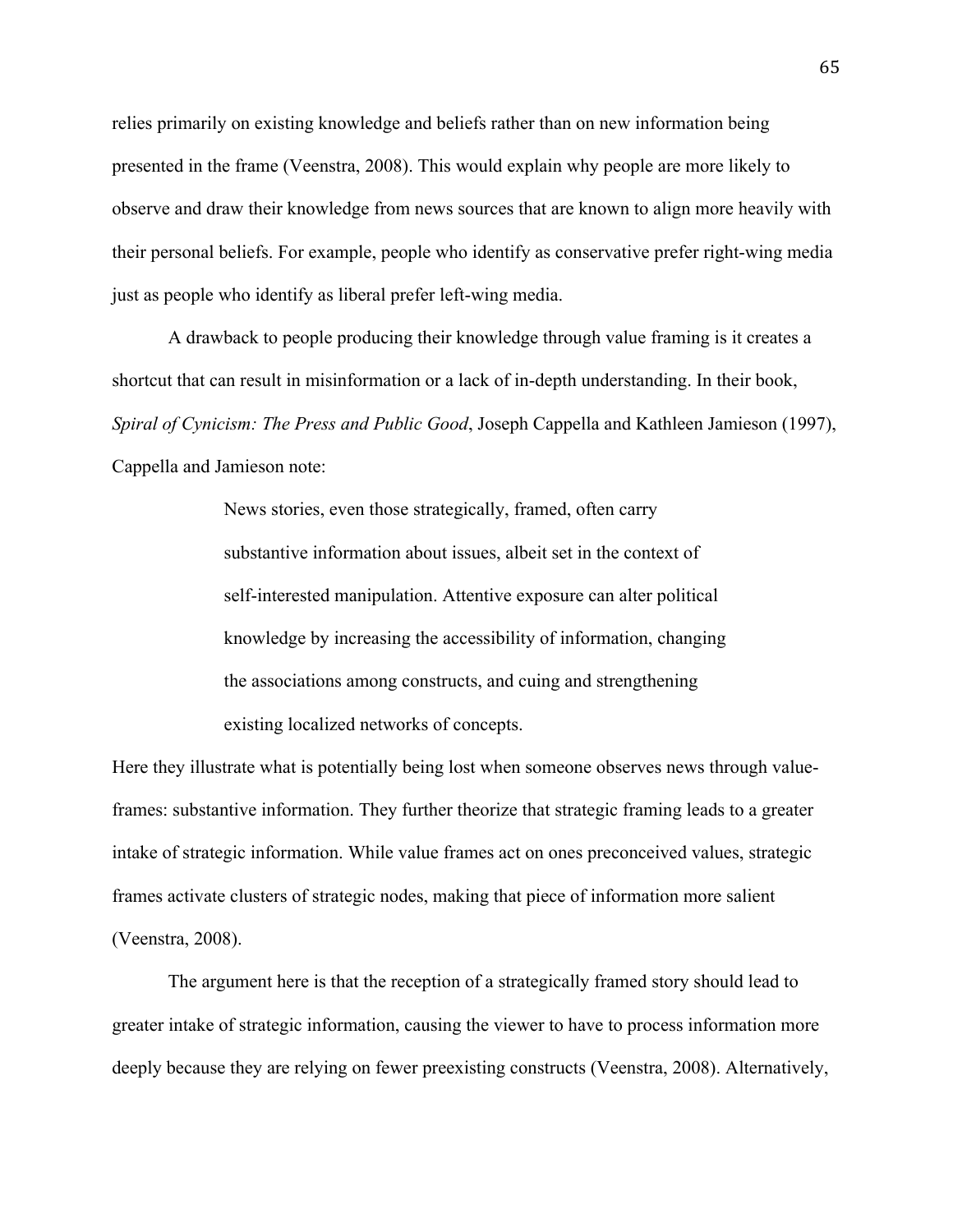value framed information allows people to use cognitive "shortcuts" by giving them quick access to information based on what they already know or believe to be true. This cognitive process of absorbing information may be "good enough" for many media viewers to deduce their opinion on an issue such as whether or not Michael Brown's death was justified or racially motivated. This process arguably denies the viewer the time or the depth required to definitively criticize and wholly understand all the factors and elements present in one event. This might explain why so many participants in the study spent more time talking about what they believed in rather than offer a confident argument on behalf of their stance.

The theories outlined above discuss a process of observing news and perceiving a reality as a result. There are other theories however which find the connection is not so direct. Boda and Szabó (2011) talk about a different approach, which they refer to as *social constructivism.* Social constructivists, they argue, wish to detect social constructions and understand the way that individuals acquire knowledge and how they perceive reality (Boda, 2011). They believe that in large, industrialized modern societies, the media is a primary source of knowledge, views and assumptions about reality, but there is no direct, homogenized media influence (Sacco, 1995). They argue rather that the media provides us with "mosaics" from which we build our own realities (Boda, 2011).

The foundation on which this theory rests is the works of famed sociological researcher Paul Lazarsfeld. Lazarsfeld believed that the media was strongly connected to numerous aspects of everyday life that shape people's thinking and attitudes, but that in did not have a direct effect (Boda, 2011). In his original 1948 publication, *The People's Choice*, Lazarsfeld introduced his theory of a two-step flow model. He theorized that mass media information and narratives are channeled to people through opinion leaders with "privileged" access to media, which then gets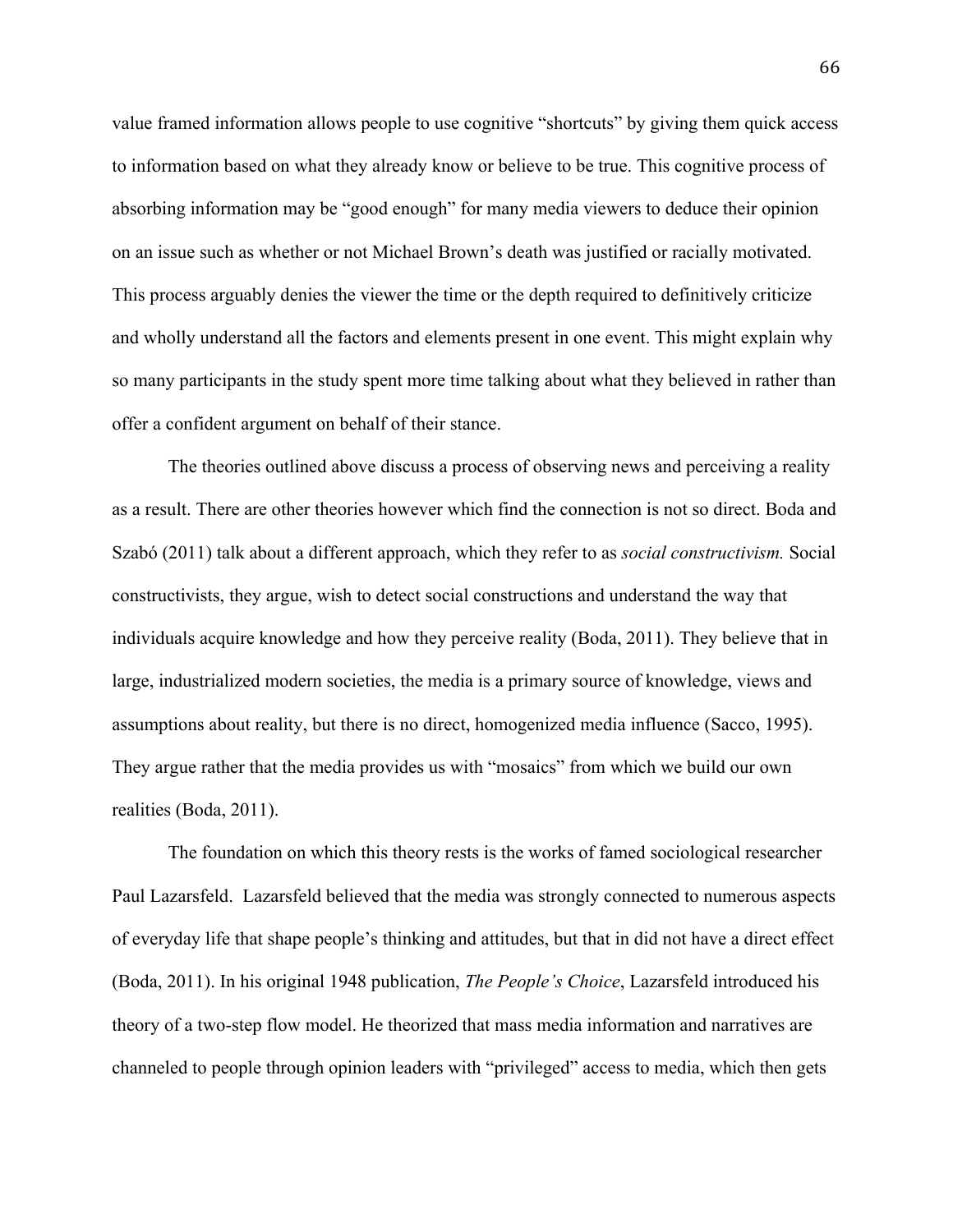coded and decoded by the viewer. This processes is arguably similar to the concept of value framing, but assigns greater agency to the individual viewer and focuses on all other influencing factors such as their interpersonal relationships, environment, and other contributing sociological factors (Boda, 2011).

Lazarsfeld's theories on media influence have been taken and tweaked over the years. Based on his concepts, Joseph Klapper (1960) theorized that the media was more likely to reinforce people's behaviors and attitudes than it was to change them. He also expanded on Lazarsfeld's ideas of external influencing phenomenon, which he referred to mediating factors. These factors included individual predispositions, group memberships (friends and family), interpersonal dissemination of media content, opinion leadership, and the role of media in society (Klapper, 1960). I found this theory particularly interesting considering the overwhelming role the media has taken in our society over the last decade.

With the advent of social media as well as the increasing availability of new (online and mobile news apps), the ways in which we interact with all of the aforementioned mediating factors has changed. We can now review and share news stories with friends and family at the push of a button anywhere, anytime. We can communicate our own interpretations and understandings instantly, as well as criticize the perceptions of others openly in large online communities. Opinion leadership has also transformed. In the time of Lazarsfeld and Klapper, an opinion leader was likely a politician or journalist. Today an opinion leader may be a comedian, athlete, CEO, celebrity, or even an average person with a large enough following on the Internet.

It is difficult to say whether media framing has a direct or indirect effect on how we perceive reality based on what see when we watch the news. After researching the subject, I maintain that direct influence is very much possible, but for the most part media framing triggers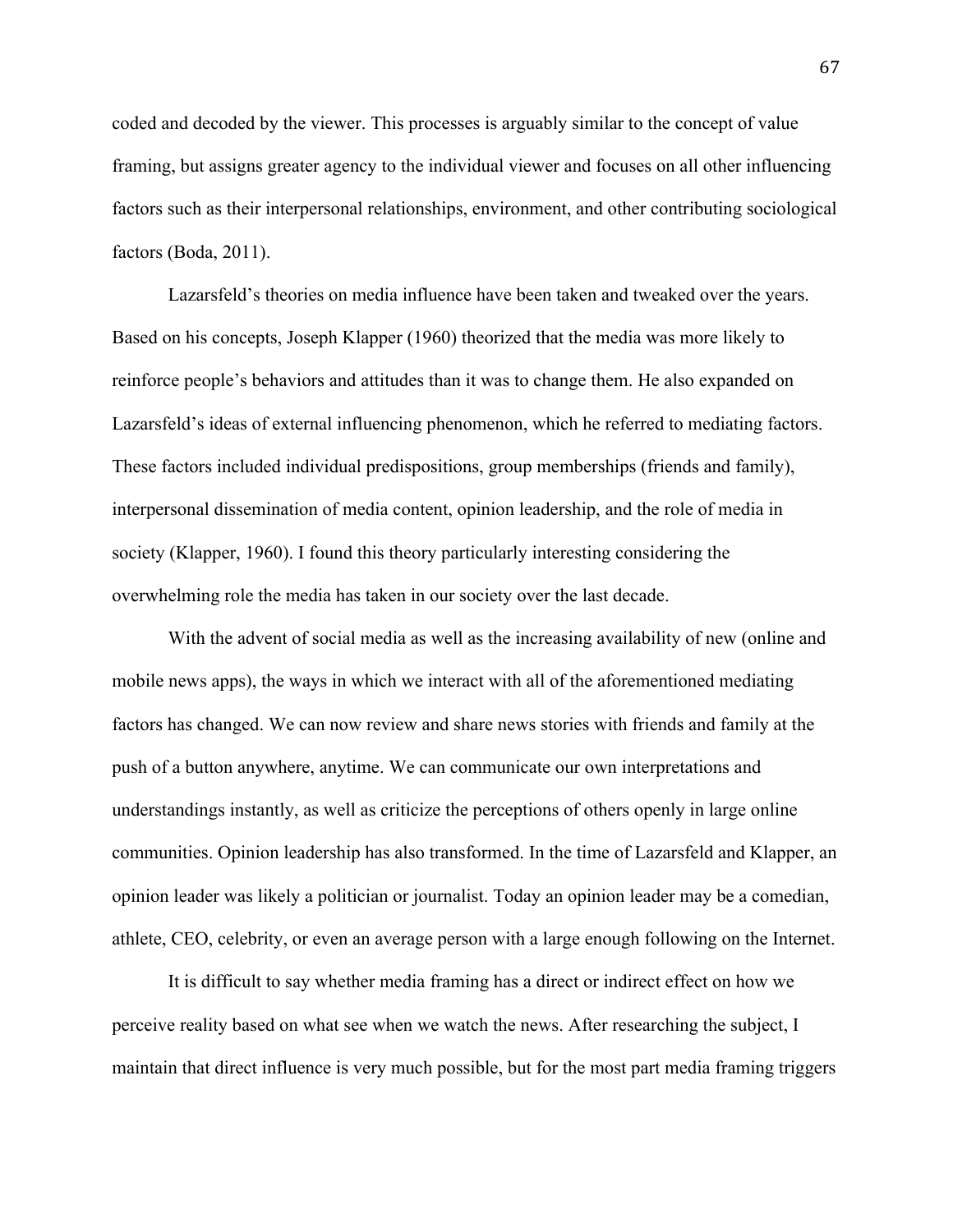preexisting notions in a person's network of understandings. These flickers of facts and ideas interact with outside social factors not just within one, isolated social process, but by drawing on previous interactions and established schemas. In addition, I believe that social media and the overwhelming presence of opinion mixed with news (evident in the very layout of social media sites) is creating an unprecedented manner in which people form their understanding of reality. We will need more research going forward to assess the interplay between media framing and the growing presence of social factors around how we experience media.

# **Processes of Racialization**

Critical race theory was a crucial component to understanding processes of racialization for the purposes of this thesis. I found it necessary not only to observe media framing through a critical race theory framework, but also to see the social institutions that interact with our daily lives through a CRT lens. CRT allows historical and persistent racial practices in education, law, housing, policing, employment, the judicial system, and the political system to be assessed and scrutinized. As outlined in the literature review, the tenets of CRT make it possible to breakdown and observe particular intersections of power, disparities in treatment, and racialized realities of these social realms. This perspective was intrinsic to my process of assessing racialized frames in the media.

In both the content analysis and the interviews section, I detected racial frames used by the media and by participants. These frames were easily identifiable when put in the context of Bonilla-Silva's four racial frames. Minimization, naturalization, cultural racism, and abstract liberalism were all found to be present in one form or another, in the language, coverage, and arguments addressed by the media and by participants. These frames could be further applied to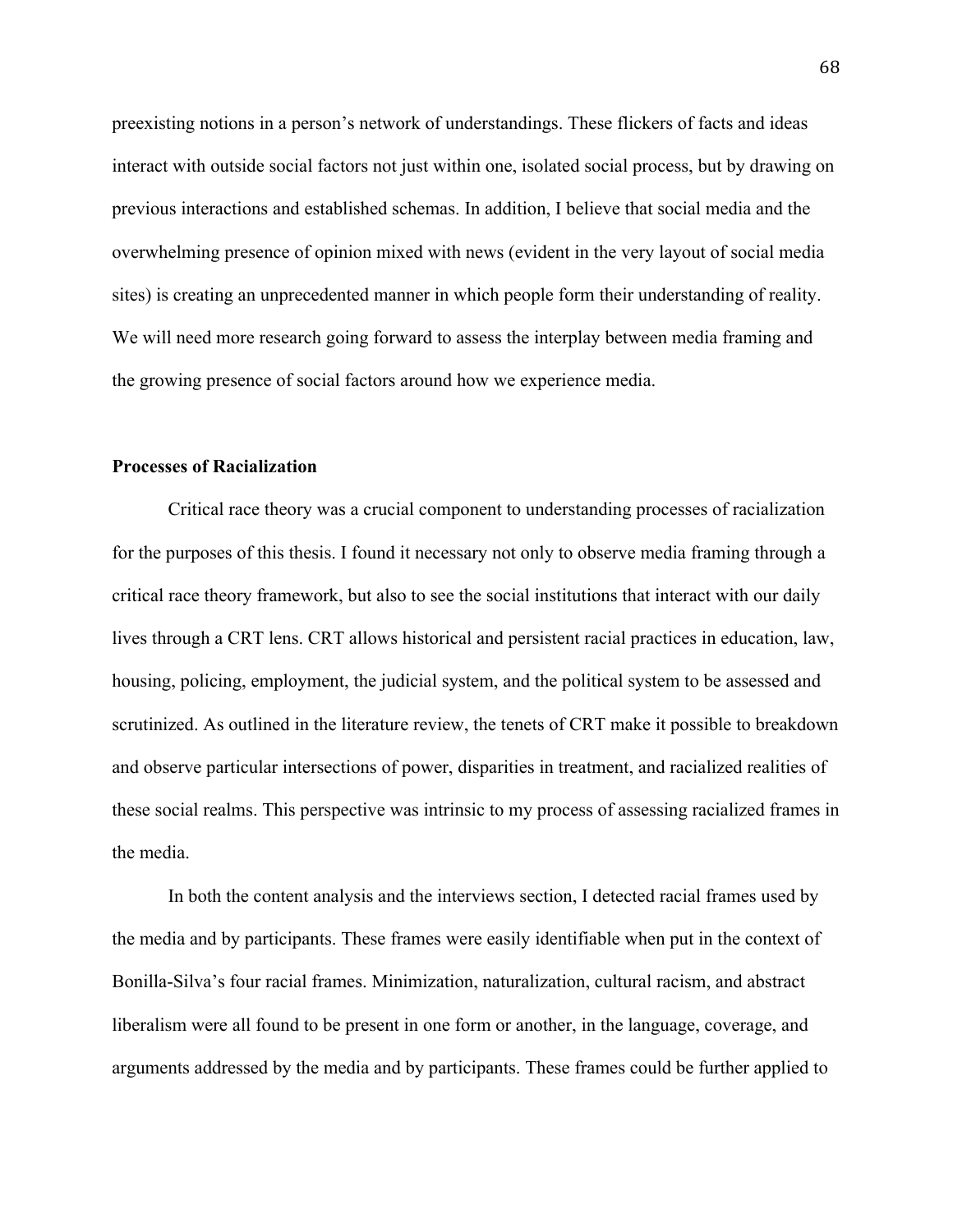other areas where CRT could also be used. One of the most important functions of these frames is that they bring light to the fact that so many still deny the presence of a racialized reality in todays society. Bonilla-Silva argues that instead of relying on these frames to ignore racism and shirk responsibility, we must confront it if we truly wish to end it.

Central to this thesis is the specific function of the media in the participation and perpetuation of racialized practices. By disproportionately representing minorities as offenders, filtering news through racial frames, and creating a binary in narratives told, the media has successfully divided the country on racial and political lines. I have also found that the media is largely responsible for reinforcing negative stereotypes and fueling negative attitudes between police and civilians. By forcing this divide in the public's interpretations of police-on-civilian violence, the media has made many feel that they can be only pro-black or pro-police, not both. Based on my understanding of critical race theory and the power of racial framing, I conclude that there are deliberate motivations behind the knowledge production sources that bring the public their news. I believe those motivations may on the surface be related to stirring up ratings, but are on a deeper level in place to maintain white privilege and oppress minority members of society.

Learning about critical race theory is something I am extremely grateful for. Not only has it taught me about the impact and prevalence of racism on communities, but on our country as a whole. Racism is an ugly reality that has plagued our society since we first came together as a nation. It has divided us, created systemic disadvantages to minorities, and denied many their constitutional and fundamental rights to equality. We must put an end to making excuses and agree that when observed from a critical standpoint, racism exists at the core of each example of inequality and disproportionate privilege.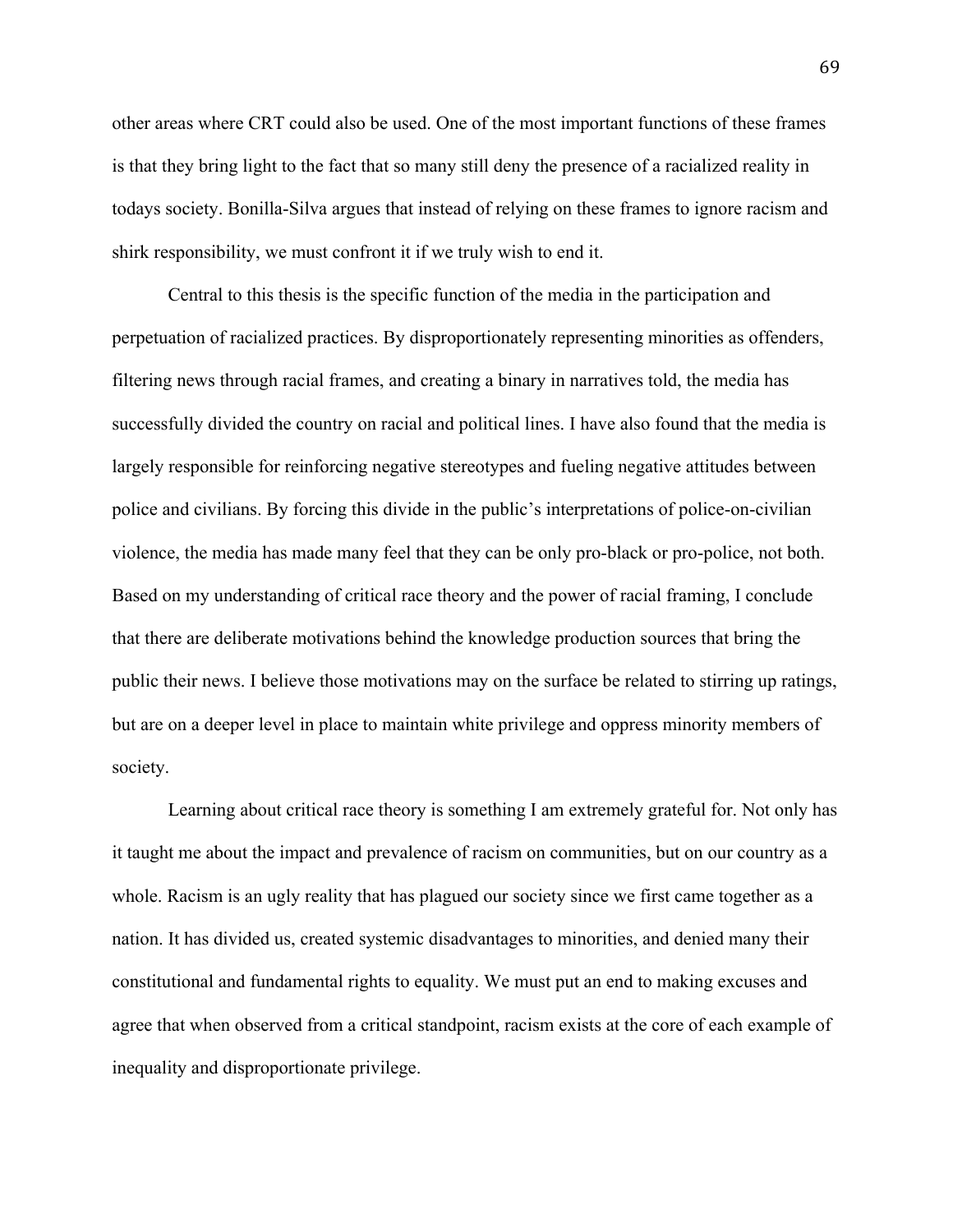# **Why it all Matters: The Implications of Racism Today**

The impact racism has had on our country cannot be dismissed or minimized. Racism is not a secular phenomenon that occurred in our history, but a living, persistent disease that plagues our social and legal institutions. The weight of racial oppression weighs not only on our minds as we look to the unforgettably cruel past of our nation, but also on the shoulders of any citizen today who believes they and their fellow man deserve to be free and equal. The implications of racism's very existence in the past has followed minorities today, disenfranchising them from equal opportunity, treatment, and mobility in the United States.

Part of the reason why so many people engage with racial framing is because they fail to see the connections between the deliberate forms of oppression in the past, and current forms today. One of the most prominent forms comes from segregation. First, there were laws which mandated blacks be kept apart from whites, distinguishing whites as the superior being. With that status came privilege. Whites received better education, had greater access to resources, they were given priority seating in restaurants and on the bus. Even after segregation was deemed unconstitutional, the effects of segregation carried over into a new form of racial isolation. Discriminatory real estate practices such as red lining effectively accomplished the same by giving priority to white families when suburban neighborhoods were being formed. It is no mistake that today there is a concentration of minorities living in underprivileged, urban environments characterized by poverty and crime. Today we still see the effects of this discrimination. As previously discussed in the literature review, African American children are disproportionately punished, suspended and expelled from schools compared to other races.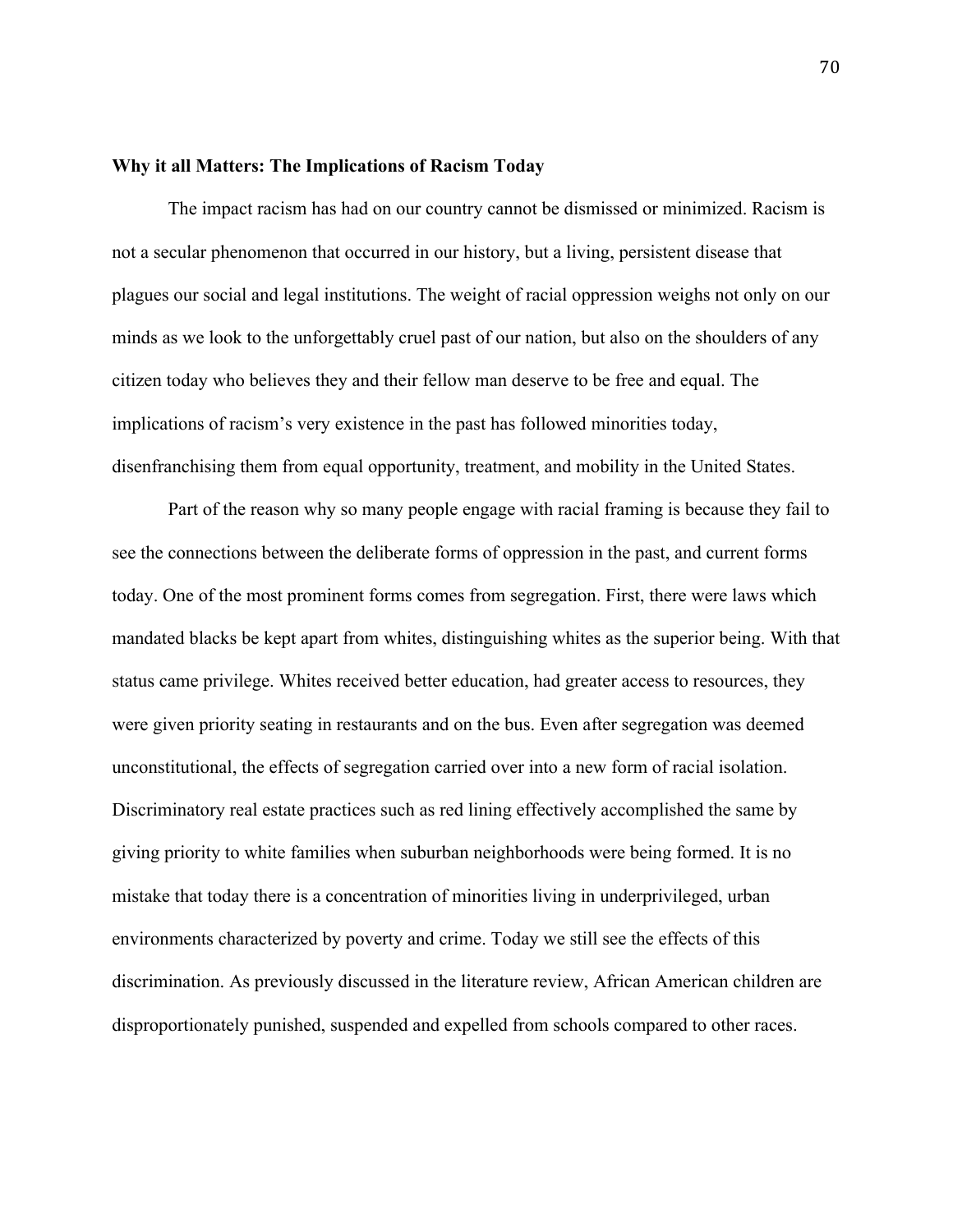Additionally we see evidence that minorities living in underprivileged areas of the country are less likely to have access to resources and aid.

Another prominent example is slavery. In the transition from the days of slavery to today, African Americans have had to fight long and hard, over an extremely slow moving process, to be compensated equally for labor. Yet even today African American's collectively still make less money and have smaller net worth's than their white counterparts. African American's also still face employment discrimination. The disparate opportunities in education and employment for African Americans have disadvantaged them in terms of social mobility, which is why today we still see a concentration of minorities in the lower class. It is shameful to engage in naturalization, minimization, cultural racism, or abstract liberalism as a means to shift the blame of this unfair and unequal reality on minorities and their "free will" in our capitalist society. This blatantly ignores centuries of actively protected privilege and oppression.

Other forms of oppression which have been discussed at length in this thesis include the overrepresentation of African Americans at all levels of the criminal justice system. It has been well documented that African Americans have historically been disproportionately persecuted for crime based on racially motivated legislation, police practices, and legal processes. The implications of this legal discrimination are dire. This means a disproportionate number of African Americans who have been affected by a racialized justice system have been labeled as felons, who now cannot participate in our democracy because they are unable to vote. The absence of their voice in our elections is significant and eerily resembles a time when African Americans were denied the right to vote outright.

Among the most significant dangers of a racialized society are the psychological implications. It is not right for one group of human beings to maintain dominance or privilege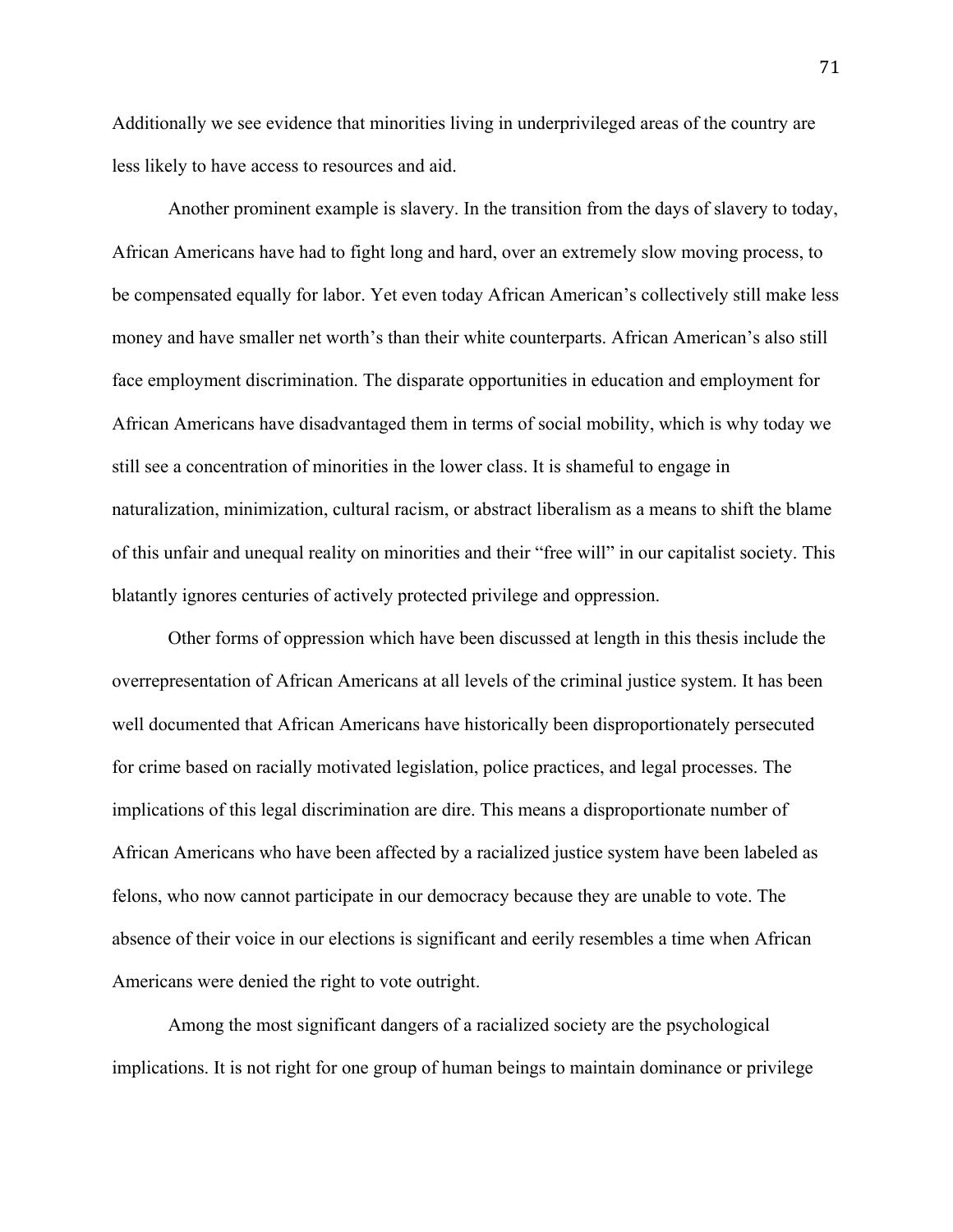over another on the basis of race. It is not ok that in our modern society people are made to feel inferior because of the color of their skin. It is not right that African American parents feel that conversations are needed with their children to keep them safe from police officers. It is not ok that a young African American male is confronted with the strain of knowing that he is more likely to get arrested than he is of going to college. It is not right that our perspectives of others and ourselves are fueled by stereotypes that are being broadcasted by a biased media. It is not right that because of all these realities and the reality of our past that African Americans are forced to mourn the oppression of their ancestors, their loved ones, and themselves. It is not fair that in 2015 over 1,000 people were killed by the police, almost half of them minorities. It is not fair that the media vilifies the African American victims of these murders that gain national attention. Finally, it is not fair that there is not nearly enough being done by our communities and country to comfort these emotional and psychological traumas.

## **Moving Forward**

What we need moving forward in sympathy. We need unity. We need to collectively acknowledge and bear responsibility for racism today because it very much exists and will continue to exist without intervention. When injustice comes across our screens and enters our communities, we cannot turn a blind eye. We cannot continue to try and explain it away. We cannot chastise those who cry out in pain over their oppression by reducing their desires for equality as "whining". We need to value human suffering. We need to agree that equality is something we all want and are willing to fight for. We need to hold law enforcement to the same standards we hold civilians, when it comes to ethics and when it comes to breaches of law and constitutional protections. We need to rebuild and repair community relationships. Finally, it is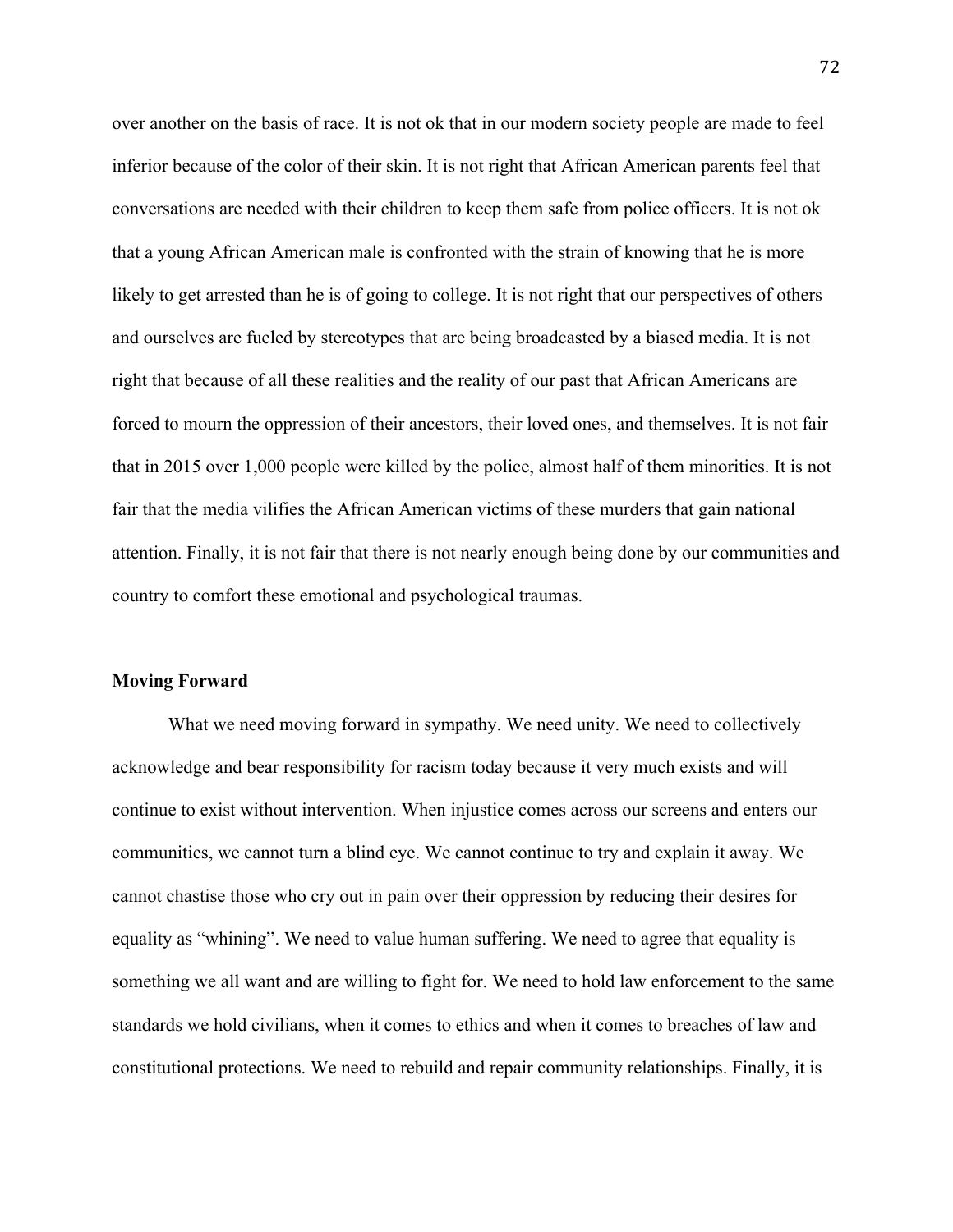my sincere hope that more research will lead to increased understanding and awareness of racisms persistent role in our language and in all other formal and informal institutions that make up our society. Perhaps then each person can live their life in this country knowing they are equally as capable, equally as important, and equally as deserving of respect, dignity, and peace. This justice we owe to those who have lost their lives in the pursuit of freedom and equality.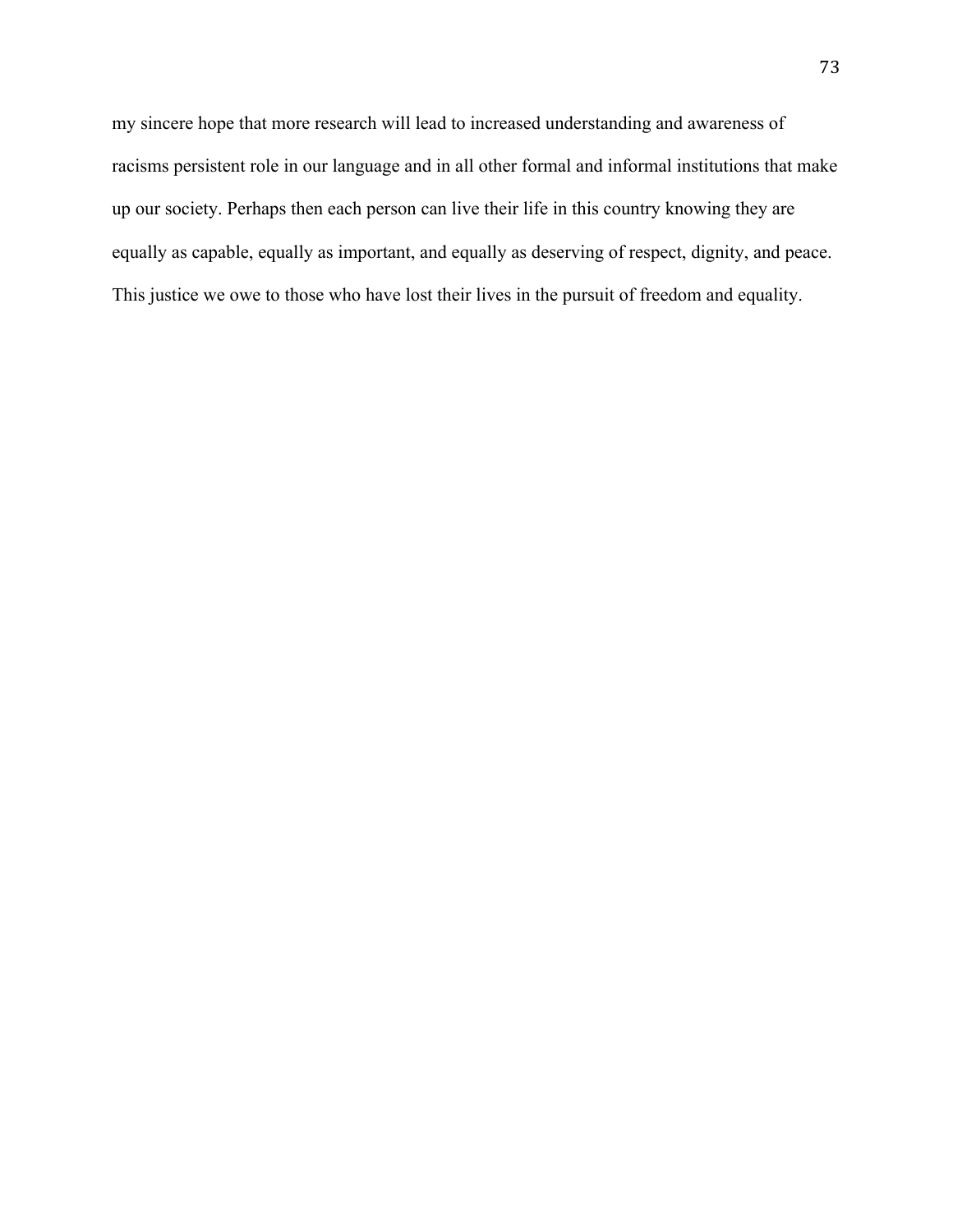- Alexander, M. (2011). *The New Jim Crow: Mass Incarceration in the Age of Colorblindness* (pp. 1-5). New York City, NY: The New Press.
- Basu, M., Yan, H., & Ford, D. (2014, November 25). Fire, chaos erupt in Ferguson after grand jury doesn't indict in Michael Brown case. In *CNN* . Retrieved April 14, 2015.
- Bing III, R. L. (2010). *Race, Crime, and the Media* (pp. 7-81). New York City, NY: The McGraw-Hill Companies, Inc.
- Boda, Z., & Szabó, G. (2011). The Media and Attitudes Towards Crime and the Justice System: A Qualitative Approach. *European Journal of Criminology*, *8*(4), 329-342. doi:10.1177/1477370811411455
- Bonilla-Silva, E. (2014). *Racism Without Racists* (4th ed.). Lanham, MD: Rowman & Littlefield Publishers Inc.
- Botelho, G., Pearson, M., & McLaughlin, E. C. (2014, August 20). Grand jury to mull Michael Brown case; prosecutor says 'not going to rush it'. *CNN*.
- Cappella J. N., Jamieson K. H. (1997) The spiral of cynicism: the press and the public good. New York: Oxford University Press.
- Cook, Timothy E. 1998. *Governing with the News: The News Media as a Political Institution*  (Chicago: University of Chicago Press).
- DeCuir, J. T., & Dixson, A. D. (2004, June). "So When It Comes Out, They Aren't That Surprised That It Is There": Using Critical Race Theory as a Tool of Analysis of Race and Racism in Education. *Educational Researcher*, *33*(5), 26-31.

Delgado, R., & Stefancic, J. (2012). *Critical Race Theory: An Introduction* (2nd ed., pp. 1-17).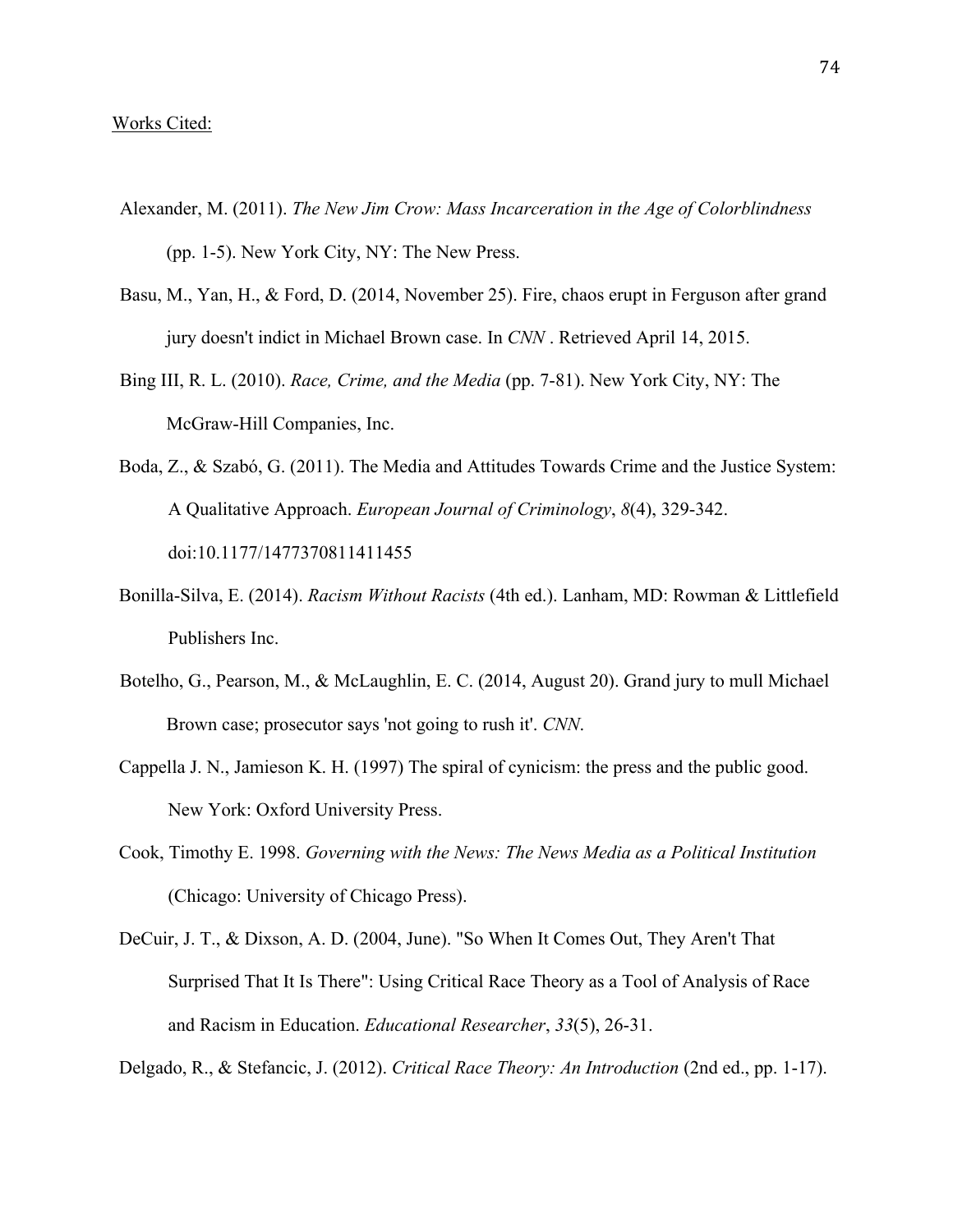New York City, NY: New York University Press.

- Department of Justice. (2011, November 17). Arrest-Related Deaths, 2003-2009 -Statistical Tables. In *Bureau of Justice Statistics*. Retrieved February 26, 2015.
- Department of Justice. (2015, March 4). Investigation of the Ferguson Police Department. *United States Department of Justice Civil Rights Division*.
- Fjord, L. (2007). Disasters, race, and disability: [Un]seen through the political lens on Katrina. Journal of Race and Policy, 3, 46–66.
- Gabbidon, S. L., & Greene, H. T. (2013). *Race and Crime* (3rd ed., pp. 247-283). Thousand Oaks, CA: Sage Publications, Inc.
- Gruenewald, J., Chermak, S. M., & Pizarro, J. M. (2013, October). Covering Victims in the News: What Makes Minority Homicides Newsworthy? *Justice Quarterly*, *30*(5), 755-783. Retrieved from Criminal Justice Abstracts with Full Text.
- Haider-Markel, D. P., Delehanty, W., & Beverlin, M. (2007, November 1). Media Framing and Racial Attitudes in the Aftermath of Katrina. *The Policy Studies Journal*, *35*(4), 587-605. Retrieved from Criminal Justice Abstracts with Full Text.

Klapper JT (1960) *The Effects of Mass Communication*. New York: Free Press.

- Lazarsfeld PF, Berelson B and Gaudet H (1948) *The People's Choice: How the Voter Makes up His Mind in a Presidential Campaign*, 2nd edn. New York: Columbia University Press.
- Luther, C. A., & Rightler-McDaniels, J. L. (2013, April). "More Trouble than the Good Lord Ever Intended": Representations of Interracial Marriage in U.S. News-Oriented Magazines. *Journal of Magazine & New Media Research*, *14*(1), 1-30.
- NAACP. (2015). Criminal Justice Fact Sheet. In *National Association for the Advancement of Colored People*. Retrieved April 14, 2015.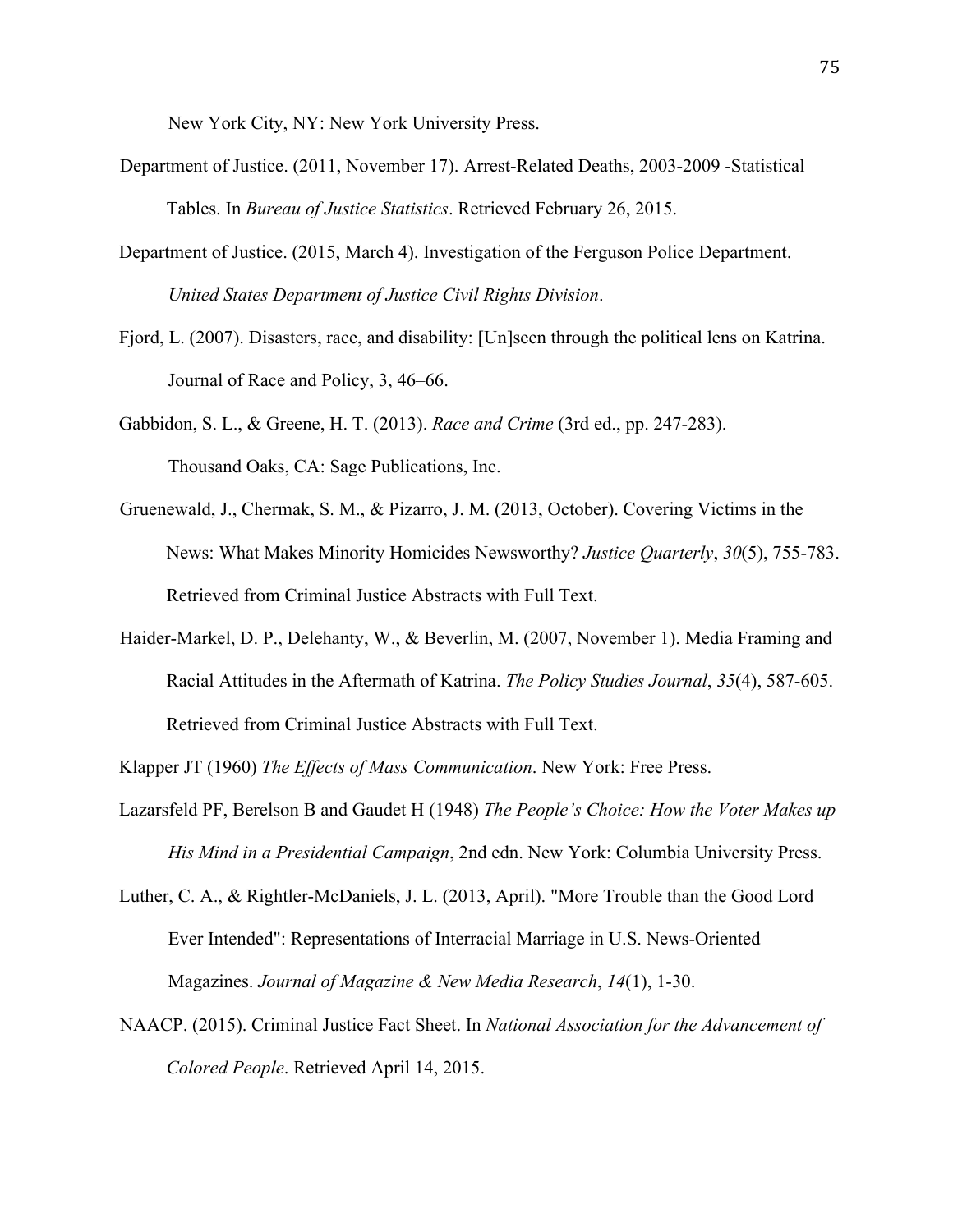- Newman, A. (2015, January). Establishment Media: Openly Defends Rioting as Ferguson Burns. *The New American*, *31*(1), 23-25.
- Newman, A. (2014, December). The Death of Eric Garner, and the Events That Followed. *The New York Times*.
- Sacco V (1995) Media constructions of crime. *Annals of the American Academy of Political and Social Science* 539: 141–154.
- Schildkraut, J., & Donley, A. M. (2012, May). Murder in Black: A Media Distortion Analysis of Homicides in Baltimore in 2010. *Homicide Studies*, *16*(2), 175-196. Retrieved from Criminal Justice Abstracts with Full Text.
- Shah DV, Domke D, Wackman DB. (1996). "To thine own self be true": values, framing, and voter decision-making strategies. Communication Research 23:509–60.
- Stabile, C. A. (2006). *White Victims, Black Villains: Gender, race, and crime news in US culture* (pp. 150-160). New York City, NY: Routledge.
- Swaine, J., Lewis, P., & Roberts, D. (2014, November 25). Grand jury decline to charge Darren Wilson for killing Michael Brown. In *The Guardian*. Retrieved April 5, 2015.
- Veenstra, A. S., Sayre, B., Shah, D. V., & McLeod, D. M. (2008). Frames and Knowledge in Mixed Media: How Activation Changes Information Intake. *CyberPsychology & Behavior*, *11*(4), 443-450. doi:10.1089/cpb.2007.0033
- Voorhees, C. C. W., Vick, J., & Perkins, D. D. (2007). ''Came hell and high water'': The intersection of Hurricane Katrina, the news media, race and poverty. Journal of Community and Applied Social Psychology, 17, 415–429.
- Warren, D. M. (2012). Constructing "the Other": Media Representations of Katrina Evacuees in Houston, Texas. *Race and Justice*, *2*(2), 93-113.